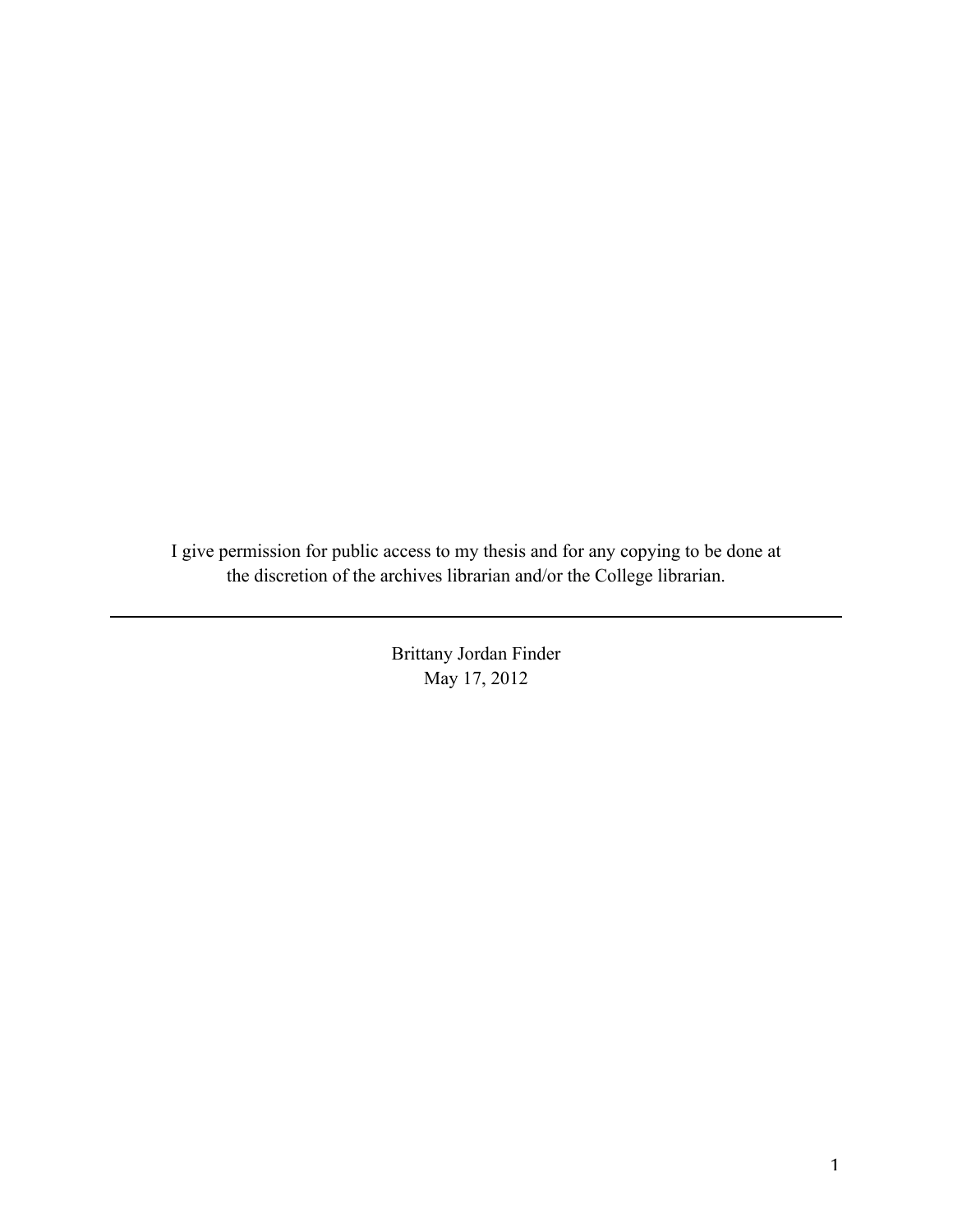## **ACKNOWLEDGEMENTS**

First and foremost, I am sincerely grateful to Andrew G. Reiter, my advisor for this project, for his guidance and support. Thank you for spending countless hours this semester continuously encouraging me and pushing me to my limits to complete this project. I am pleased to have been his first Senior Honors Thesis advisee at Mount Holyoke College.

I would also like to extend my appreciation to my examining committee and to the Department of Politics at Mount Holyoke College for their patience, motivation, enthusiasm, and knowledge over the past four years.

A warm thanks also goes to my friends, especially Sophia E. Lozada, Michelle L. DeVeaux, Liana M. Simonds, Ashleigh R. Eubanks, and Lauren S. Walch, for the stimulating conversations, the sleepless nights, and all the laughter we have shared in the last four years.

Finally, I am indebted to my family, which has always been an inspiring influence in my life, and to Henry D. Anreder, for his continued devotion.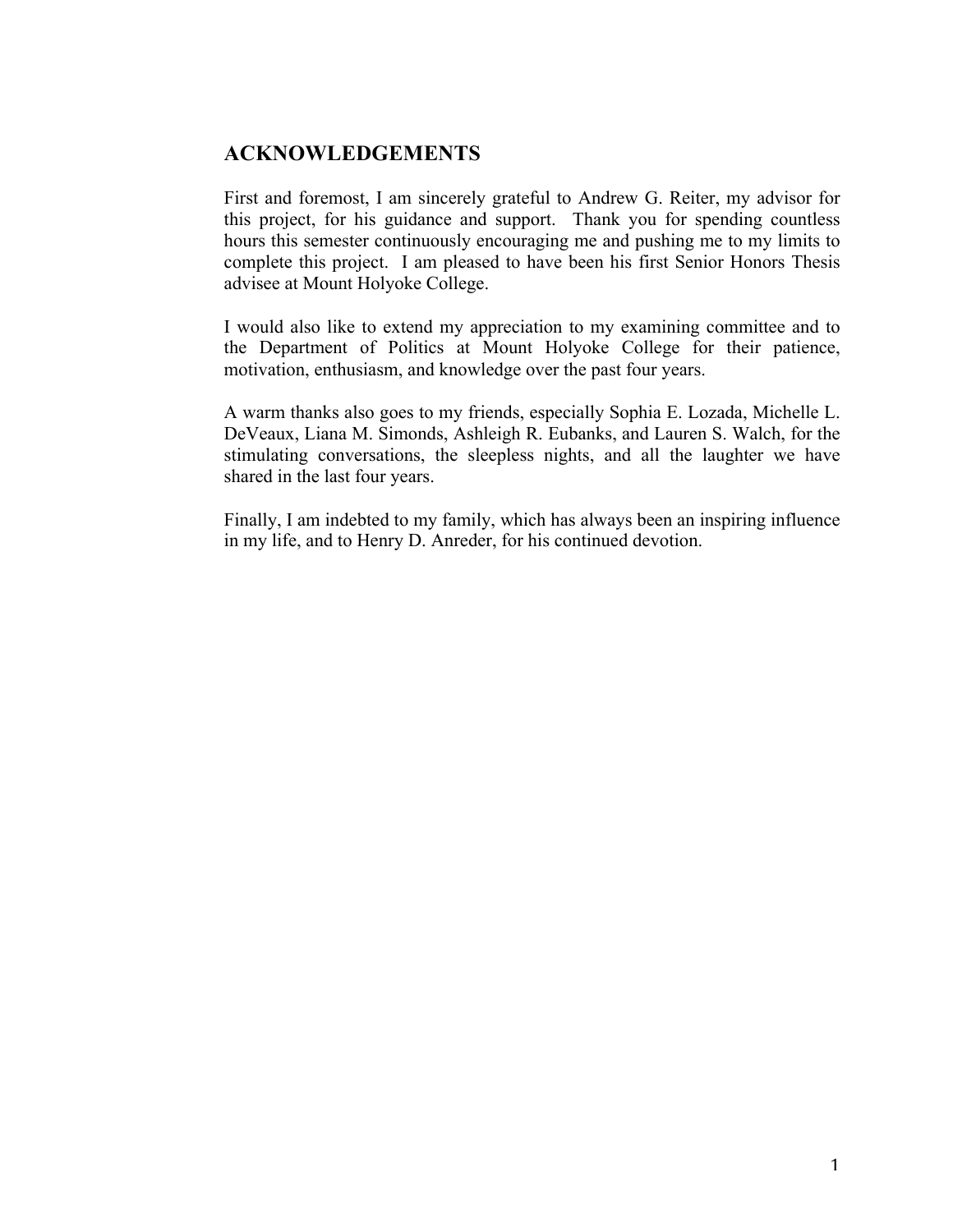### **ABSTRACT**

Over the past two decades, efforts to promote the rule of law around the globe have expanded, especially in post-conflict environments. As Thomas Carothers remarked, "One cannot get through a foreign policy debate these days without someone proposing the rule of law as a solution to the world's problems."<sup>1</sup> The rule of law went through a revival in the 1990s, as Western nations and private donors poured hundreds of millions of dollars into programs to redraft constitutions and laws, strengthen judicial institutions, professionalize and reform police forces, curb corruption, and improve correctional systems in transitional and developing countries. Such programs have shown promise, but profound questions remain as to their impact on political, economic and social conditions, particularly in societies broken apart by civil wars and ethnic conflict. From Bosnia and Haiti to Afghanistan and Iraq, rule of law reform has been haphazard, under-resourced, and at times internally contradictory, with as many failures as successes.

This project explores two competing approaches to rule of law reform in postconflict environments: the security-based approach, a top-down procedure whereby the attention is on establishing law and order; and the norms-based approach, which focuses on the importance of a background of normative expectations, a standard by which reform is to be evaluated and to which efforts to promote the rule of law should aspire. This project identifies the theoretical underpinnings and practical implications of the two approaches. It asks why rule of law reform efforts so often fail in post-conflict environments. Moreover, it asks what needs to change before they can succeed. To answer this question, I examine Kosovo, a post-conflict setting in which rule of law reform has taken center stage for over a decade. I draw out the inherent tradeoffs between the two approaches and their ensuing effects in four distinct periods of rule of law reform in Kosovo.

Overall, I find that rule of law reform in post-conflict environments typically follows the security-based approach, which actors prioritize to prevent spoilers, deter crime, and restore public trust. The norms-based approach is often more difficult to implement, as it depends on the ability to bring about substantial changes in the values and attitudes of those who hold political power, yet it is crucial to sustainable reform with real impact. In Kosovo, intervention forces carried out large-scale arrests and detentions with no clear legal authority, which sent a message of arbitrary rule that effectively undermined the rule of law norms they sought to promote. More than a decade later, Kosovo is still struggling to hone the rule of law. This study reaffirms the tensions between the two approaches, and should spur further research on the problematic realities of rule of law reform in other post-conflict cases.

<sup>&</sup>lt;sup>1</sup> Thomas Carothers, "The Rule of Law Revival." *Foreign Affairs*, Vol. 77, No. 2 (1998): 95-106.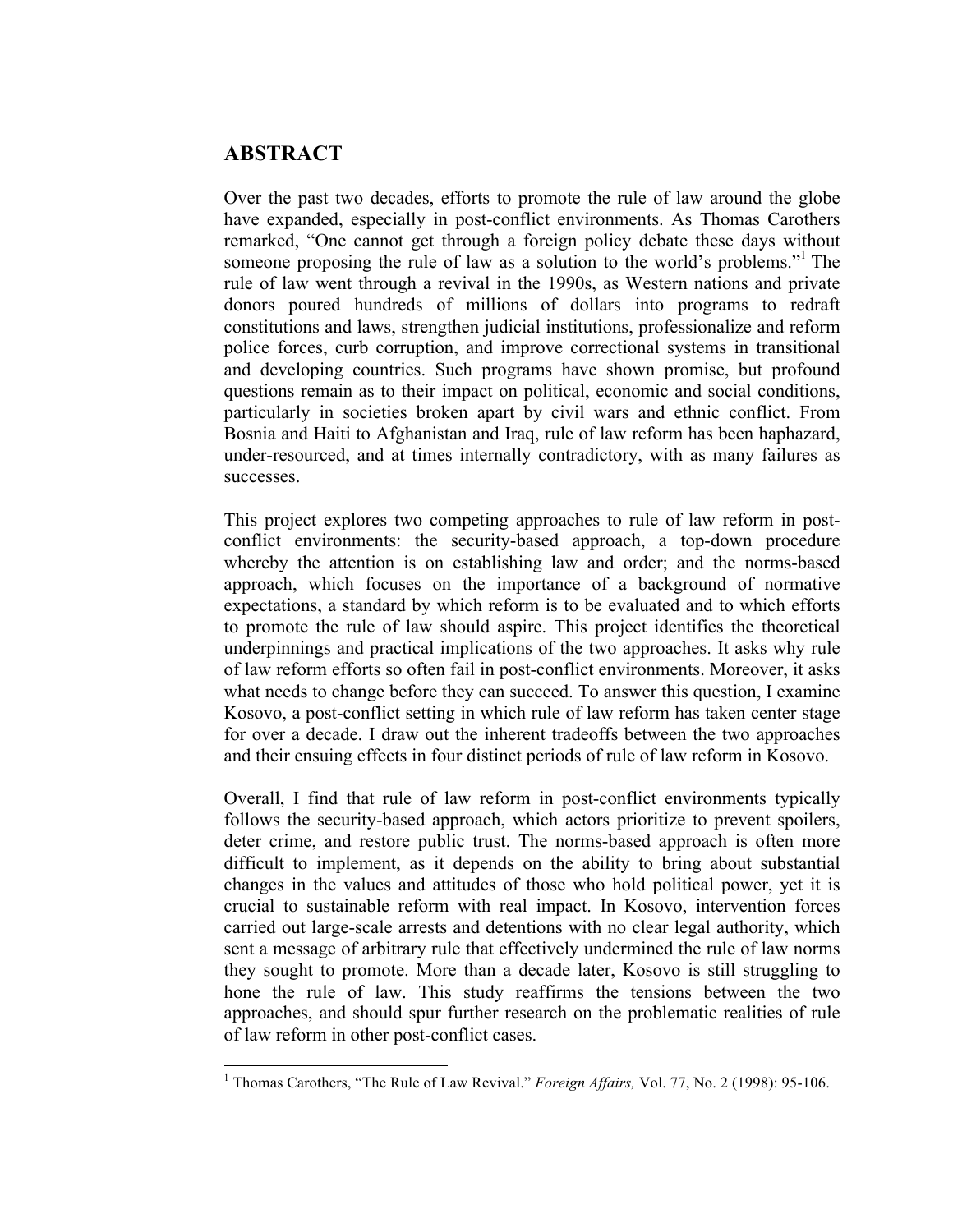# **RULE OF LAW REFORM IN POST-CONFLICT ENVIRONMENTS: PROBLEMATIC REALITIES FROM KOSOVO**

# BRITTANY JORDAN FINDER

### **A THESIS PRESENTED TO THE DEPARTMENT OF POLITICS AT MOUNT HOLYOKE COLLEGE IN PARTIAL FULFILLMENT OF THE REQUIREMENTS FOR THE DEGREE OF BACHELOR OF ARTS WITH HIGH HONOR**

DEPARTMENT OF POLITICS MOUNT HOLYOKE COLLEGE

APRIL 27, 2012

THESIS ADVISOR: ANDREW REITER EXAMINING COMMITTEE: ANDREW REITER; VINCENT FERRARO; JON WESTERN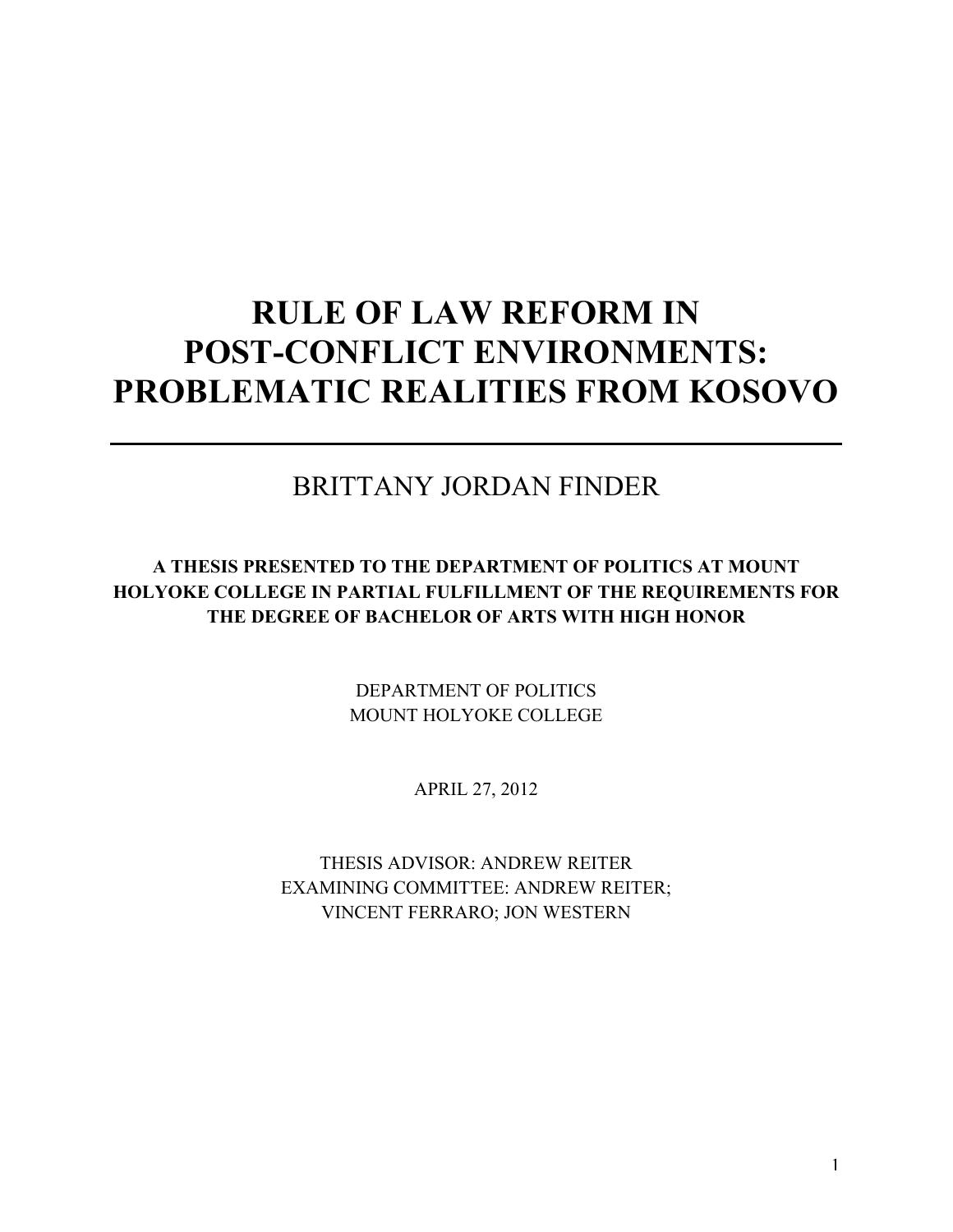# **TABLE OF CONTENTS**

| <b>ACRONYMS</b>                                        | 3                       |
|--------------------------------------------------------|-------------------------|
| <b>INTRODUCTION</b>                                    | $\overline{\mathbf{4}}$ |
| <b>RATIONALES FOR RULE OF LAW REFORM</b>               | 11                      |
| THE RULE OF LAW AND DEMOCRACY                          | 12                      |
| THE RULE OF LAW AND ECONOMIC DEVELOPMENT               | 16                      |
| <b>DOES RULE OF LAW REFORM MATTER?</b>                 | 20                      |
| <b>WHAT RULE OF LAW REFORM?</b>                        | 23                      |
| THE SECURITY-BASED APPROACH                            | 24                      |
| <b>THE NORMS-BASED APPROACH</b>                        | 28                      |
| <b>GOVERNMENT BOUND BY LAW</b>                         | 29                      |
| <b>EQUALITY BEFORE THE LAW</b>                         | 30                      |
| EFFICIENT, PREDICTABLE JUSTICE                         | 32                      |
| <b>HUMAN RIGHTS</b>                                    | 34                      |
| THE TWO APPROACHES: FROM THEORY TO PRACTICE            | 37                      |
| <b>KOSOVO</b>                                          | 40                      |
| <b>CRITICAL JUNCTURE 1: APPLICABLE LAW</b>             | 47                      |
| <b>CRITICAL JUNCTURE 2: DEMOCRATIC DECISION-MAKING</b> | 51                      |
| <b>CRITICAL JUNCTURE 3: ARRESTS AND DETENTIONS</b>     | 54                      |
| <b>CRITICAL JUNCTURE 4: THE RIOTS OF MARCH 2004</b>    | 57                      |
| <b>SUMMARY OF FINDINGS</b>                             | 61                      |
| <b>BIBLIOGRAPHY</b>                                    | 64                      |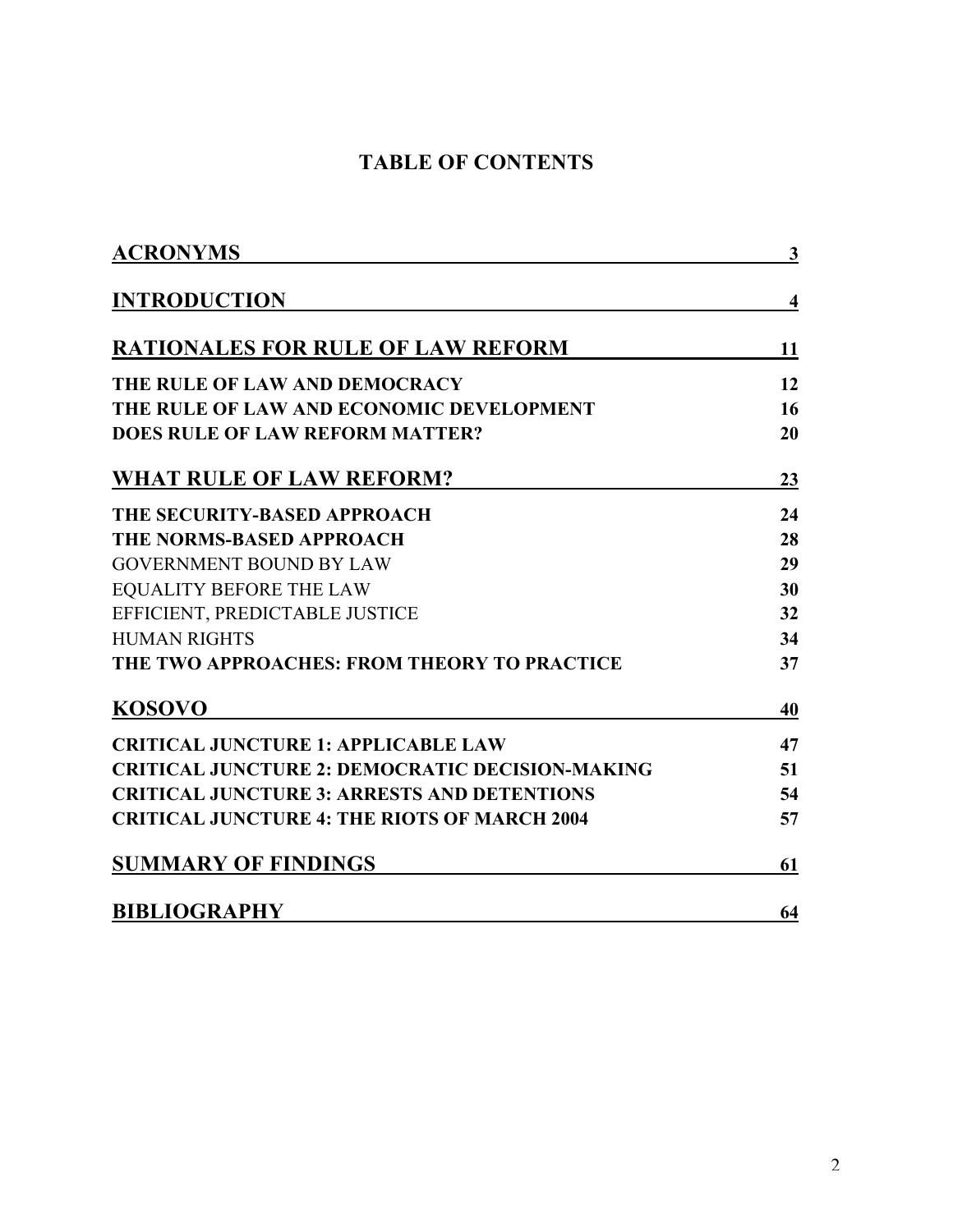# **ACRONYMS**

| <b>International Civilian Police</b>                      |
|-----------------------------------------------------------|
| Kosovo Force Commander                                    |
| European Union                                            |
| Federal Republic of Yugoslavia                            |
| Interim Administrative Council (Kosovo)                   |
| International Criminal Tribunal for the former Yugoslavia |
| Kosovo Force                                              |
| Kosovo Liberation Army                                    |
| Kosovo Police Service                                     |
| Democratic League of Kosova                               |
| North Atlantic Treaty Organization                        |
| Organisation for Security and Co-operation in Europe      |
| Republika Srpska                                          |
| Socialist Federal Republic of Yugoslavia                  |
| Special Representative to the Secretary-General           |
| United Nations Department of Peacekeeping Operations      |
| United Nations Interim Administration Mission in Kosovo   |
| United States Agency for International Development        |
|                                                           |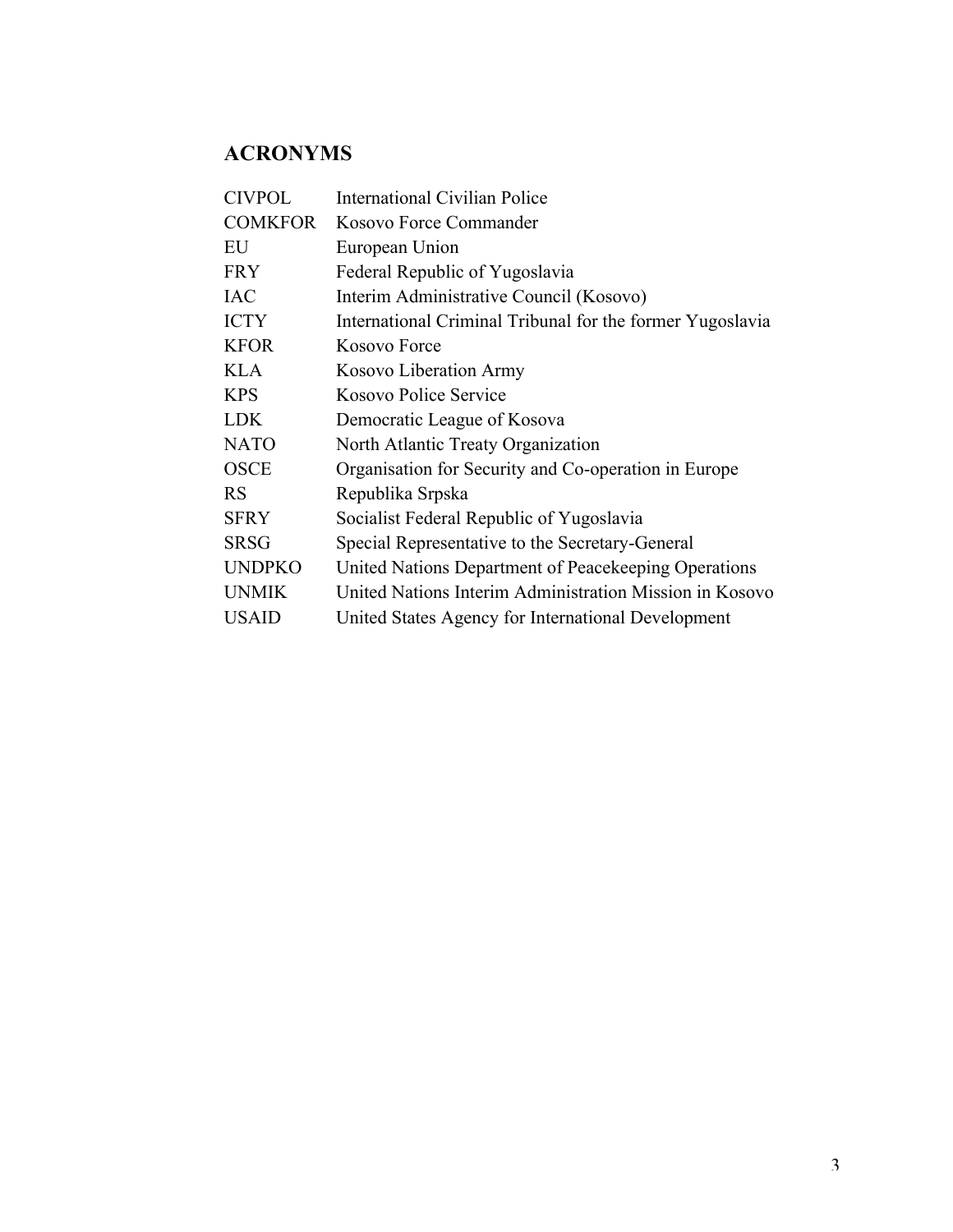#### **INTRODUCTION**

Over the past two decades, efforts to promote the rule of law around the world have expanded, especially in post-conflict environments. As Thomas Carothers remarks, "One cannot get through a foreign policy debate these days without someone proposing the rule of law as a solution to the world's problems."<sup>1</sup> Western states and private donors revived rule of law reform in the 1990s, pouring hundreds of millions of dollars into programs to redraft constitutions and laws, strengthen judicial systems, professionalize and reform police forces, curb corruption, and improve correctional systems in transitional and developing countries.<sup>2</sup> A rule of law consensus has emerged among policymakers, consisting of two elements: the belief that rule of law reform is essential to the foreign policy goals of Western nations, and the belief that international interventions must include a rule of law component. $3$ 

Rule of law reform has become part of bilateral and multilateral assistance strategies across the globe. Almost every type of development organization, from multilateral development banks and bilateral aid agencies to private foundations and activist groups, has integrated rule of law reform into its responses to some of the most compelling challenges to democracy and economic development that

 $\frac{1}{1}$  Themes Carothers. "The Puls of I <sup>1</sup> Thomas Carothers, "The Rule of Law Revival." *Foreign Affairs*, Vol. 77, No. 2 (1998): 95-106.<br><sup>2</sup> Charles T. Call "What We Know and Dan't Know About Basteau list Iustice and Sequrity. <sup>2</sup> Charles T. Call, "What We Know and Don't Know About Postconflict Justice and Security

Reform," in *Building States to Build Peace*, eds. Charles T. Call and Vanessa Wyeth (Boulder, CO: Lynne Rienner, 2007), 4.

<sup>3</sup> Rama Mani, "Exploring the Rule of Law in Theory and Practice," in *Rule-of-Law Programming in Conflict Management*, ed. Agnes Hurwitz (Boulder, CO: Lynne Rienner, 2008).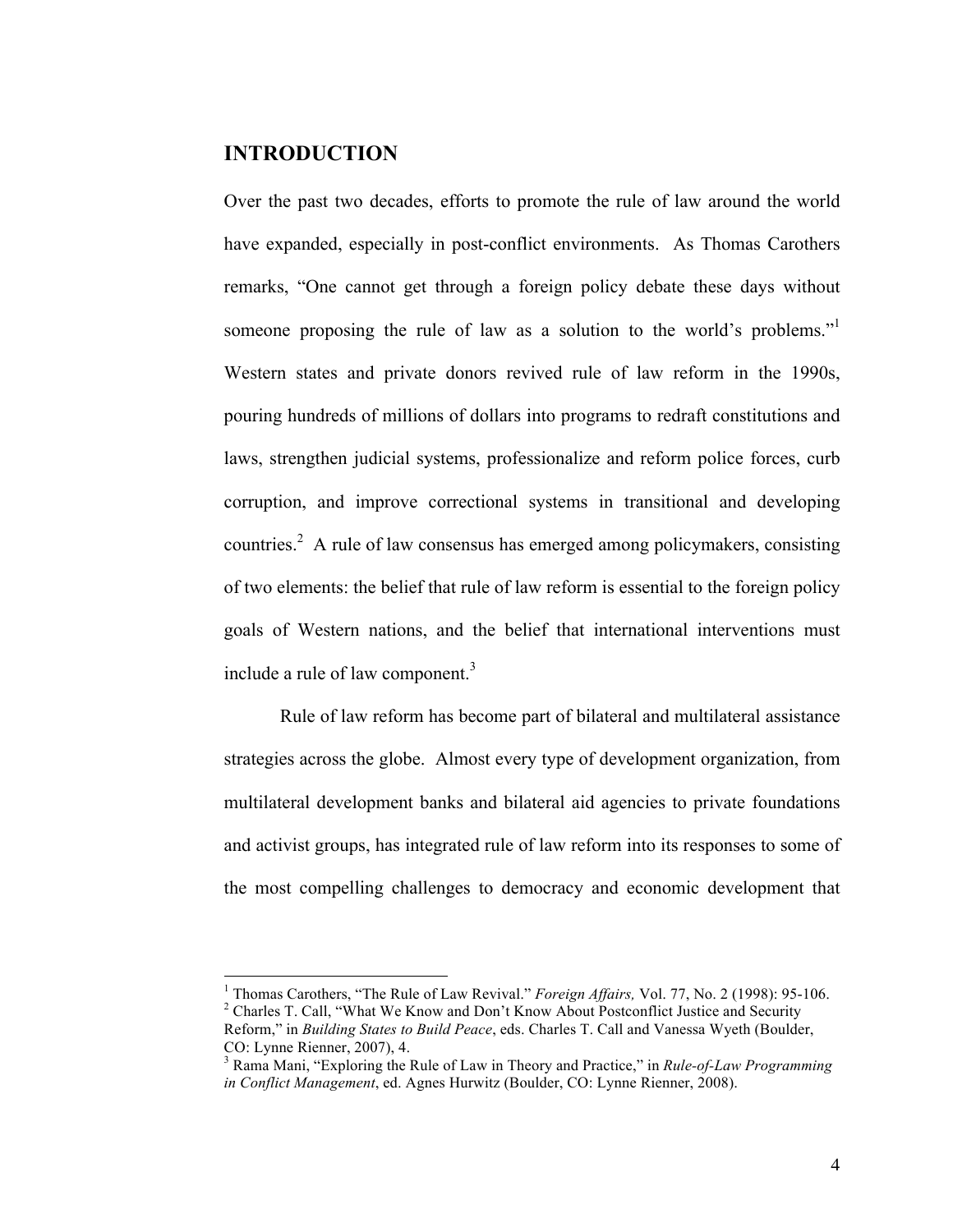transitional and developing countries face. $4$  By the late 2000s, the United States, for example, was devoting a growing portion of its bilateral assistance packages to rule of law reform programs. The United States Agency for International Development (USAID) allocated more than \$202 million in 2009, more than \$272 million in 2010, and more than \$190 million in 2011 to rule of law reform programs.<sup>5</sup> The United Nations has also funneled considerable resources and marshaled significant attention toward the rule of law over the past two decades. The General Assembly first recognized the rule of law as an essential factor in the protection of human rights in 1993, and in 2004, the Secretary-General published its first report on the relationship between the rule of law and transitional justice in post-conflict environments.

The United Nations Department for Peacekeeping Operations (UNDPKO) has incorporated rule of law reform into most of its recent peace-building missions, including Kosovo, East Timor, Haiti, Liberia, Afghanistan, Cote d'Ivoire, Burundi, the Democratic Republic of Congo, and Sudan. The focus of such programs has been on establishing law and order through institutional reform. The mandate of the 2004 United Nations Stabilization Mission in Haiti, for example, included monitoring and reporting on the human rights situation; investigating violations of human rights and humanitarian law; helping to rebuild, reform and restructure the Haitian National Police, including vetting and

<sup>&</sup>lt;sup>4</sup> Lelia Mooney, Martin Schonteich, Jennifer Windsor and Colette Rausch, "Promoting the Rule of Law Abroad: A Conversation on its Evolution, Setbacks, and Future Challenges." *The International Lawyer*, Vol. 44, No. 2 (2010): 837-856, 838.

<sup>&</sup>lt;sup>5</sup> "Where Does USAID's Money Go?" United States Agency for International Development, 2011, available at <http://www.usaid.gov/policy/budget/money/>.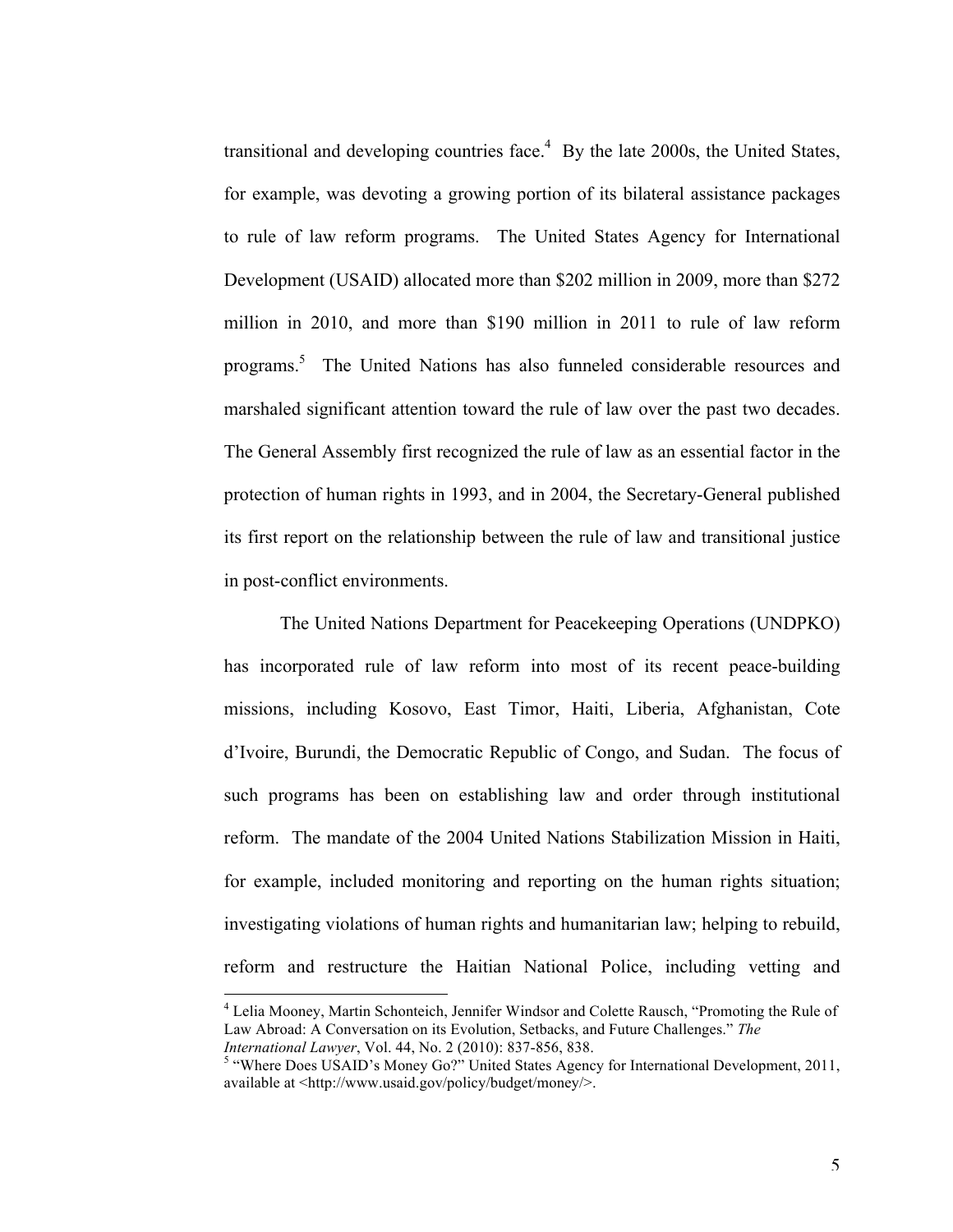certifying that its personnel have not committed grave human rights violations; developing a strategy for institutional reform of the judicial system; and assisting with the maintenance of security.<sup>6</sup>

Similarly, while international financial institutions eschewed rule of law reform as political and outside the scope of their work for more than forty years, by 2000, the World Bank and other regional development banks had also made rule of law reform a centerpiece of their policies. Over the last decade, rule of law reform has become a substantive element of the World Bank's response to poverty challenges around the world.<sup>7</sup> From 2003 to 2008, the World Bank allocated more than \$1.3 billion in Europe and Central Asia, more than \$814 million in Latin America and the Caribbean, more than \$309 million to rule of law programs in Africa, more than \$157 million in East Asia and the Pacific, and more than \$142 million in the Middle East and North Africa.<sup>8</sup> Such funding levels, which have only continued to increase in recent years, reflect a commitment by the World Bank and its member states that rule of law reform is crucial in virtually all contexts. 9

Although elaborate financial and rhetorical commitments to rule of law reform have grown increasingly common over the past two decades, the impact of

<sup>&</sup>lt;sup>6</sup> "Rule-of-Law Tools for Post-Conflict States: Mapping the Justice Sector," Office of the High Commissioner for Human Rights (New York: United Nations, 2006), 1.

<sup>7</sup> Kirsti Samuels, "Rule of Law Reform in Post-Conflict Countries: Operational Initiatives and Lessons Learnt" (Washington, D.C.: International Bank for Reconstruction and Development, 2006), iii.

<sup>&</sup>lt;sup>8</sup> "Initiatives in Legal and Judicial Reform," Vice Presidency Group (Washington, D.C.: International Bank for Reconstruction and Development, 1999), 89.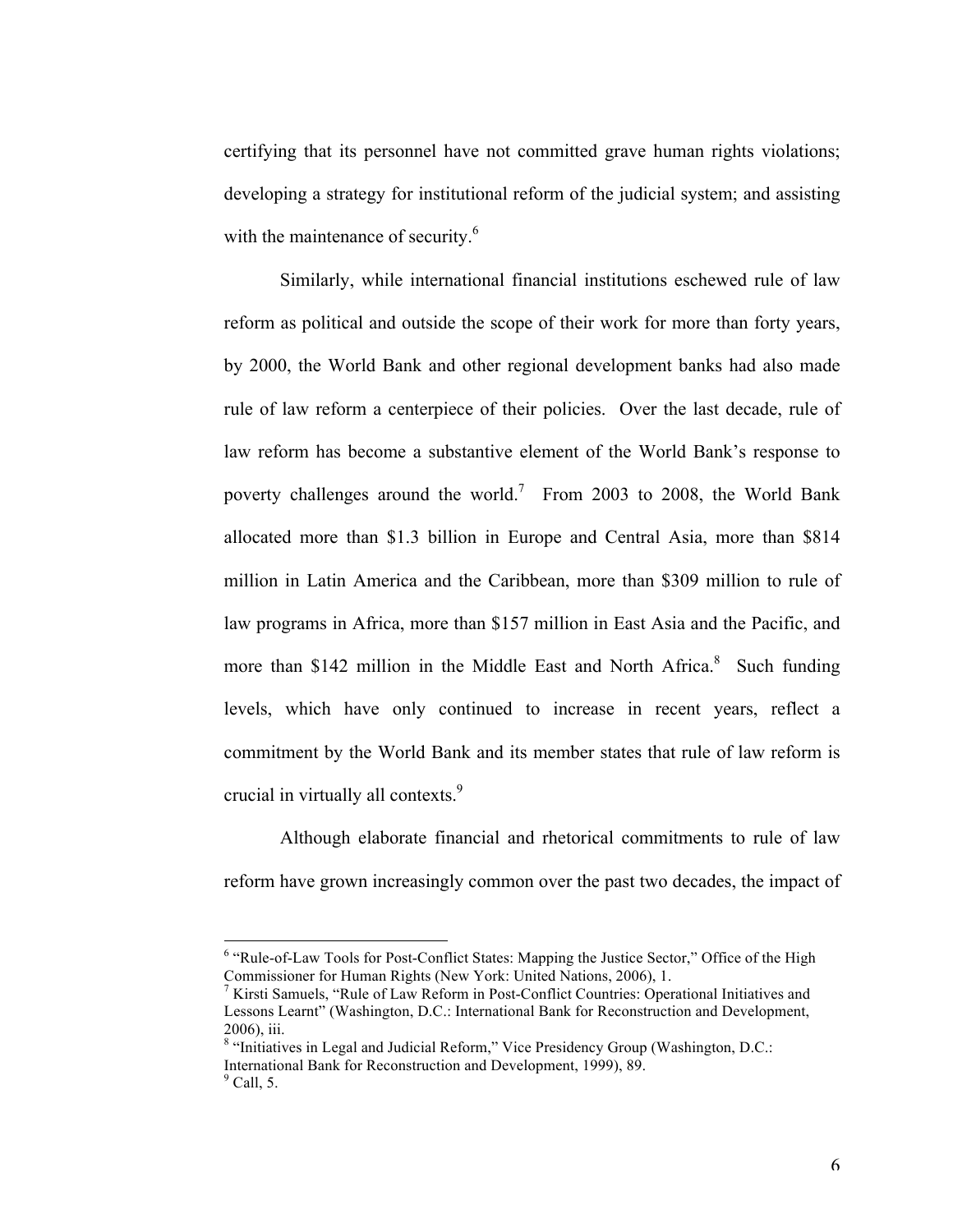such programs remains to be seen. Efforts to promote the rule of law around the world have shown promise, but profound questions remain as to their long-term impact on political, economic and social conditions, particularly in societies broken apart by civil wars and ethnic conflict. From Bosnia and Haiti to Afghanistan and Iraq, rule of law reform has been haphazard and at times internally contradictory, with as many failures as successes.<sup>10</sup> The poor track record has often resulted not from lack of resources, but from the failure of interveners to appreciate the complexities of building the rule of law in postconflict environments: societies that are typically characterized by high levels of violence and threats to human security, with damaged civil infrastructure, and often little to no historical patterns of rule of law.<sup>11</sup> Rule of law reform has tended to be one-size-fits-all, ignoring the demands of a country's particular context. In many cases, the expenditure of tens of billions of dollars toward such programs has resulted only in disenchantment and mutual recrimination between interveners and the local population without many significant improvements for the rule of law.

This project asks why rule of law reform efforts so often fail in postconflict environments. Moreover, it asks what needs to change before they can succeed. To date, this question has not been sufficiently answered within the academic literature. Several scholars point to the thin base of knowledge about

<sup>&</sup>lt;sup>10</sup> Jane Stromseth, David Wippman and Rosa Brooks, *Can Might Make Rights? Building Rule of Law After Military Interventions* (Cambridge: Cambridge University Press, 2006), 9.<br><sup>11</sup> *Ibid*.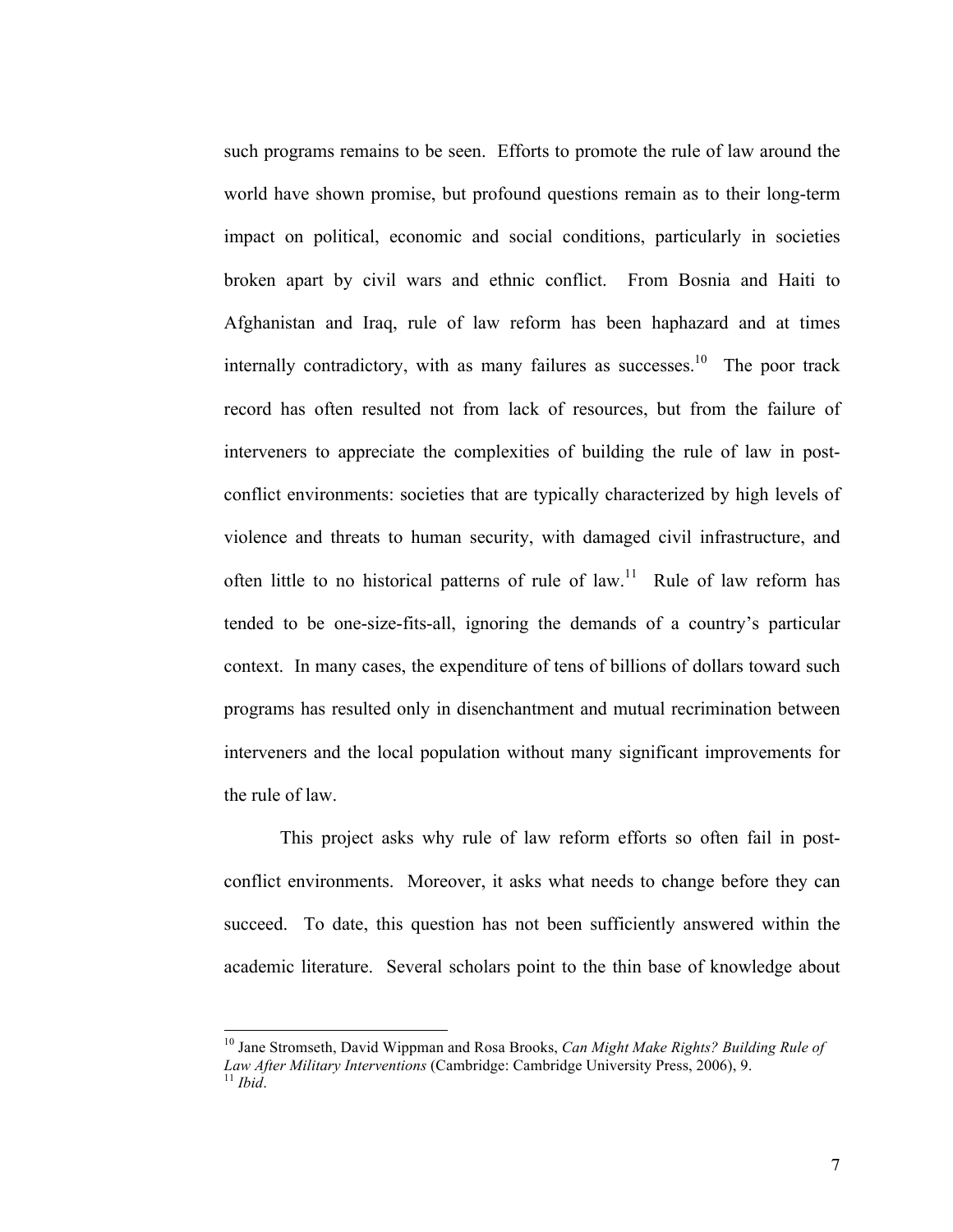the motives, methods, and goals of rule of law promotion efforts, but have neglected to examine the problem of knowledge in relation to post-conflict environments, even though such contexts offer clear benefits for understanding rule of law reform. Those scholars that have looked at post-conflict environments have almost all generated conclusions that lack specificity, such as "programs must be shaped to fit the local environment" and "interveners should not simply import laws from other countries." Furthermore, those scholars, like policymakers themselves, often maintain a narrow focus on institutional reform, confining rule of law reform to reconstruction of the police, courts, and prisons, without full appreciation for the roles such institutions play within a more broadly defined rule of law system. Moreover, scholars debate how to access the question of success and failure because there is a lack of consensus on definitions of the rule of law and its purpose within a society. Thus the field is ripe for a study that illuminates the complexities of building the rule of law in post-conflict environments.

To answer these key questions, I first review the literature on the core rationales for rule of law reform—democracy and economic development—to clarify why policymakers generally undertake rule of law reform. Next, based on the range of rule of law definitions present within the literature, I survey the theoretical underpinnings and practical implications of rule of law ends. Most importantly, I draw upon these ends to explore two competing approaches to rule of law reform in post-conflict environments: the security-based approach and the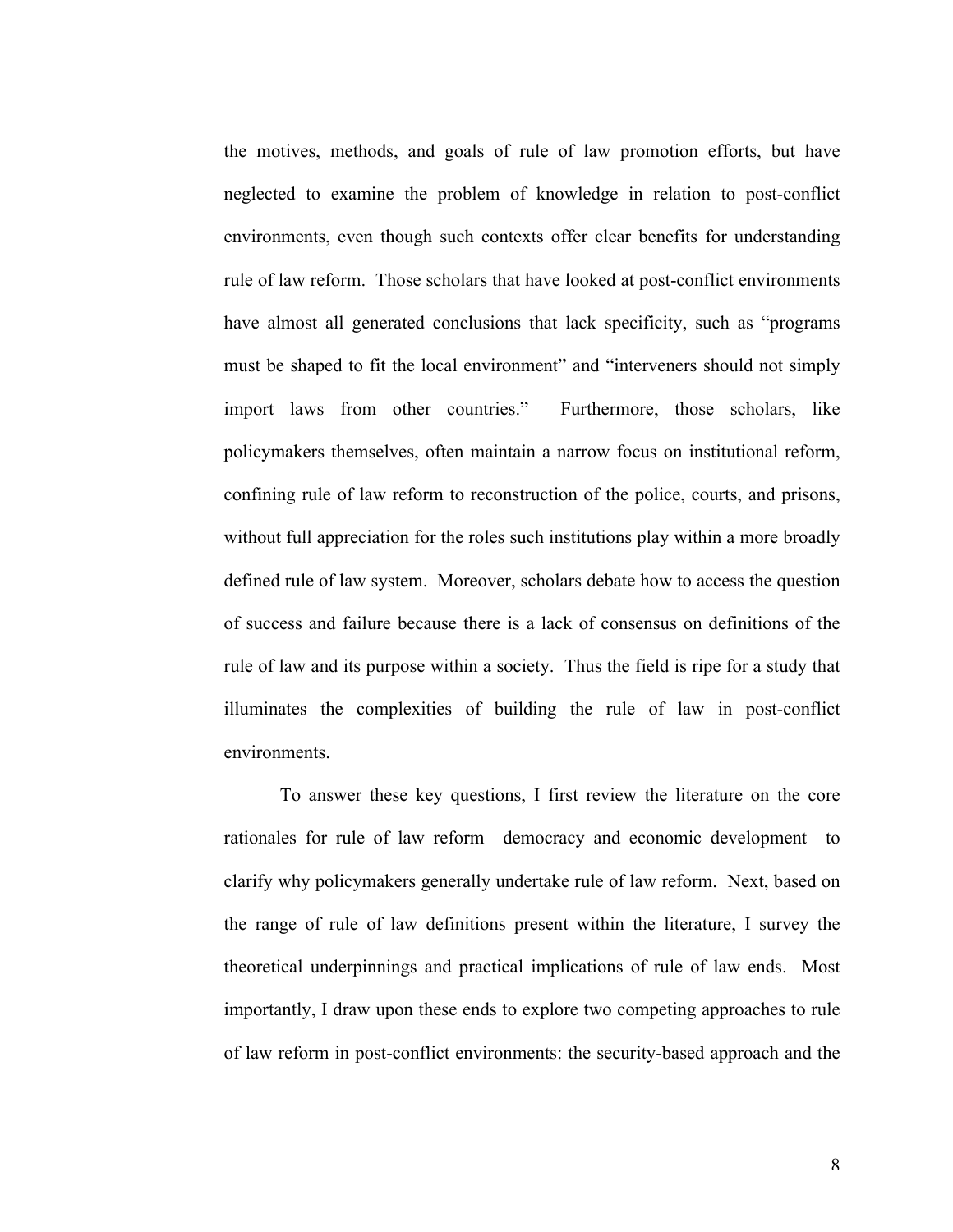norms-based approach. I define the security-based approach as a top-down procedure whereby the attention is on establishing law and order, while the norms-based approach focuses on the importance of a background of normative expectations, a standard by which reform is to be evaluated and to which efforts to promote the rule of law should aspire. I argue that the inherent contradictions between the two approaches present a dilemma for policymakers, which has the potential to complicate rule of law reform efforts.

To examine the tensions between the two approaches, I study Kosovo, a post-conflict setting in which rule of law reform has taken center stage for over a decade. I explore the trade-offs between the two approaches and their effects at four critical junctures in rule of law reform in Kosovo, from the debate over applicable law within the first six months after intervention to the riots of March 2004. The junctures represent moments where interveners faced a choice between the short-term ends of the security-based approach and the long-term ends of the norms-based approach, and ultimately made decisions that weakened the rule of law.

Rule of law reform efforts in Kosovo provide particular advantages for understanding the tensions between the two approaches. First, heightened security concerns in the immediate aftermath of intervention pressed interveners to make weighty trade-offs between short-term and long-term rule of law ends early in the mission. Second, the trade-offs typically resulted in the centralization of decision-making and the marginalization of input from local actors, which led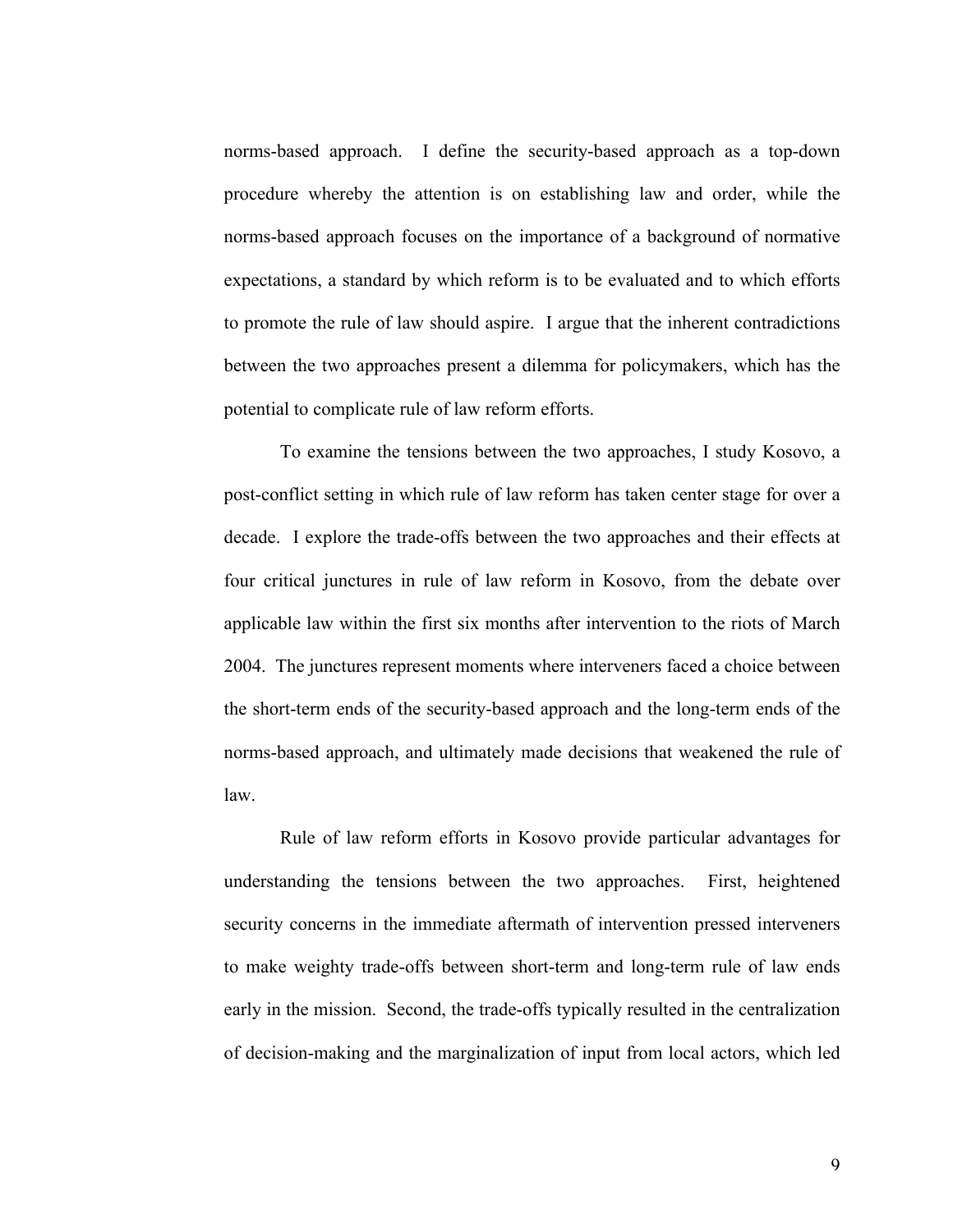many from within the local population to view rule of law reform efforts in Kosovo as part of a neo-colonist or neo-imperialist enterprise. Third, interveners often failed to adhere to the international standards they sought to promote in Kosovo, which resulted in mixed signals toward the local population, and ultimately, a double standard for the rule of law. Fourth, the inability of interveners to facilitate inter-communal peace within Kosovo fettered progress on the rule of law. More than a decade later, few would assert that the rule of law has been successfully consolidated in Kosovo.

I contend that interveners tend to prioritize the short-term ends of the security-based approach. The long-term ends of the norms-based approach are often more difficult to implement, as the norms-based approach depends on the ability to bring about substantial changes in the values and attitudes within the government and the general population, yet it is crucial to sustainable reform with real impact. I thus conclude the paper with suggestions for improving rule of law reform efforts in post-conflict environments in the future.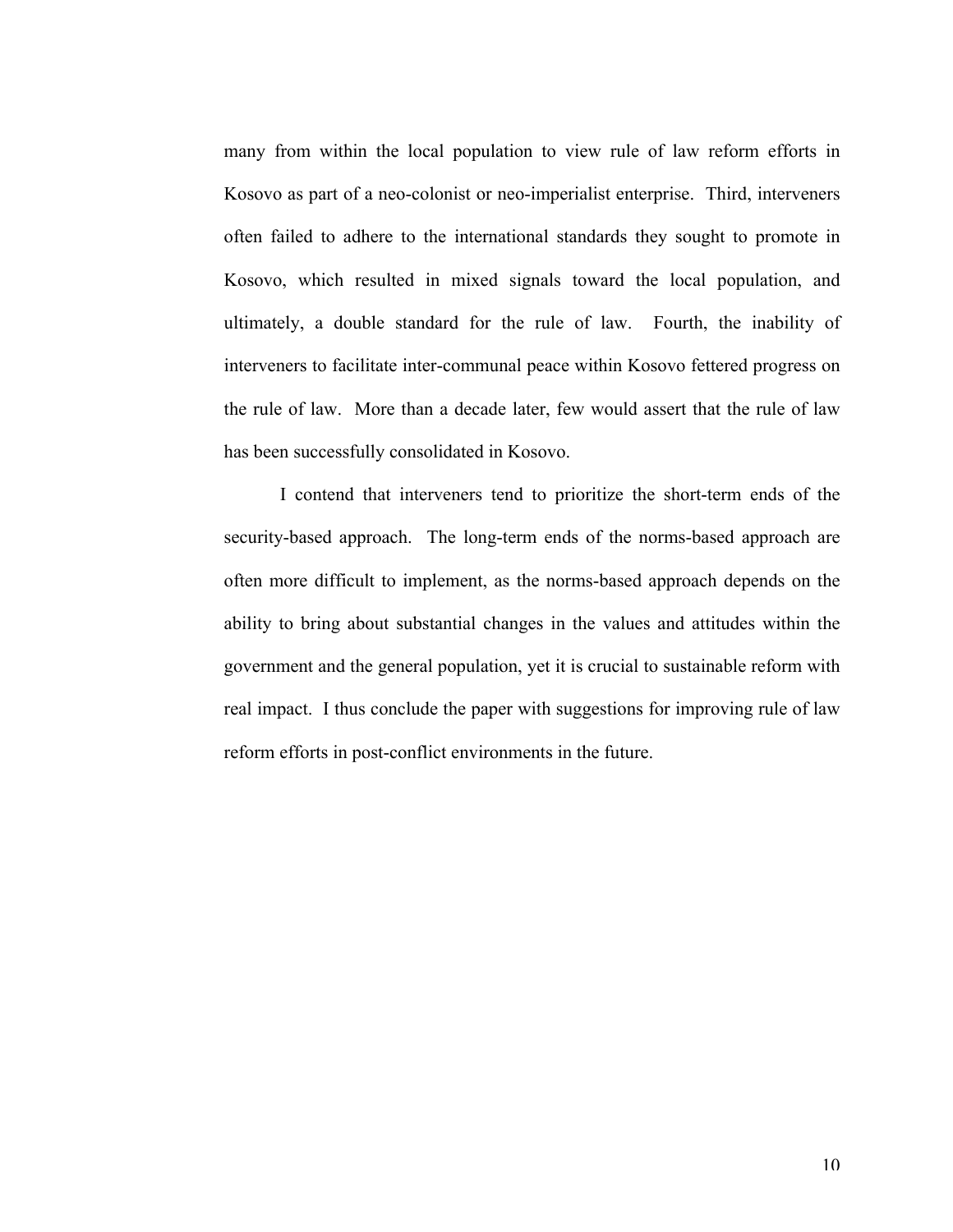#### **RATIONALES FOR RULE OF LAW REFORM**

Policymakers often claim that enhancing the rule of law allows countries to effectively consolidate political and economic reform. Two controlling rationales reside at the crux of this assertion: that rule of law reform *grosso modo* is necessary for both democracy and economic development.<sup>12</sup> The North Atlantic Treaty Organization (NATO) demands that all new members demonstrate their commitment to it, and the European Union (EU) requires its existence before a country can even begin negotiating for accession. As funding levels demonstrate, enhancing the rule of law is a strategic objective of USAID, a priority for United Nations peacekeeping missions, a growth blueprint for the World Bank, as well as a rhetorical trope for policymakers worldwide.<sup>13</sup> The claim, however, that rule of law reform is some kind of "magical elixir" for democracy and economic development,  $14$  as has become common, is at best oversimplified, and can be misleading when used as justification for rule of law reform. In post-conflict environments, in particular, interveners pursue rule of law reform with the idea that specific improvements in the rule of law will inevitably lead to democracy and economic development. While the normative links between rule of law reform, democracy and economic development are considerable, the causal

<sup>&</sup>lt;sup>12</sup> Thomas Carothers, *Promoting the Rule of Law Abroad: In Search of Knowledge* (Washington, D.C.: Carnegie Endowment for International Peace, 2006), 17.

<sup>&</sup>lt;sup>13</sup> Brian Z. Tamanaha, "The Rule of Law for Everyone?" *St. John's Legal Studies Research Paper* (Jamaica, NY: St. John's University School of Law, n.d.), available as Social Science Research Network Working Paper, available at <http://ssrn.com/abstract=312622>. <sup>14</sup> Rachel Kleinfeld, "Competing Definitions of the Rule of Law," in *Promoting the Rule of Law* 

*Abroad: In Search of Knowledge*, ed. Thomas Carothers, 31-74 (Washington, DC: Carnegie Endowment for International Peace, 2006), 32.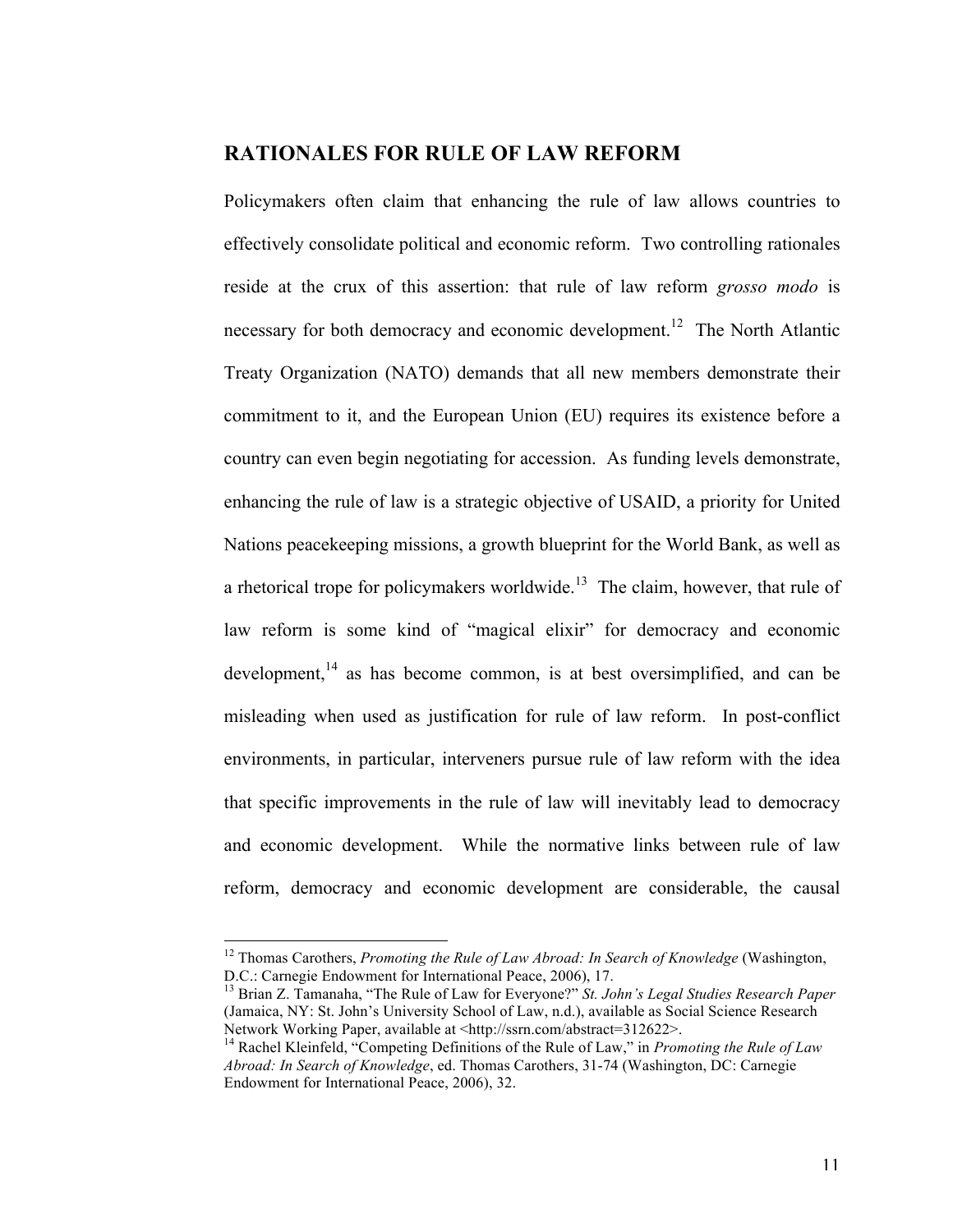relationships are riddled with caveats, and are by no means as clear-cut as many would hope.<sup>15</sup>

The following sections explore the theoretical underpinnings and practical implications of the relationship between the rule of law, democracy and economic development, demonstrating the complexities inherent in the rationales for rule of law reform. I establish that there is a connection between the rule of law, democracy and economic development, which fuels policy and policymakers' focus on it. Yet I also show that there exists considerable skepticism of the ability of rule of law reform to really achieve what policymakers expect. Because scholars have not sufficiently determined to what extent there are direct causal connections between the rule of law, democracy and economic development, particularly in post-conflict environments, it raises the question of whether the rule of law even matters.

#### **The Rule of Law and Democracy**

One major cluster of work within the rule of law literature focuses on the relationship between the rule of law and democracy, shaped in large part by the experience of the law and development movement in Latin America in the 1980s. At a theoretical level, the rule of law and democracy are closely intertwined, $16$  yet it has become new credo among development organizations that rule of law

<sup>&</sup>lt;sup>15</sup> See generally: Frank Upham, "Mythmaking in the Rule-of-Law Orthodoxy," in *Promoting the Rule of Law Abroad: In Search of Knowledge*, ed. Thomas Carothers, 75-104 (Washington, DC: The Carnegie Endowment for International Peace, 2006).

<sup>16</sup> Rebecca Bill Chavez, *The Rule of Law in Nascent Democracies: Judicial Politics in Argentina* (Stanford, CA: Stanford University Press, 2004), 1.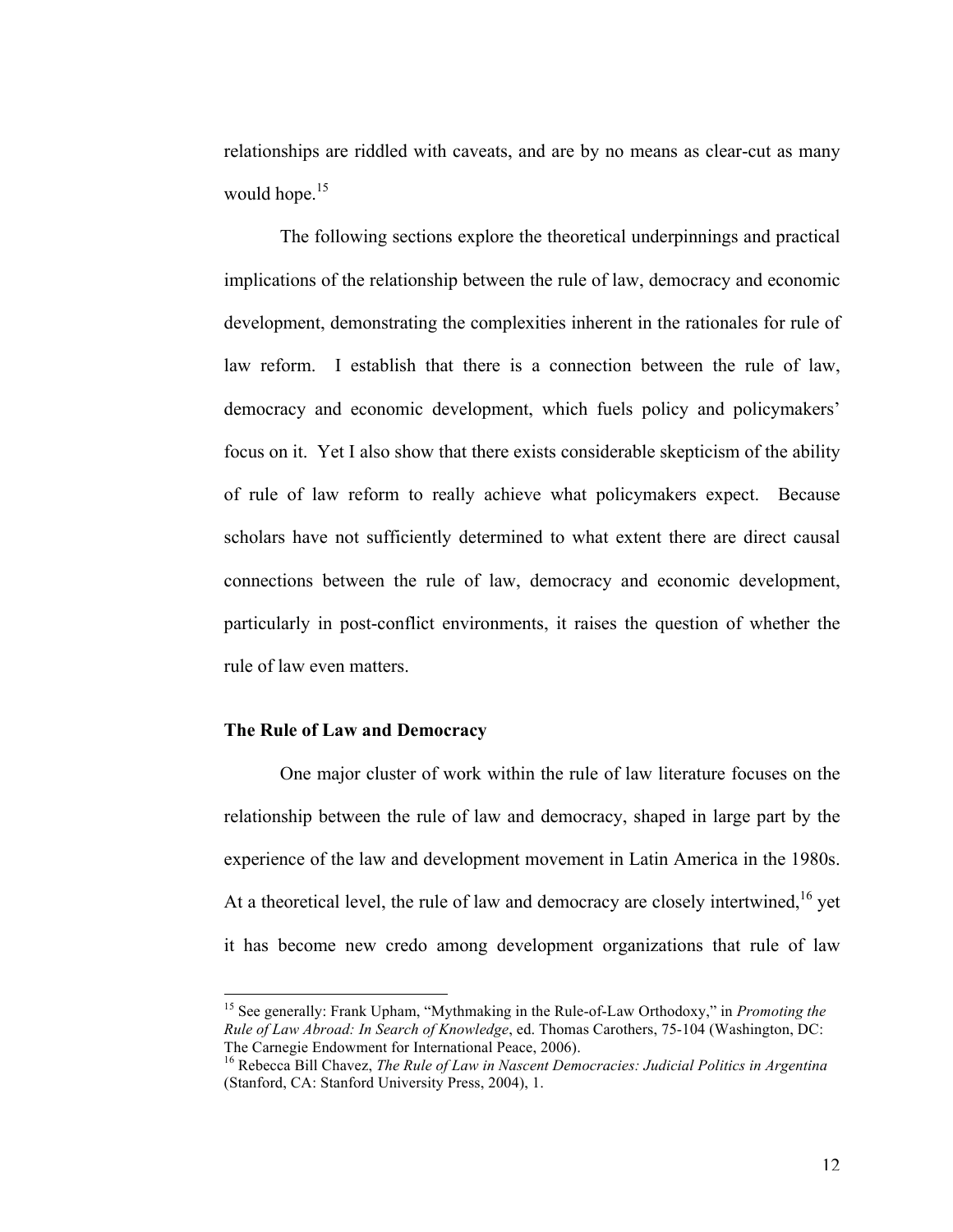reform is a "tripwire for democracy."17 One form of this political rationale focuses on rights protection. Through a regime of civil and political rights protection, "the rule of law establishes a positive connection between state and society, and provides the legal space for the development of citizenship."<sup>18</sup> Based on his study of democracy in Latin America, Guillermo O'Donnell contends that "there is a close connection of democracy with certain aspects of equality among individuals who are posited not just as individuals, but as legal persons, and consequently as citizens."<sup>19</sup>

Another form of this political rationale focuses on government accountability. As Pilar Domingo and Rachel Sieder describe in their account of legal and judicial reform in Latin America, the rule of law presumes government by consent, "within the boundaries of a constitutional arrangement that establishes the normative and legally binding criteria of [a] limited, responsible and accountable government. $120$  In a rule of law system, the respect of a government for the sovereign authority of the people and a constitution depends on its acceptance of the law.<sup>21</sup> Powerful state and private actors are subject to legality and are bound by the formal rules of the game. According to political philosopher Jean Hampton, it is the existence of such "meta-rules, built into the political

<sup>&</sup>lt;sup>17</sup> Carothers 2006, 19.<br><sup>18</sup> Pilar Domingo and Rachel Sieder, *Rule of Law in Latin America* (London: Institute of Latin American Studies, University of London, 2001), 154.

<sup>&</sup>lt;sup>19</sup> Guillermo O'Donnell, "Polyarchies and the (Un)Rule of Law in Latin America: A Partial Conclusion," in *The (Un)Rule of Law and the Underprivileged in Latin America*, eds. Juan E. Méndez, Guillermo O'Donnell and Paulo Sérgio Pinheiro, 303-338 (Notre Dame, IN: University

 $\frac{^{20}}{^{21}}$  Domingo and Sieder, 154.  $\frac{^{21}}{^{21}}$  Carothers 2006, 4-5.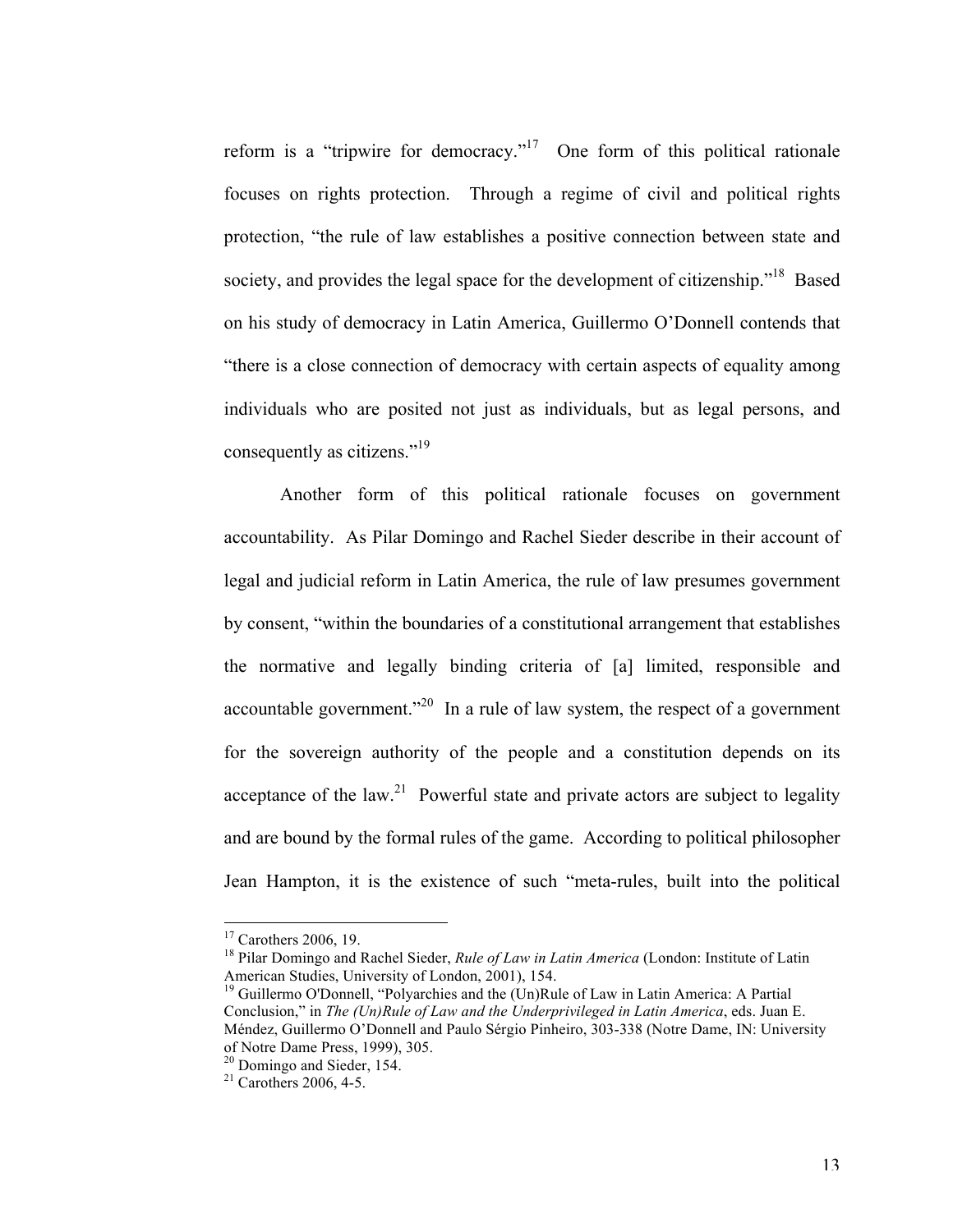process," that forms the foundation upon which the viability of contemporary democracy rests.22 "Contemporary democracy," she maintains, "is distinctive in being based on the rule of law."<sup>23</sup> This view takes it as axiomatic that rule of law reform is necessary to ensure respect for constitutional order, the separation of powers, individual liberties and other cornerstones of democracy.<sup>24</sup>

For new democracies, enhancing the rule of law appears to be a way of improving the performance of patronage-ridden governments, reining in elected but only haphazardly law-abiding politicians, and curbing continued violations of human rights.<sup>25</sup> The idea that specific improvements in the rule of law remove the obstacles on the path to democracy, however, is simplistic.<sup>26</sup> Democracy often "co-exists with substantial shortcomings in the rule of law," $27$  or as Domingo and Sieder describe, "tough trade-offs."<sup>28</sup> In many countries that are considered consolidated democracies, and that hold themselves out to postconflict environments as examples, various deficiencies in the rule of law remain: judiciaries that are substantially overrun with cases to the point where justice is delayed on a regular basis; minority groups discriminated against and unable to find remedies within the legal and judicial systems; legal and judicial systems that chronically mistreat minority groups; and politicians who manage to abuse the

<sup>&</sup>lt;sup>22</sup> Ian Shapiro, *The Rule of Law NOMOS 36*, American Society for Political and Legal Philosophy (New York: New York University Press, 1994), 2.<br><sup>23</sup> *Ibid.*<br><sup>24</sup> Domingo and Sieder, 9.<br><sup>25</sup> Carothers 2006, 6.

<sup>&</sup>lt;sup>26</sup> *Ibid*, 18. <sup>27</sup> *Ibid*, 18. <sup>28</sup> Domingo and Sieder, 164.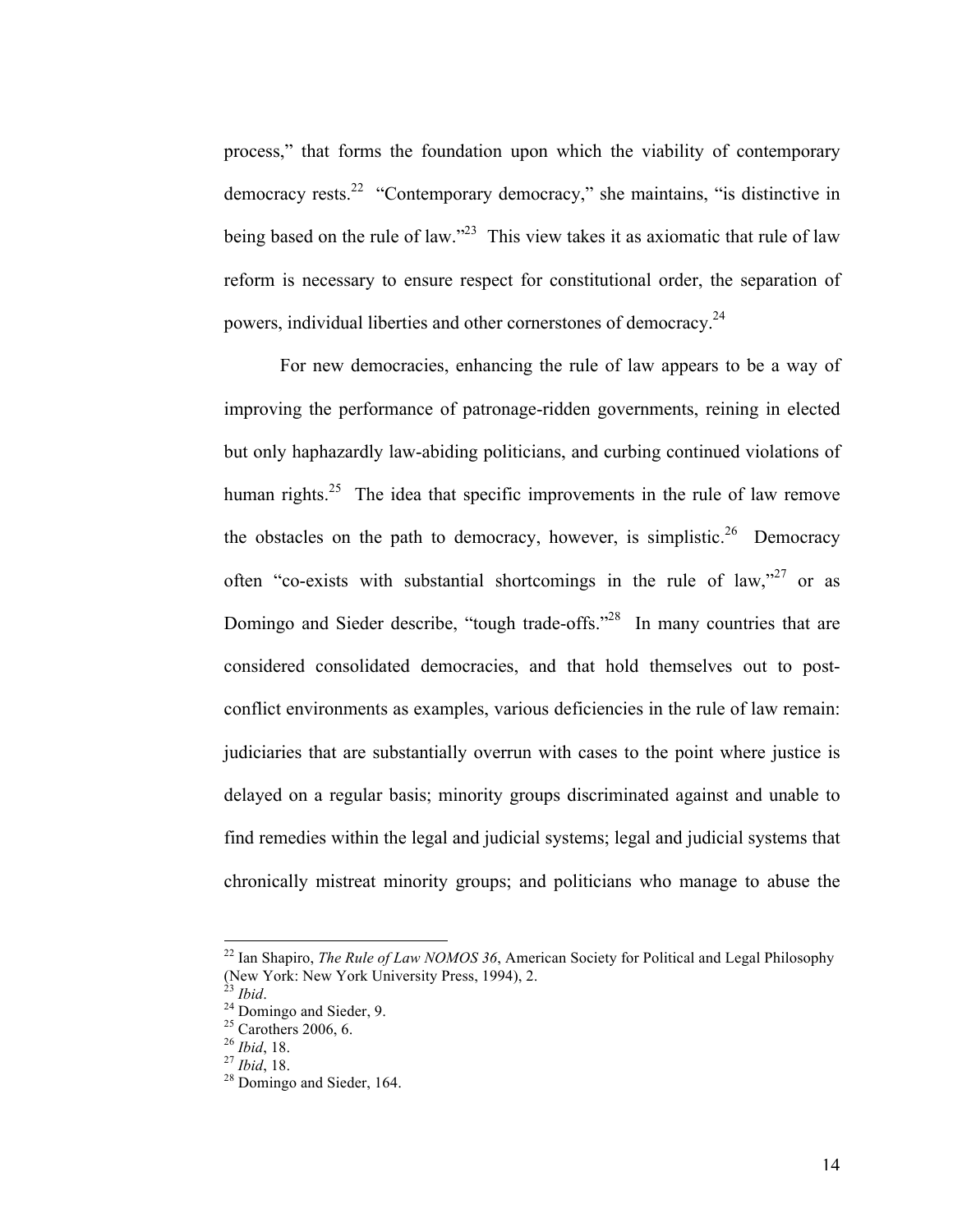law with impunity.<sup>29</sup> Transitional and developing countries do not face a weighty choice of "no rule of law, no democracy," but rather a series of smaller, more complicated choices between problematic realities.<sup>30</sup> The project of building the rule of law requires a constant balancing act.

The use of democracy as a benchmark for rule of law reform has significant limitations. As Brian Tamanaha suggests, it a "blunt and unwieldy mechanism" that offers no assurance that the laws enacted and carried out will be moral in content or effect upon rights protection and government accountability.<sup>31</sup> As Paul Chevigny points out, in his attempt to define the role of the police in Latin America, "if we think of democracy in its primordial sense of rule by the mass of people, there is no obvious reason that the *demos* should care deeply about the generality and continuity of laws. $^{32}$  For Chevigny, the alliance between the rule of law and democracy is "uneasy at best."<sup>33</sup> Tamanaha surveys the positions of theorists such as Rousseau, Kant, and Habermas on the relationship between the rule of law and democracy; he argues that they present a "ideal, setting up as a goal that legal systems should strive toward enacting laws all persons affected would agree to, without actually expecting that this would be achieved in practice."<sup>34</sup>

<sup>&</sup>lt;sup>29</sup> Carothers 2006, 18.<br><sup>30</sup> *Ibid*, 19.<br><sup>31</sup> Brian Z. Tamanaha, *On the Rule of Law: History, Politics, Theory* (Cambridge: Cambridge<br>University Press, 2004), 101.

 $^{32}$  Juan E. Méndez, *The (Un)Rule of Law and the Underprivileged in Latin America*, eds. Méndez et. al., 52.<br><sup>33</sup> *Ibid.* 

<sup>&</sup>lt;sup>34</sup> Tamanaha 2004, 100.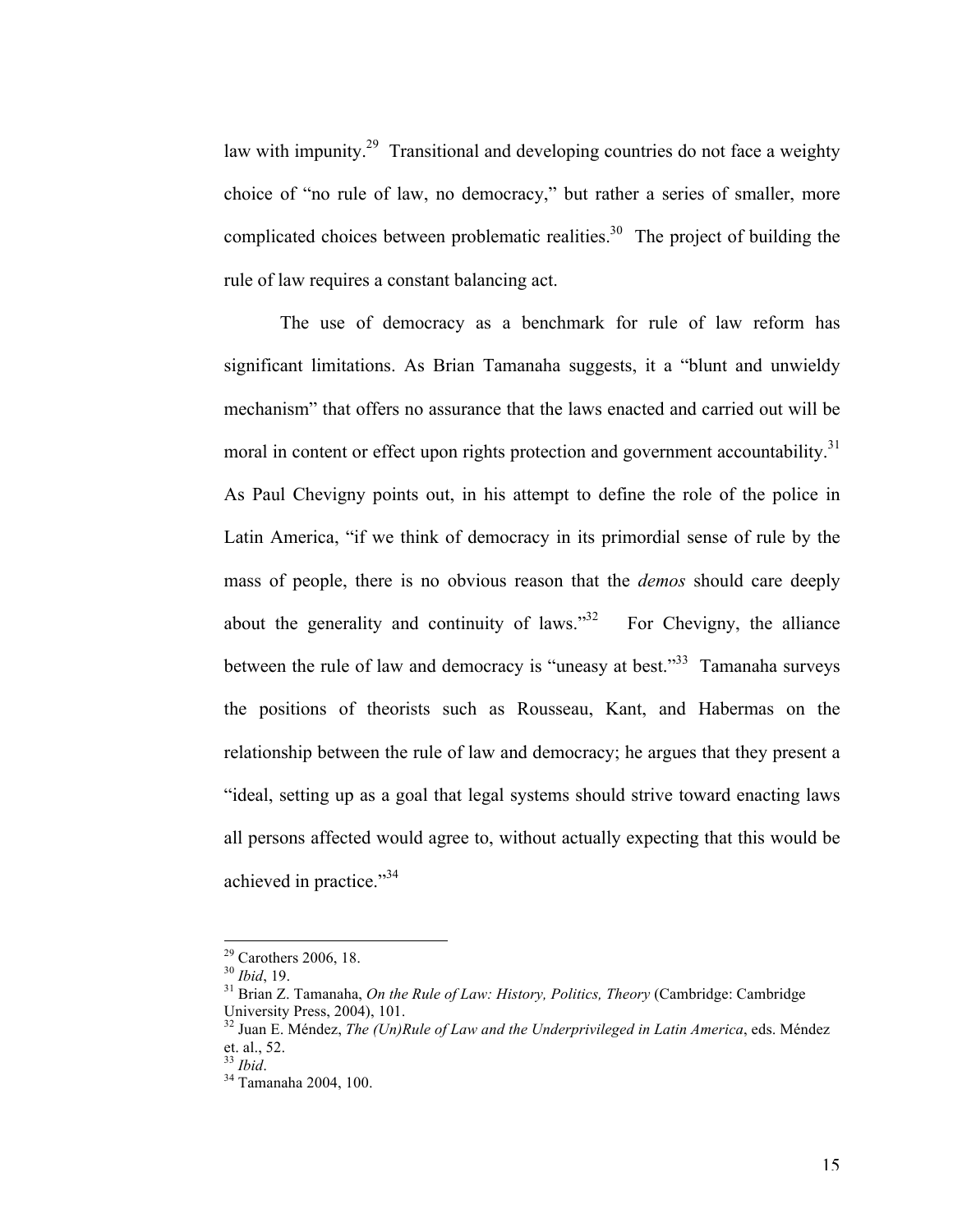Policymakers can probably continue to prescribe rule of law reform with safe belief that such programs may be helpful to democracy in transitional and developing countries, but as this section demonstrates, scholars have not determined to what extent there are direct causal connections at work. Thus the axiomatic quality with which policymakers recommend rule of law reform as a solution for democracy may not be justified. In the following section, I review the academic literature on the relationship between the rule of law and economic development. Like democracy, I seek to explore why policymakers so often use economic development as a rationale for rule of law reform, and whether and to what degree rule of law reform actually achieves this goal.

#### **The Rule of Law and Economic Development**

Prompted by the massive move in transitional and developing countries toward market economies in the 1990s, a second major cluster of work within the rule of law literature focuses on the relationship between the rule of law and economic development. Among policymakers, there was a general realization that economic development could not be achieved in a given country without modifying and sometimes completely overhauling existing institutions, or creating new institutions, and firmly establishing the rule of law to create the necessary climate for stability.<sup>35</sup>

Within the literature, the claim that the rule of law is determinant of a country's economic development trajectory resides within the instrumental

 $35$  "Initiatives in Legal and Judicial Reform," 1–2.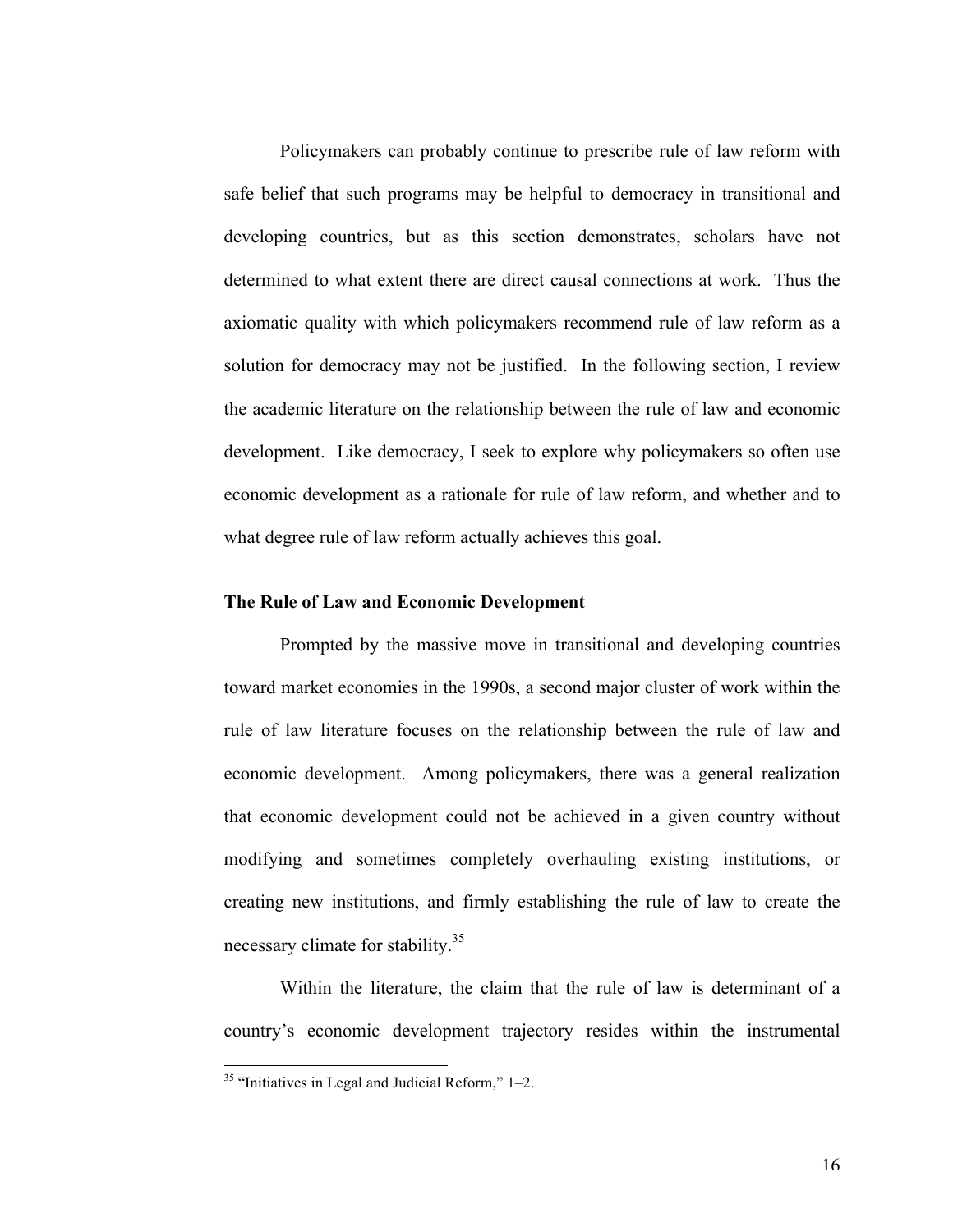perspective.<sup>36</sup> The instrumental perspective is strongly supported by the logic of the neo-institutional theory of the behavior of economic actors, which maintains that economic actors, including foreign investors, will generally be averse to investing in countries with higher transaction costs, and therefore will gravitate toward countries with more efficient and transparent legal and judicial systems.<sup>37</sup> The neo-institutional theory emphasizes the need for legal and judicial predictability, the protection of private property rights, and the enforcement of long-term contracts as essential to raising levels of foreign investment and rates of economic growth. In other words, the neo-institutional theory maintains, if a country lacks progress on the rule of law, it will not be able to attract foreign investment, and therefore, it will not be able to support economic development.

Subscribing to the instrumental perspective, Robert Barro suggests that independent improvement in the rule of law tends to stimulate economic growth and sets in motion the kinds of increases in economic development that lead to further increases in the rule of law. Such arguments about the relationship between the rule of law and economic development are two-pronged. In their review of the rule of law and economic development, Stephan Haggard et al. argue that the core theoretical insight linking the rule of law to economic

<sup>&</sup>lt;sup>36</sup> Michael J. Treblicock and Ronald J. Daniels, *Rule Of Law Reform And Development: Charting the Fragile Path of Progress* (Northampton, MA: Edward Elgar, 2008).<br><sup>37</sup> Ibrahim F.I. Shihata, "Legal Framework for Development: Role of the World Bank in Legal

Technical Assistance." *International Business Lawyer* (1995): 360–68; Jeswald Salacuse, "Direct Foreign Investment and the Law in Developing Countries." *ICSID Review*, Vol. 15, No. 2 (2000): 382–400; Ann Seidman, Robert B. Seidman, and Thomas Walde, "Building Sound National Frameworks for Development and Social Change," in *Making Development Work: Legislative Reform for Institutional Transformation and Good Governance*, eds. Seidman et. al. (Boston: Kluwer Law International, 1999).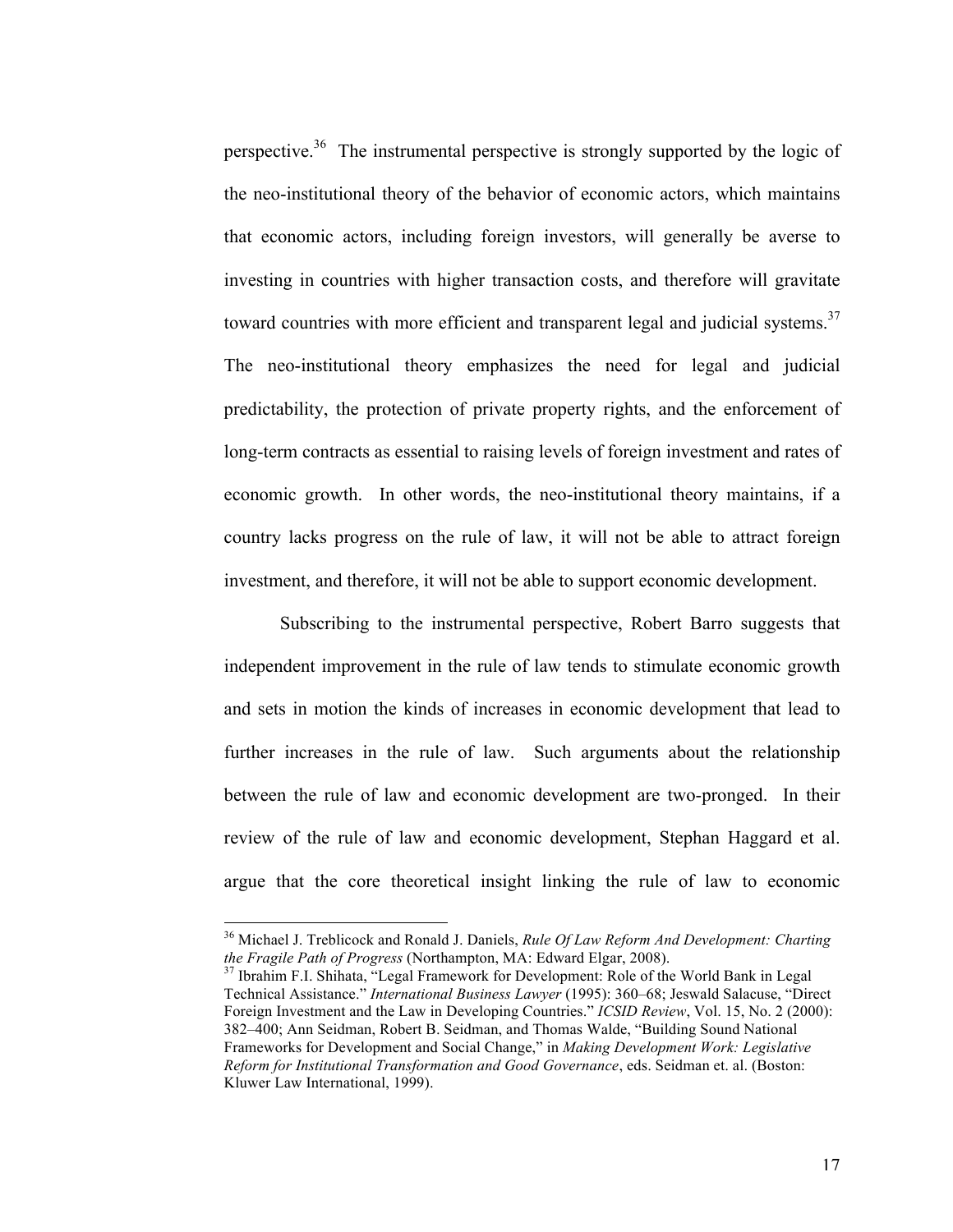development runs through two distinct but closely related channels: the effects of property rights on foreign investment and the effects of contract enforcement on trade. The more private property rights and contract enforcement are protected, Haggard et. al. maintain, the greater the incentives for foreign investment.<sup>38</sup> As such, the instrumental perspective drives rule of law reform policy in large part, however, it is not without its detractors. Like democracy, it remains unclear whether specific improvement in the rule of law fosters economic development.

Examining the economic development trajectory of post-communist countries, John Hewko challenges the instrumental perspective.<sup>39</sup> He argues that an extensive overhaul of existing institutions is generally not a necessary precondition to attract direct investment from large multinational investors or from smaller entrepreneurial investors. Most foreign investors, he maintains, when faced with significant business opportunities, are prepared to accept the fact that the legal and judicial systems in transitional and developing countries may be inadequate. While foreign investors will generally prefer a country with efficient and transparent legal and judicial systems to one in which the rule of law is absent, if a country offers significant business opportunities and does not present any formal barriers to investment––such as ongoing conflict, significant social unrest, severe economic crisis, or legislation that prohibits foreign investment––it will attract a certain level of foreign investment despite deficiencies in the rule of

<sup>&</sup>lt;sup>38</sup> Rafael La Porta, Florencio Lopez-de-Silanes, Andrei Shleifer, Robert W. Vishny, "Law and Finance." *Journal of Political Economy*. Vol. 106. No. 6 (1988): 1113-55.

<sup>&</sup>lt;sup>39</sup> John Hewko, "Foreign Direct Investment: Does the Rule of Law Matter?"

Carnegie Paper No. 26 (Washington, D.C.: Carnegie Endowment for International Peace, 2002).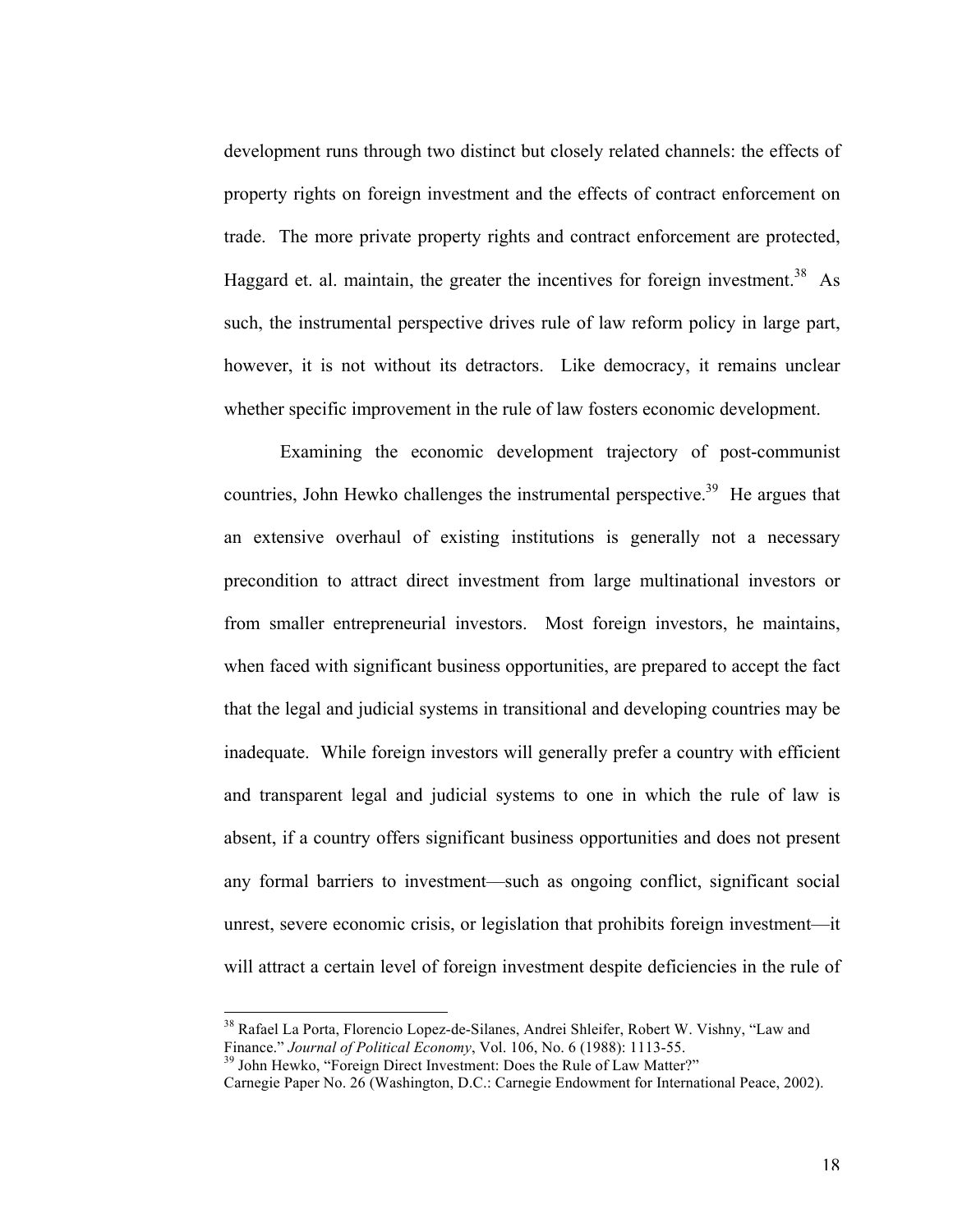law. Hewko determines that the inverse of the instrumental perspective may actually be more accurate: given their material leverage, foreign investors may set the rule of law reform agenda. $40$ 

Michael Todaro and Stephen Smith also challenge the instrumental perspective, cautioning against over-generalizations in assuming a common set of characteristics among transitional and developing countries.<sup>41</sup> They note that such countries, and especially post-conflict environments, exhibit marked diversity within a variety of dimensions, including the size of the country, its demographic composition, and its degree of dependence on external political and economic forces.<sup>42</sup> Todaro and Smith, and other scholars, argue that such diversity affects the impact of rule of law reform on economic development. In a study of the relationship between an idealized apolitical, rule of law system and the economic development of the United States and Japan, for example, Frank Upham argues that the nexus between the rule of law and economic development is not very strong.<sup>43</sup> Similarly, in a review of studies that attempt to find direct causal relationships between legal and judicial systems and economic

<sup>&</sup>lt;sup>40</sup> He points to the cases of the Czech Republic, Hungary, and Poland: as foreign investors in postcommunist countries began to complain and demand changes in commercial legislation and procedures, the negative publicity in the media put indirect pressure on the host governments until they addressed the need for legal and judicial predictability, the protection of private property rights, and the enforcement of long-term contracts. The changes only partially resolved the problems, but the cycle would repeat several times until gradually the host governments began to conform to the standards required for market economies. The overall perception of the countries would improve, and the general investment climate would attract further foreign direct investment. 41 Michael P. Todaro and Stephen C. Smith, *Economic Development*, 11th Edition, (Essex, UK: Pearson, 2009).

<sup>&</sup>lt;sup>42</sup> Other dimensions include a country's historical background, its physical and human resources, the relative importance of its public and private sectors, its industrial structure, and the distribution of power with its institutional structure. 43 See generally: Upham.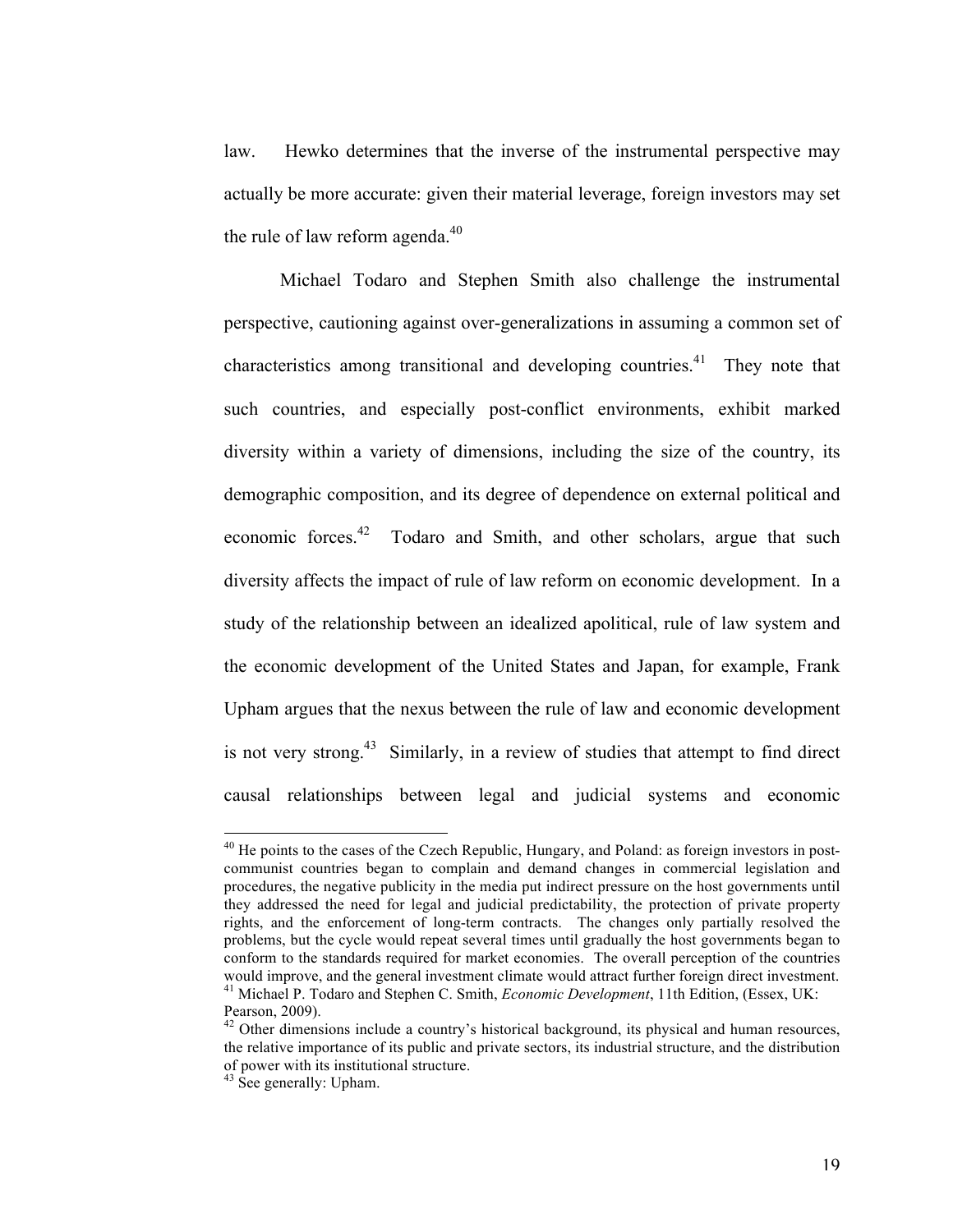development, Rick Messick notes, "the relationship is probably better modeled as a series of on-and-off connections, or of couplings and de-couplings."<sup>44</sup> In other words, the causal arrows go both directions and sometimes do not appear at all.

Experience in transitional and developing countries also challenges the instrumentalist perspective. Several countries that have achieved significant economic development in recent decades have done so in the absence of Westernstyle rule of law reform. China is a leading example.<sup>45</sup> Despite the "conviction" and finality" with which certain scholars present their findings on rule of law reform as a mechanistic, causal imperative, the debate surrounding the relationship between the rule of law, democracy and economic development in post-conflict environments is by no means settled.<sup>46</sup> This raises the question of what rule of law reform can attain in post-conflict environments, as will be explored in the following section.

#### **Does Rule of Law Reform Matter?**

As the discussion above reveals, scholars remain divided as to whether and to what degree rule of law reform leads to democracy and economic development. Yet policymakers repeatedly invoke it as a panacea for countries struggling to consolidate politically and economically. They may be expecting

Economic Growth?" *U Chicago Law & Economics* (Olin Working Paper No. 275, October 2006) available at Social Science Research Network <http://ssrn.com/abstract=880125>.<br><sup>46</sup> Stephan Haggard, Andrew MacIntyre and Lydia Tiede, "The Rule of Law and Economic

<sup>&</sup>lt;sup>44</sup> Richard E. Messick, "Judicial Reform and Economic Development: A Survey of the Issues." *The World Bank Research Observer*, Vol. 14, No. 1 (1999): 117-136.<br><sup>45</sup> See generally: Kenneth W. Dam, "China as a Test Case: Is the Rule of Law Essential for

Development" *Annual Review of Political Science* 11 (2008): 205–34, 214.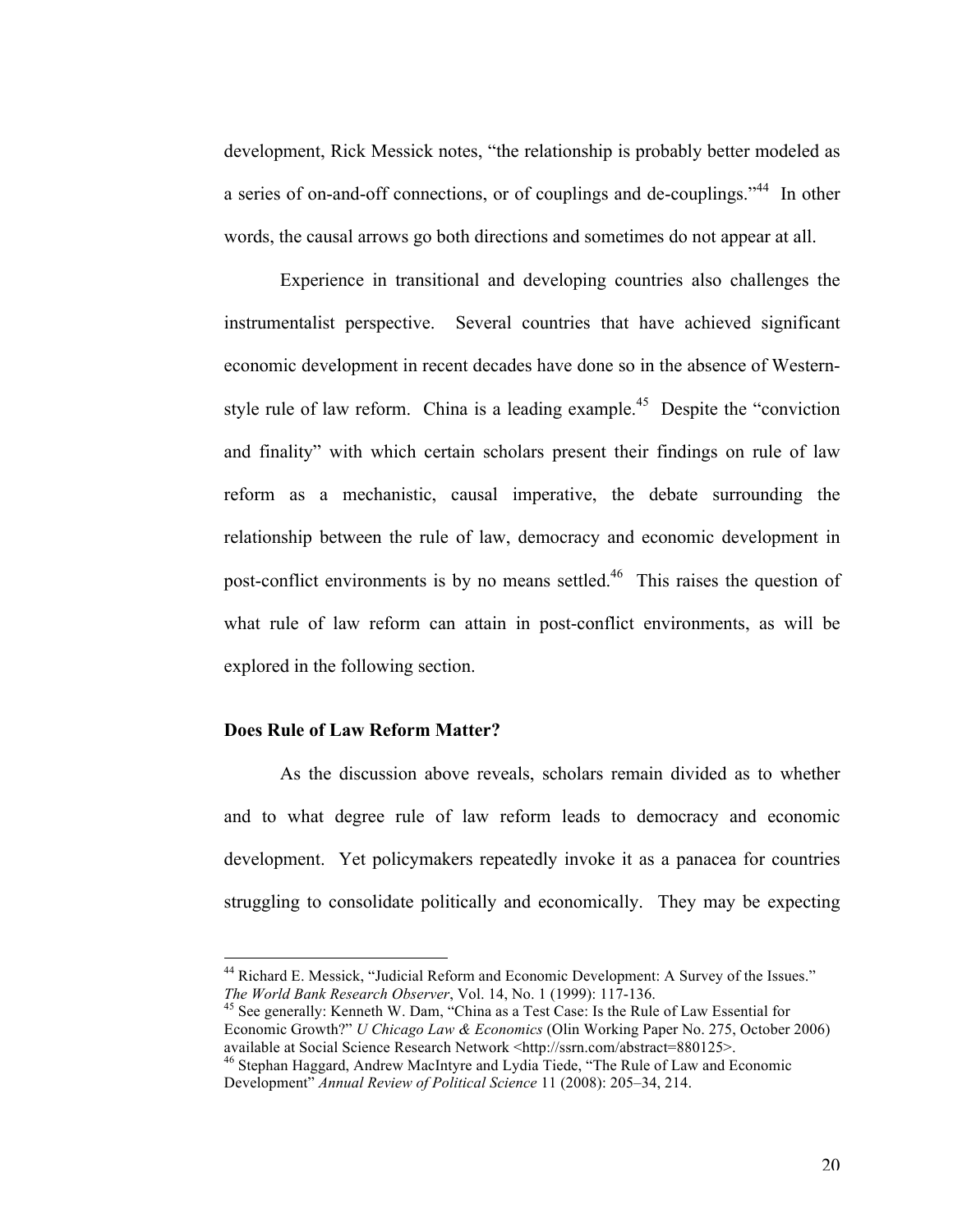too much, as democratic consolidation and economic development are lofty goals. Does this mean that policymakers should abandon rule of law reform? The short answer is no. Rule of law reform may not be able to advance democracy and economic development in transitional and developing countries with the swiftness and ease policymakers expect, but it certainly can improve the wellbeing of a country.

Rule of law reform in post-conflict environments is best suited to achieve a range of specific goals, or ends, related to legitimate, efficient governance. These goals fit into the framework of two very different, yet complementary approaches. At one level, the security-based approach focuses on establishing law and order within a society. At yet another level, the norms-based approach focuses on the importance of a background of normative expectations, some standard by which reform is to be evaluated and to which rule of law promotion efforts should aspire.<sup>47</sup> The security-approach consists of two short-term ends: subordination of belligerents and other spoilers; and institutional reform of police, courts, and prisons. The norms-based approach, on the other hand, consists of four long-term ends: (1) a government bound by law; (2) equality before the law; (3) efficient, predictable justice; and (4) human rights. When these rule of law ends are achieved within a given country according to the two approaches they create a "reinforcing loop of stability, predictability, trust, and empowerment."<sup>48</sup>

<sup>&</sup>lt;sup>47</sup> Trebilcock and Daniels, 24.

<sup>48</sup> Ashraf Ghani and Clare Lockhart, *Fixing Failed States: A Framework for Rebuilding a Fractured World* (New York: Oxford University Press, 2008), 126.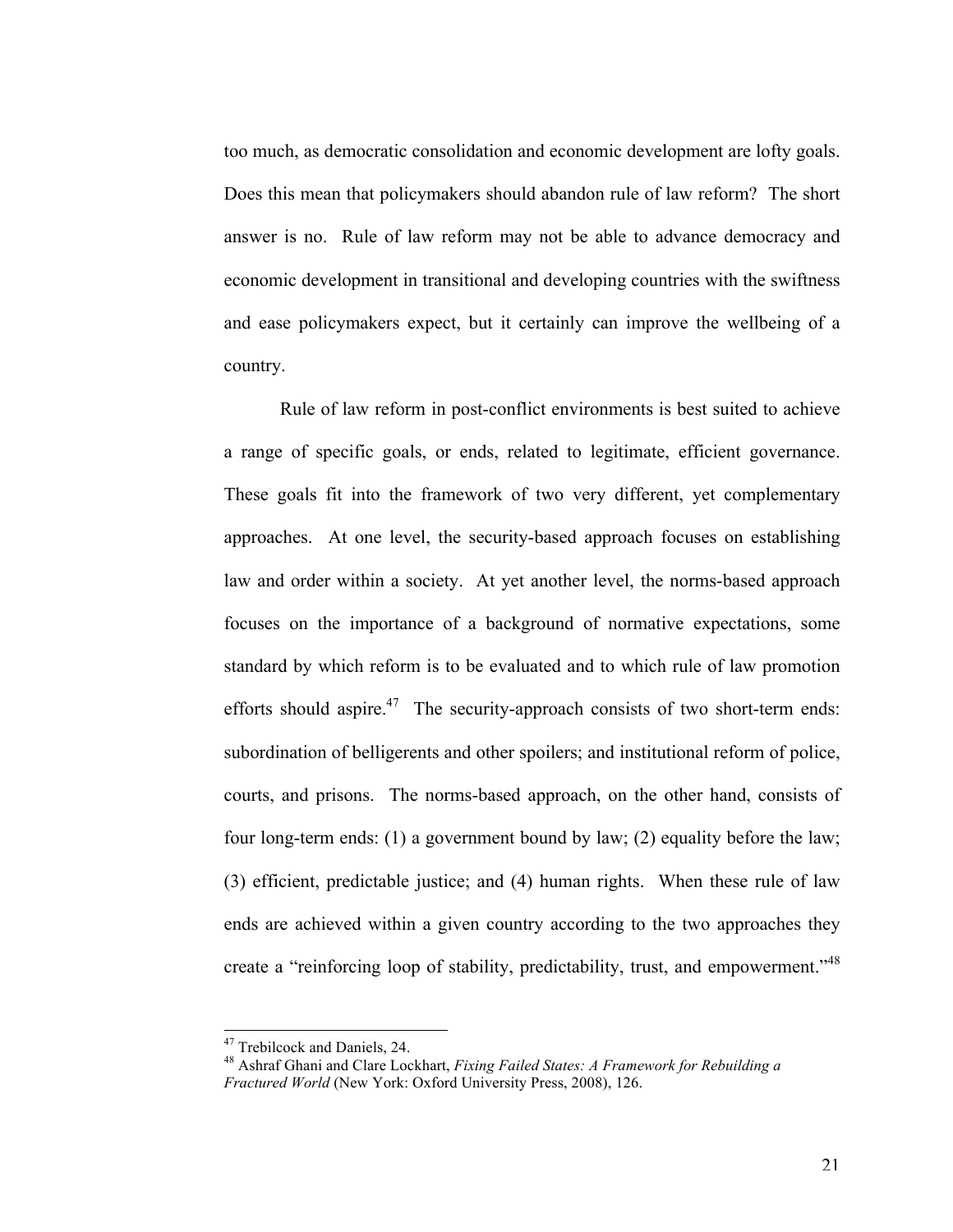They stabilize government and make it accountable; establish a predictable environment in which actors can make plans; promote confidence within the general population, which trusts that, when change is necessary, it will take place within a framework of transparency and efficiency; and empower citizens to take initiatives, form associations, create companies, and work within the confines of a rule of law system more broadly.<sup>49</sup>

As the previous section demonstrated, the rule of law literature has yet to provide strong and conclusive empirical evidence regarding the specific impact of rule of law reform on democracy and economic development. Therefore, the vigor with which policymakers advance rule of law reform as a cure-all for transitional and developing countries may be misguided. Rule of law reform is more apt to fulfill the ends enumerated above, which fit within the framework of the two approaches. Even focusing on these more limited reforms is not easy. The two approaches, while their ends may be complementary, are difficult to implement together. In the following section, I further explore the two approaches and the inherent contradictions that make achieving these reforms challenging.

<sup>49</sup> *Ibid.*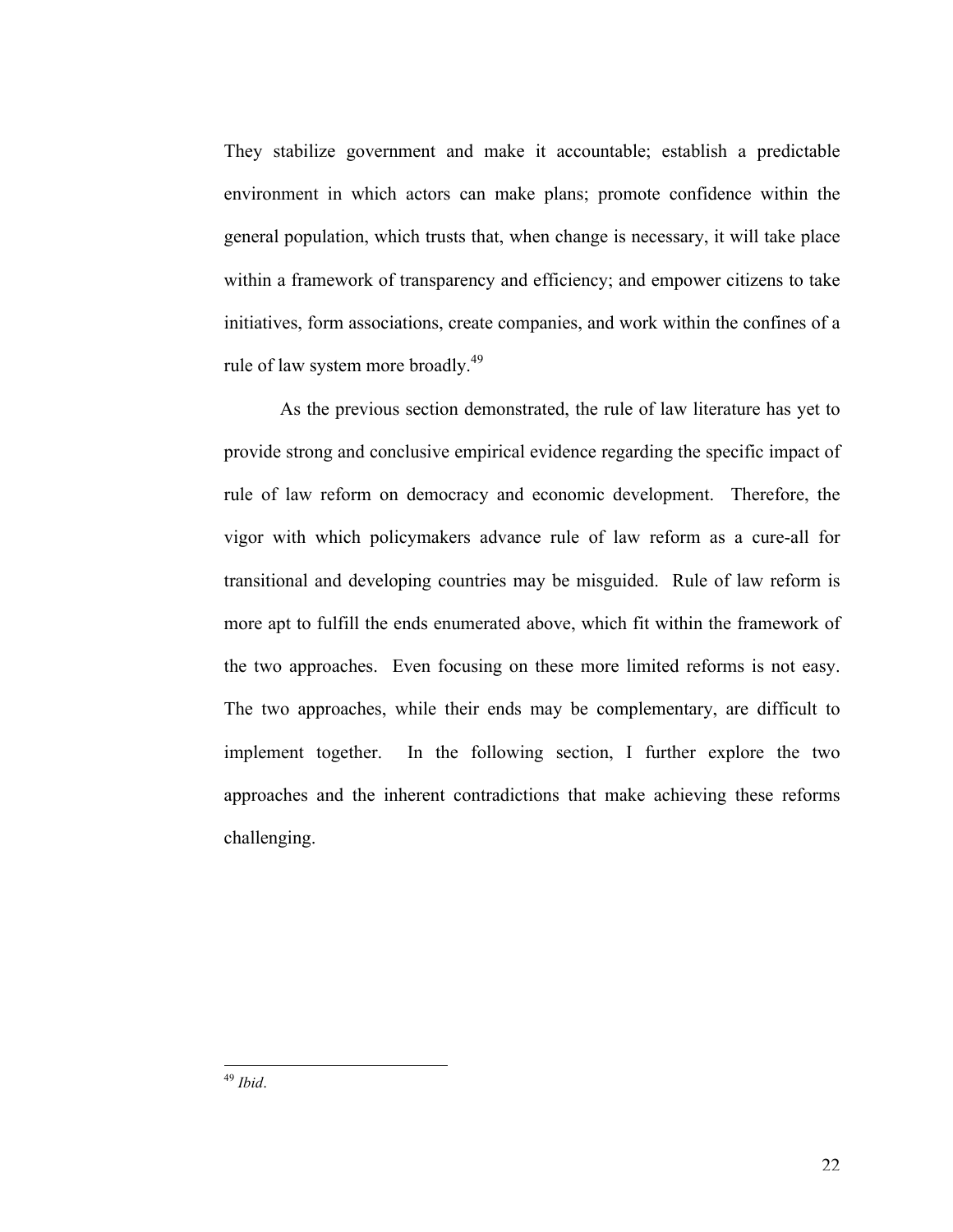### **WHAT IS RULE OF LAW REFORM?**

The rule of law literature lacks a shared conceptual definition; however, three dimensions reside within most theoretical conceptions of the rule of law, and inform the security-based approach and the norms-based approach to rule of law reform in post-conflict environments. The first is an institutional dimension broadly conceived to include the institutional attributes a society must have to be considered to possess the rule of law: the laws themselves, which are publicly known and relatively settled, a judiciary independent of political manipulation and corruption, and a force able to enforce laws, execute judgments, and maintain public peace and safety.50 The second is an individual dimension linked to the prevention or correction of discriminatory practices in legal and judicial systems. As Montesquieu warned, "It is not sufficient to [examine] political liberty as relative to the constitution; we must examine it likewise in the relation it bears to the subject," because "the constitution may happen to be free, and the subject not."<sup>51</sup> The third is a social dimension related to the way in which members of the general population interact with one another within a rule of law system.<sup>52</sup> The three dimensions, however, are deeply embedded in theoretical conceptions of the rule of law, which are based in large part on the long-term historical

<sup>50</sup> John Locke first stated that legitimate governments were "bound to govern by establish'd standing Laws, promulgated and known to the People, and not by Extemporary Decrees, by indifferent and upright Judges, who are to decide Controversies by those Laws; and to imploy the force of the community at home only in the execution of such Laws."

51 Montesquieu, *The Spirit of the Laws: A Compendium of the First English Edition*, David Wallace Carrithers, Ed., Book XII (California: University of California Press, 1997), 216.

<sup>52</sup> See generally: Judith N. Shklar and Stanley Hoffman, *Political Thinkers and Political Thought*  (Chicago: Chicago University Press, 1998).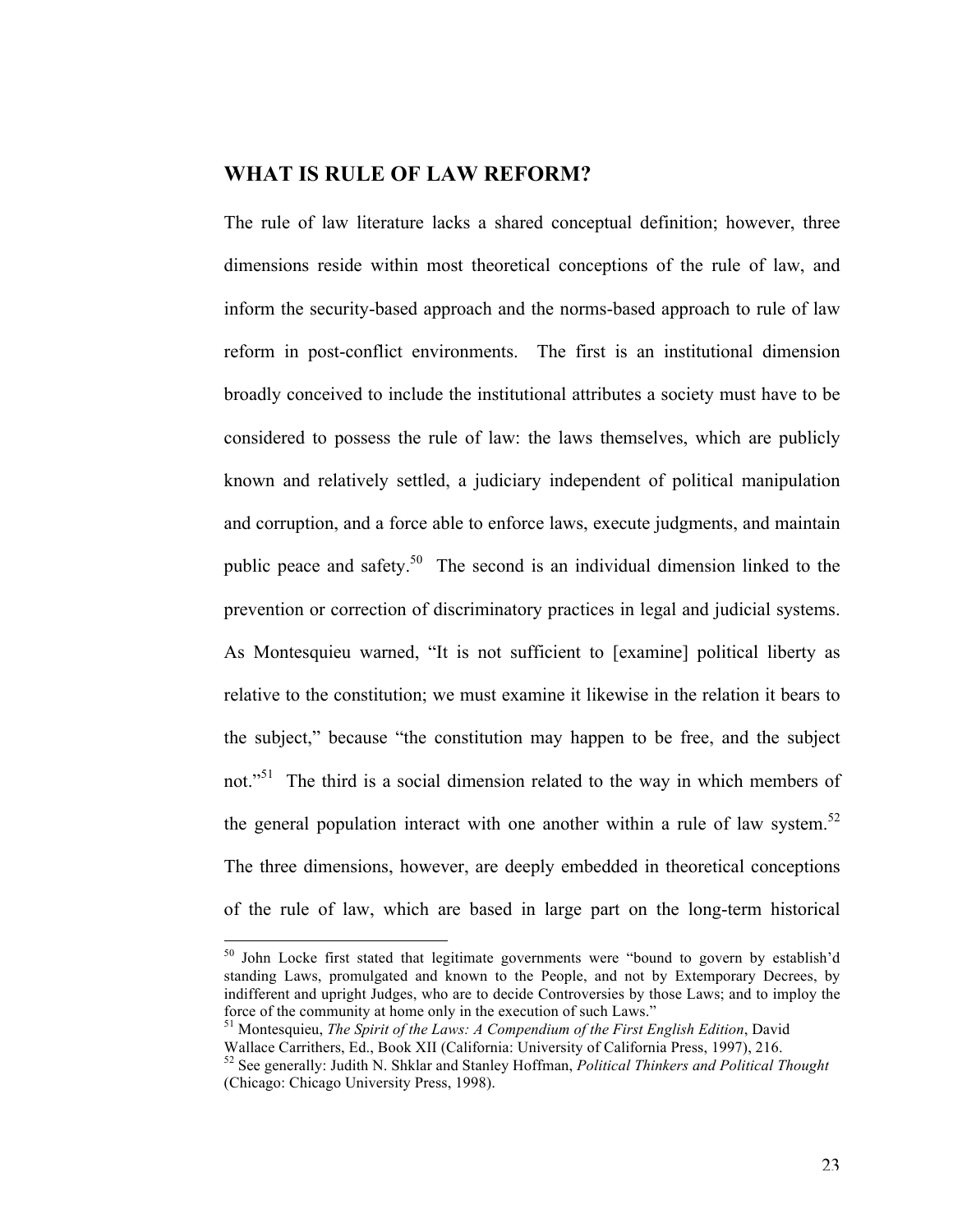patterns of Western nations. As such, they do not provide clear benefits for studying the practical application of the rule of law, specifically rule of law reform in post-conflict environments.

The security-based approach and the norms-based approach offer particular advantages for examining rule of law reform in post-conflict environments. The two approaches encompass multiple ends, which require several different types of reforms at many different levels; as mentioned above, the security-based approach focuses on the short-term ends, while the normsbased approach focuses on the long-term ends. Moreover, the inherent contradictions between the two approaches reveal the complexities of building the rule of law in post-conflict environments. In the following sections, I further explore the two approaches. First, I examine the security-based approach, and I identify the four types of reforms required for this approach to achieve its two ends. Then I examine the norms-based approach, and clarify the theoretical underpinnings and practical implications of the four ends associated with this approach. Finally, I draw out the tensions between the two approaches.

#### **The Security-Based Approach**

The security-based approach to rule of law reform insists that establishing law and order should be interveners' first task in post-conflict environments, "the *sine qua*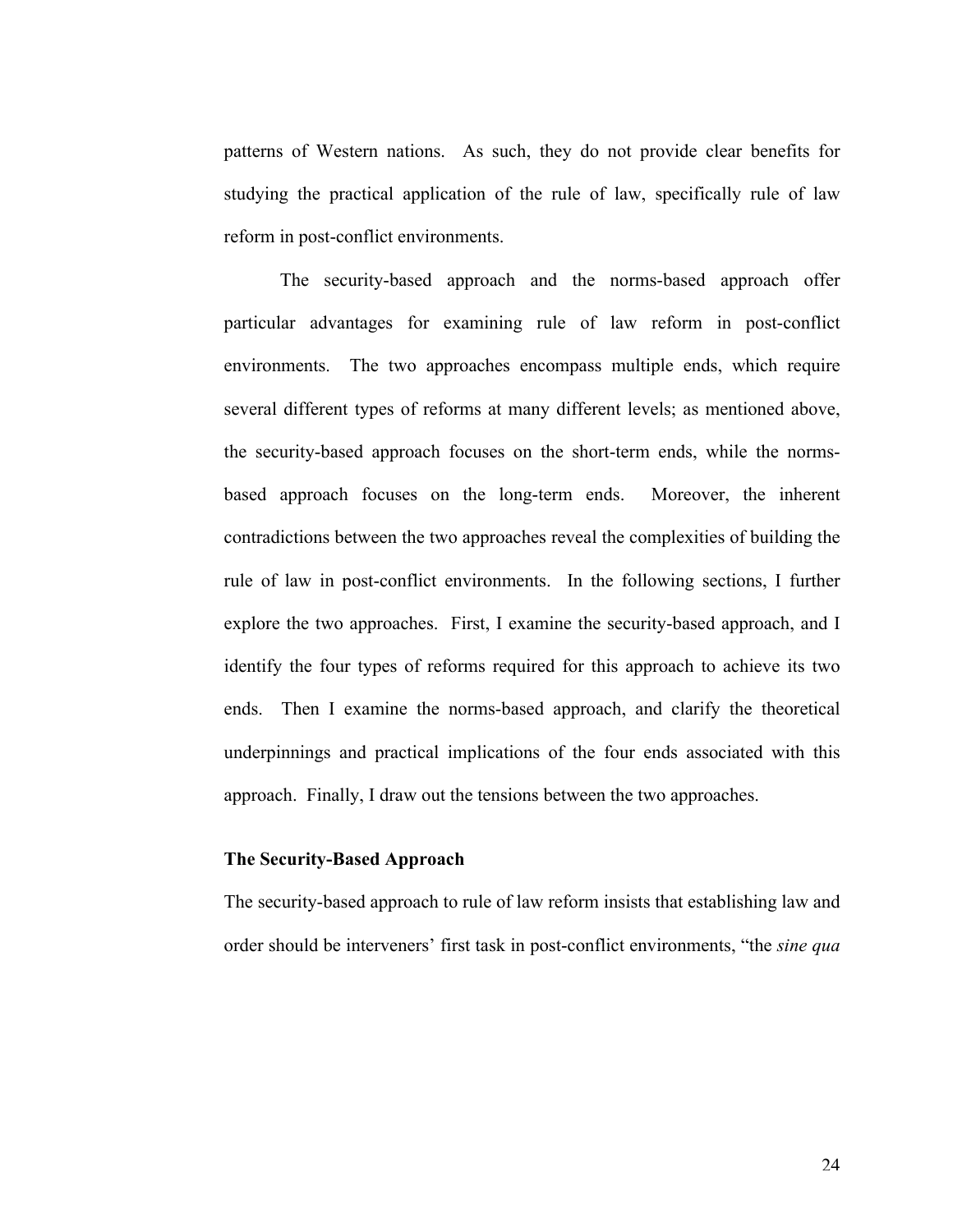non of post-conflict reconstruction,"<sup>53</sup> vital to the provision of a secure environment. In nearly all post-conflict environments, security efforts take place in fragile contexts, which typically involve a breakdown of the formal judicial system, a weak or destroyed legal community, and the general perception that judges and prosecutors who have not been killed are weak or biased. In addition, the police force is likely to be corrupt or non-existent, and the prison system is likely to be inadequate.<sup>54</sup> The security-based approach thus requires the subordination of belligerents and other spoilers to ensure that citizens are free from major threats to human security,<sup>55</sup> which creates the conditions for institutional reform of the police, courts, and prisons––the foundations of legitimate governmental authority. No legitimate governmental authority, least of all one committed to a rule of law system, can function effectively if its citizens cannot go about their daily life without fear of being shot, tortured, raped, robbed, or bombed.<sup>56</sup>

In order for the short-term ends of the security-based approach to be achieved in such contexts, there are four types of reform policymakers must engage.<sup>57</sup> First, security efforts cannot depend solely or even primarily on force or the threat of force. Particularly in the immediate aftermath of intervention,

 $<sup>53</sup>$  "Play to Win: Final Report of the Bipartisan Commission on Post-Conflict Reconstruction"</sup> (Washington, D.C.: Center for Strategic and International Studies and the Association of the U.S. Army, 2003).

 $54$  See generally: Samuels.

<sup>55</sup> Seth G. Jones, Jeremy M. Wilson, Andrew Rathmell and K. Jack Riley, *Establishing Law and Order After Conflict* (Santa Monica, CA: RAND Corporation, 2005), xi. <sup>56</sup> Stromseth et. al., 137.

<sup>57</sup> See generally: *Ibid*, 135.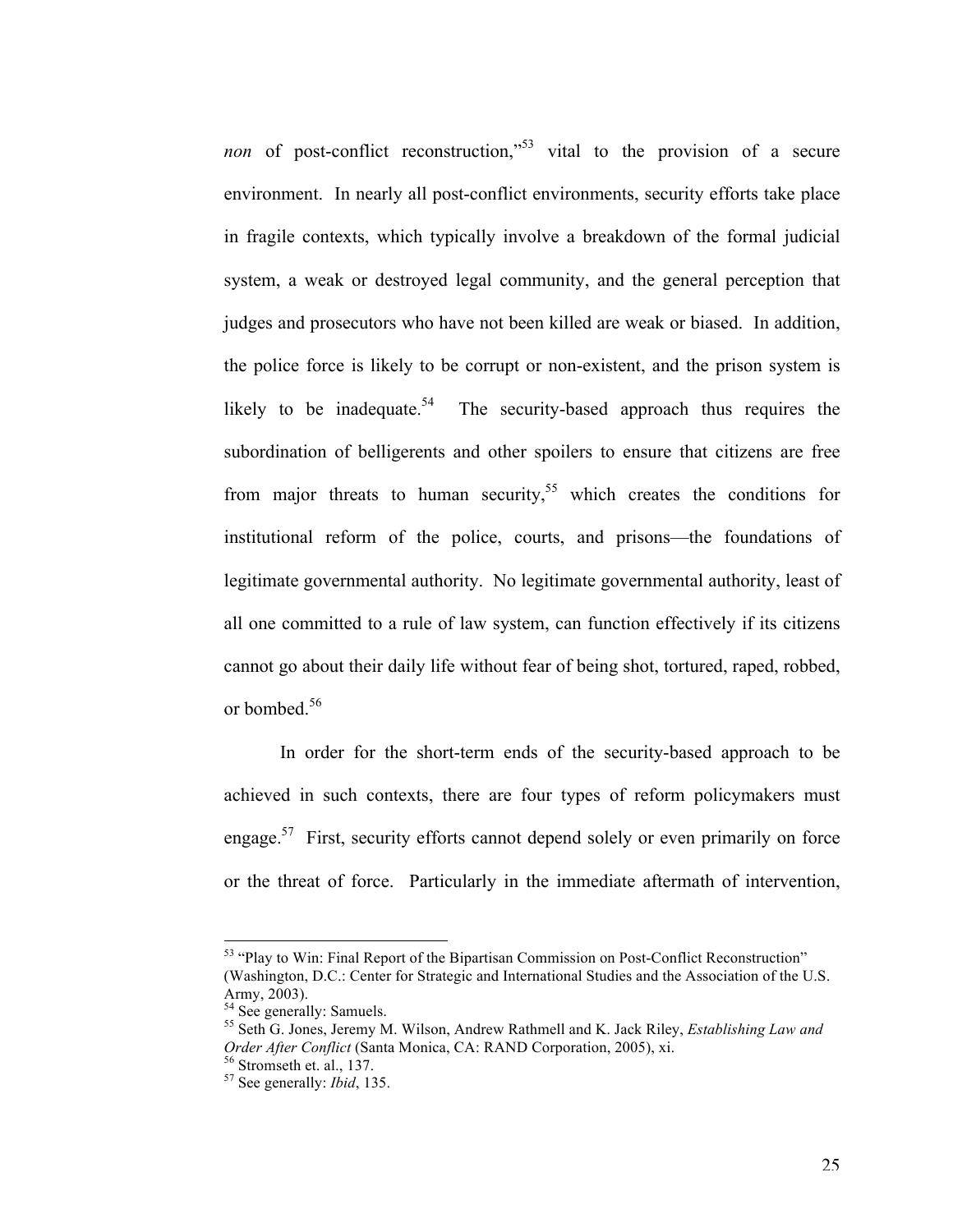force or the threat of force is often necessary for the maintenance of law and order, but in the long-term, law and order rests on a societal consensus about the legitimacy of institutions and public confidence in the capacity of institutions to deliver. As such, to achieve lasting security, interveners must also provide minimally acceptable levels of public goods until the local governmental authority can be restored to provide such goods on its own. Otherwise, belligerents and other spoilers will advance, and public support for the mission will wane.

Second, security efforts in the post-intervention period require a mix of forces significantly different than those required for intervention. Security concerns are particularly acute in the immediate aftermath of intervention, and at that point, only the military forces can provide security. As the situation stabilizes, however, different skills are needed for the maintenance of law and order, and interveners must deploy some combination of international civilian police and locally recruited police.

Third, security efforts must be part of the peace process. Therefore, when belligerents and other spoilers threaten to derail the peace process through violence, interveners cannot remain neutral. Yet, while early and vigorous opposition to belligerents and other spoilers may be essential to establishing a secure environment, interveners must also realize that premature attempts to disarm warring factions may actually undermine efforts to engage them in the peace process. In other words, an overly aggressive pursuance of security efforts can alienate a country's citizens and make them less willing to participate in later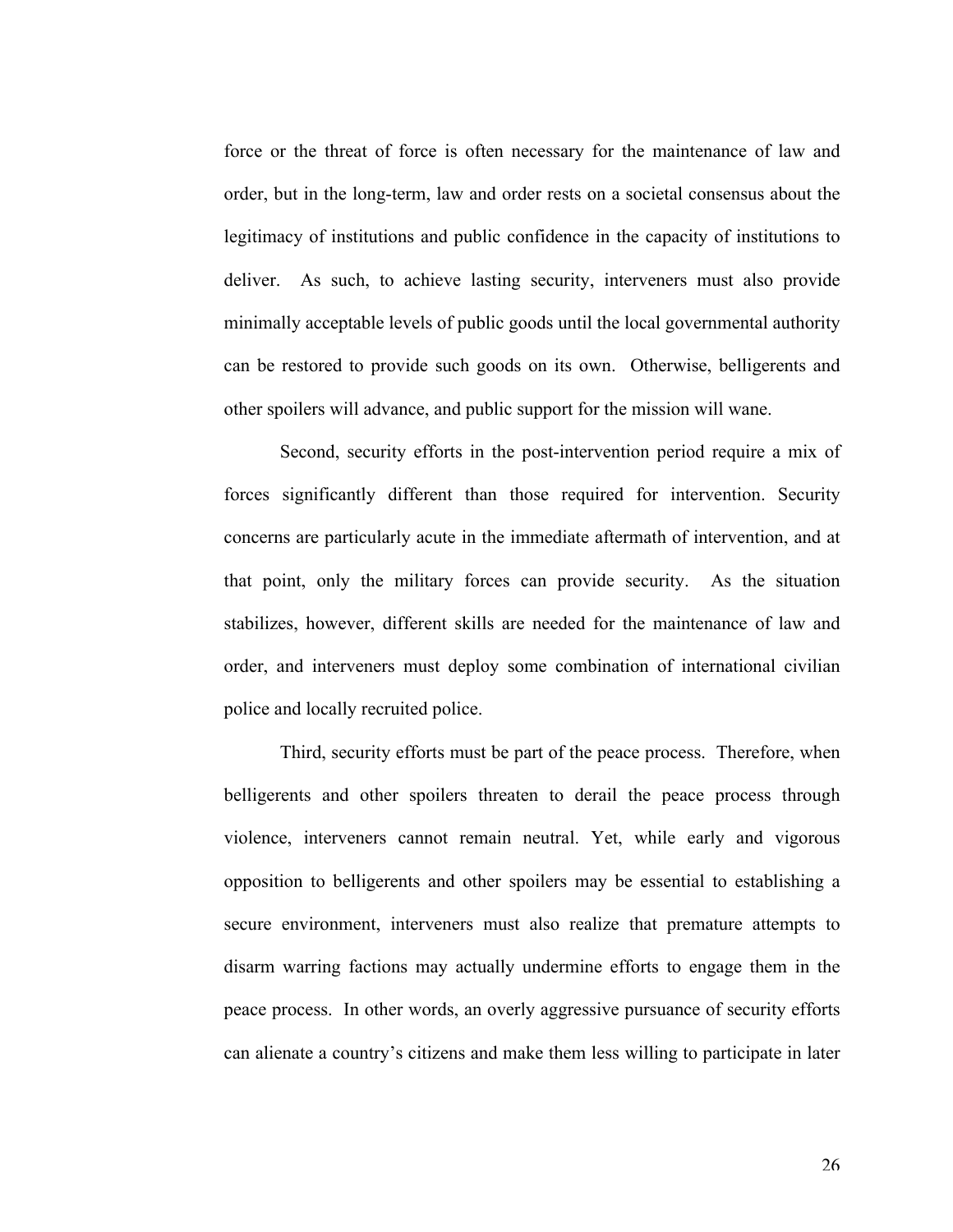reconstruction projects, and success in creating positive, lasting results in other areas of rule of law reform becomes both more complicated and more critical.

Fourth, and finally, interveners must work with local actors to rebuild security institutions from the beginning of the mission. Interveners can impose law and order temporarily, but they ultimately lack the local knowledge required for effective security efforts over the long-term. Ideally, local actors will participate fully in all decision-making pertaining to security from the outset; involving local actors can help interveners build capacity for the eventual full transfer of security efforts to local forces.

The four types of reform, each functions of establishing law and order, are often viewed narrowly as institutional reform of the police, courts, and prisons–– and distinct from other rule of law ends. The slant toward definitions based on institutional reform, however, has serious implications for the success or failure of rule of law reform. The four types of reform require cooperation and coordination across rule of law institutions, yet institutional reform is generally carried out within institutions, first by determining in what ways the selected institutions do not resemble their counterparts in countries that policymakers believe successfully embody the rule of law, and then attempting to modify or reshape those institutions to fit the desired model.

The problem is not the treatment of the security-based approach as institutional reform per se, but rather the insular concentration on institutions with insufficient attention to the interrelations between them or to the larger cultural

27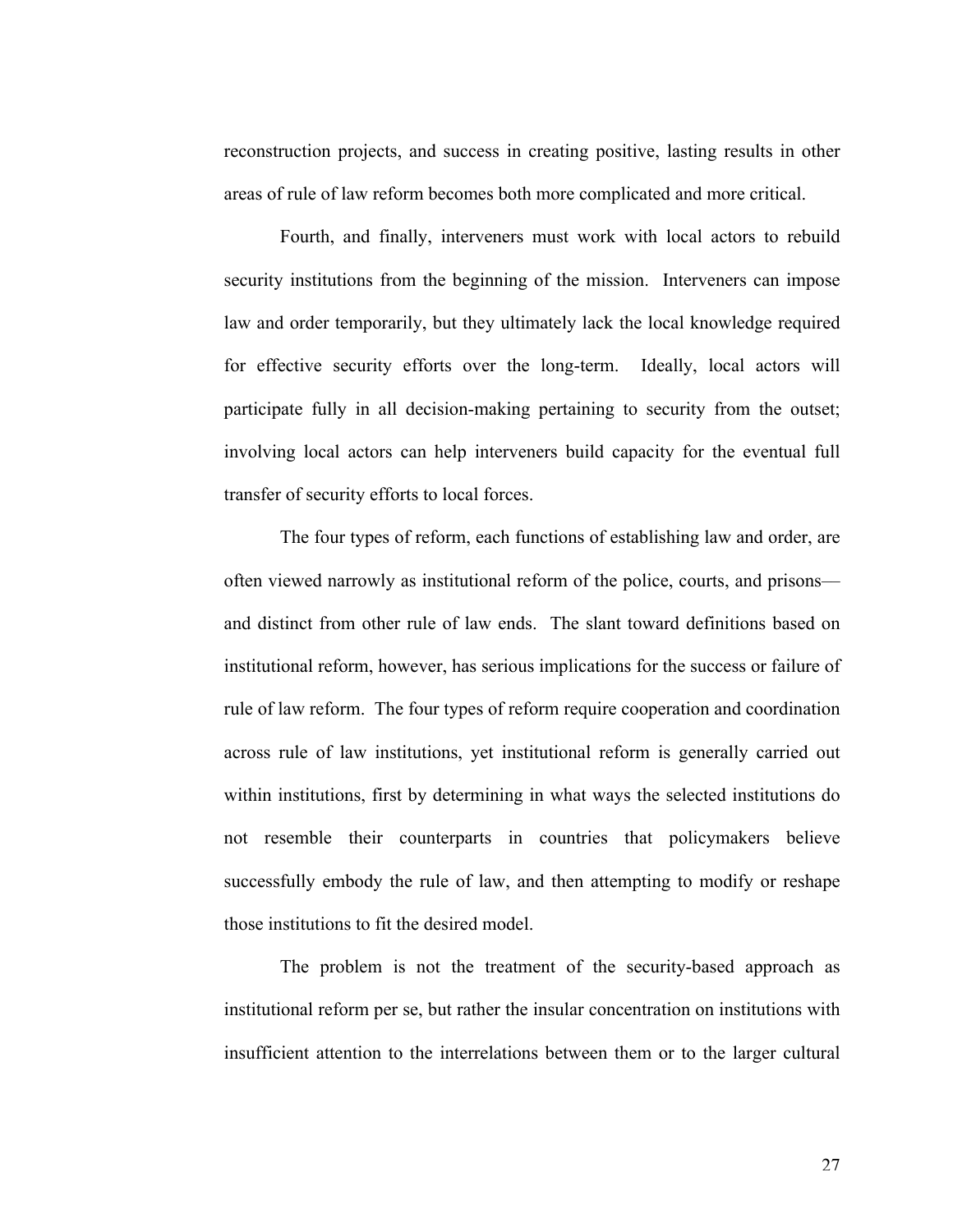and political context in which they function. Interveners almost always turn to institutional reform "not as means, but as intermediate or measurable ends,"58 and too often they focus on numeric outputs––numbers of international civilian police units deployed, judges and prosecutors trained, belligerents and other spoilers arrested and detained––without adequately articulating the objectives sought by rule of law reform. With a narrow focus on establishing law and order, interveners working toward other rule of law ends virtually guarantee that they will not achieve their own objectives. Rule of law reform also requires a normative background, as will be further discussed in the section below.

#### **The Norms-Based Approach**

Promoting the rule of law is an issue of norm creation and cultural change as much as an issue of modifying and sometimes completely overhauling existing institutions, or creating new institutions. 59 The norms-based approach to rule of law reform specifies the distinct goods that the rule of law brings to society, composed of four related ends: (1) a government bound by law; (2) equality before the law; (3) efficient, predictable justice; and (4) human rights. Among policymakers, however, these ends are jumbled; "any end may be implied when the phrase rule of law reform is invoked, and differences between ends are often ignored."<sup>60</sup> In the short term, interveners may find pursuit of these ends to conflict, yet attention to all ends is necessary to establish a foundation of

 $<sup>58</sup>$  Kleinfeld, 47.<br> $<sup>59</sup>$  Stromseth et. al., 75.</sup></sup>

 $60$  Kleinfeld, 32.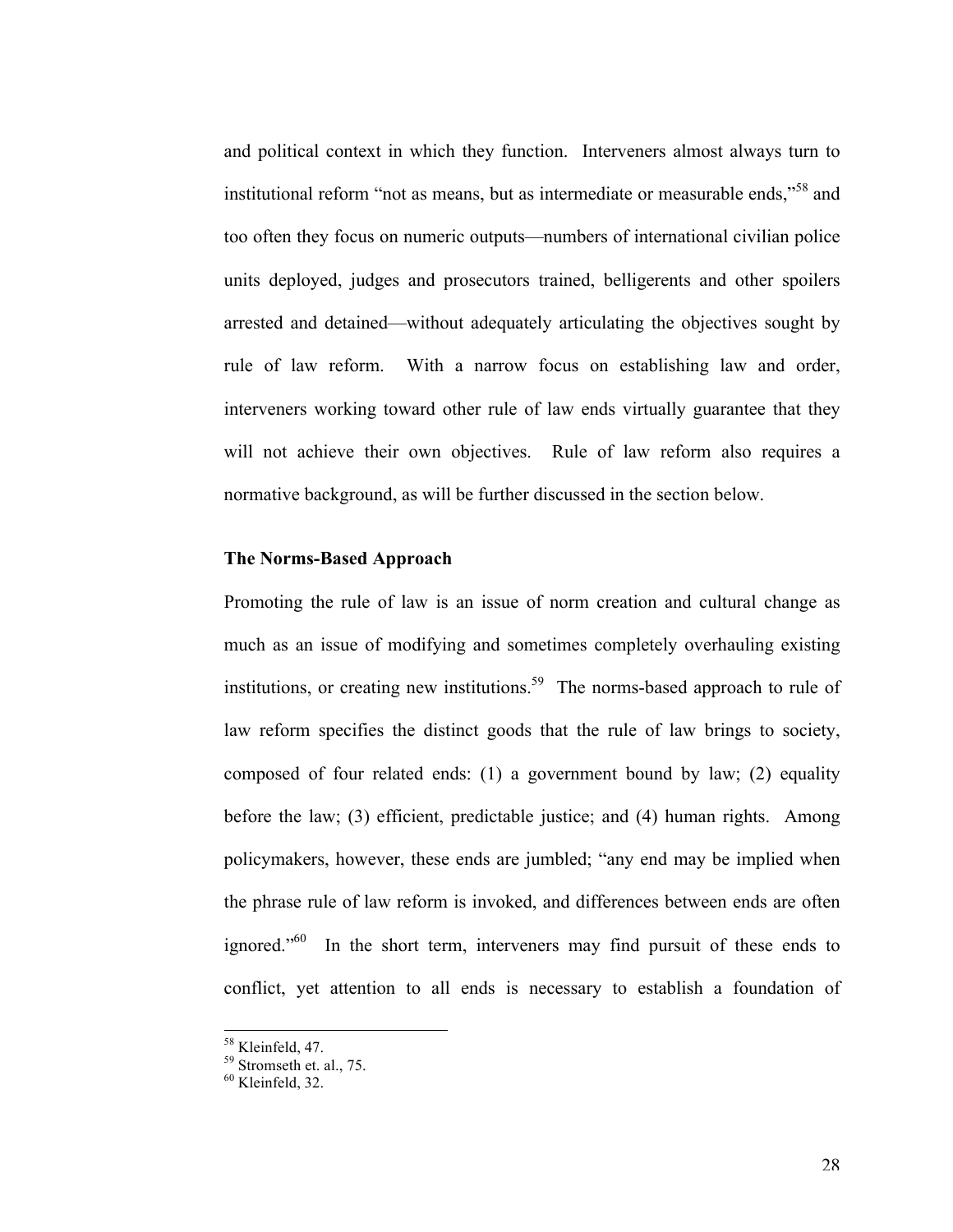normative expectations and ensure the success of rule of law reform. Tensions may sometimes arise between some of these ends, as it may not be possible to advance each end equally at the same pace, particularly in the fragile contexts of post-conflict environments. The following section will elaborate further on each of these four ends.

#### *Government Bound by Law*

A government bound by law must act through published, publicly known laws in executing its decisions, and suspend or create laws through established legislative means. It thus requires that governmental authority is subordinate to law to promote accountable, transparent governance. Conceptually, the origins of this end date back to the ancient Greeks. Aristotle considered whether it was better for rulers to rule with discretion or according to law, and determined that in a state governed by law, "God and reason alone rule," whereas "passion perverts the minds of rulers, even if they are the best of men."<sup>61</sup> Though the concept of a government bound by law fell out of favor in the course of history, especially during the centuries of monarchical absolute rule in Europe, the Magna Carta reintroduced it in England.<sup>62</sup> The celebrated English Petition of Grievances of 1610 further advanced the concept when it claimed that the most prized traditional right of English subjects was "to be guided and governed by the certain rule of law, which giveth to the head and the members that which of right belongeth to

<sup>&</sup>lt;sup>61</sup> Aristotle, *Politics*, III, 15, 1286a-16, 1287a, in *The Complete Works of Aristotle*, ed. J. Barnes (Princeton, NJ: Princeton University Press, 1995).

 $62$  Kleinfeld, 36.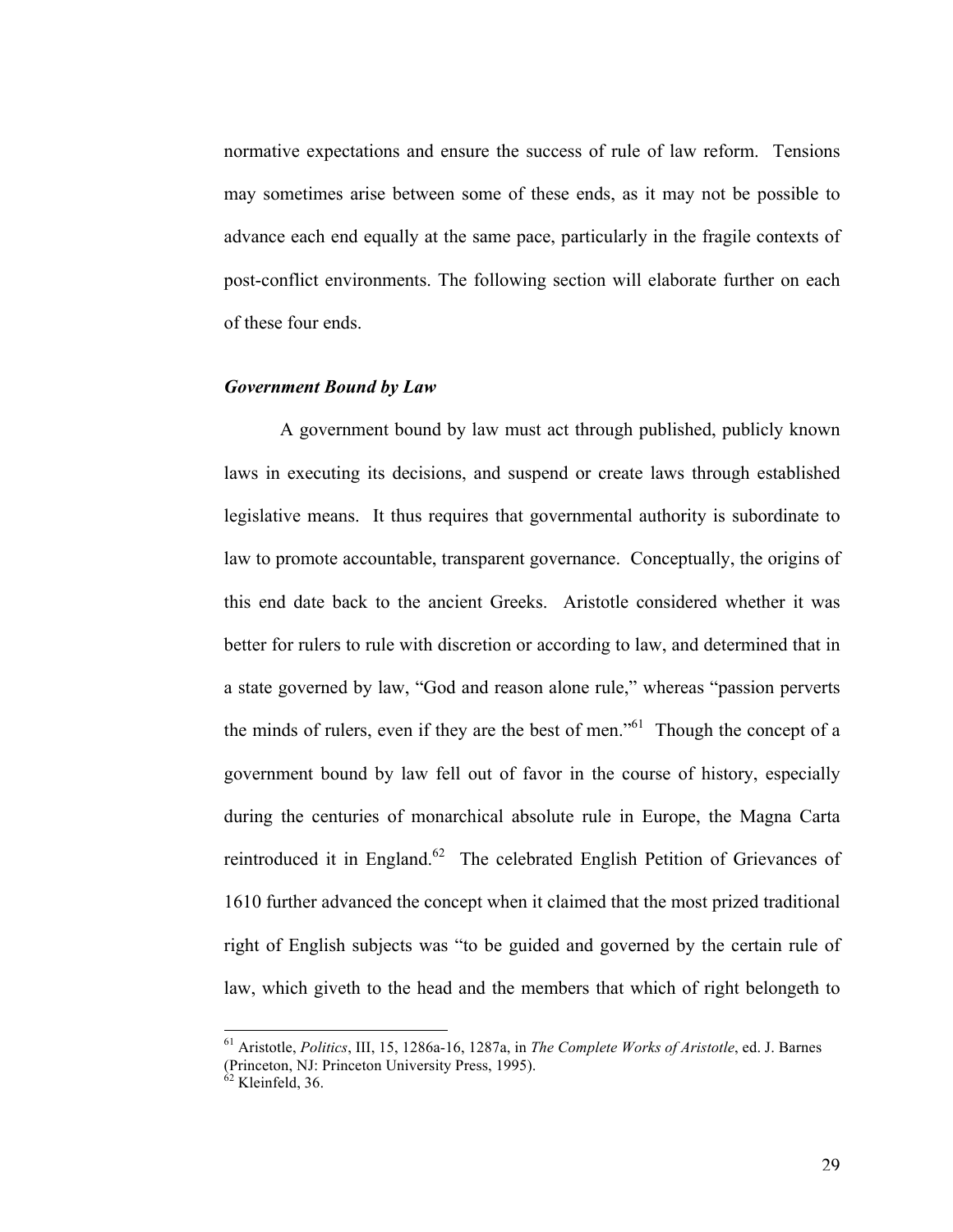them, and not be any uncertain and arbitrary form of government.<sup> $563$ </sup> In 1689, the English Bill of Rights ultimately codified the idea that the monarch needed to act through parliament to suspend or create laws. $64$ 

Within the context of rule of law reform in transitional and developing countries, binding a government to law is often treated as an issue of judicial independence. Law enforcement is generally ignored in achieving this end. Yet in any absolute government, one of the "mainstays of extralegal power" is a law enforcement apparatus that answers to the regime rather than the citizens.<sup>65</sup> The transfer of police and military allegiance from the regime to the citizens––which can be facilitated by institutional reform that limits the powers of these bodies<sup>66</sup> is often the most critical step in moving toward the norm of a government bound by law. A government bound by law is an essential element of sustainable rule of law reform in post-conflict environments. First, it increases the legitimacy and effectiveness of governmental authority in the eyes of the general population, and second, it limits governmental arbitrariness.

#### *Equality Before the Law*

Equality before the law is closely related to the norm of a government bound by law. Though the concept of equality before the law also fell out of use during the centuries of monarchical absolute rule in Europe, the Enlightenment

<sup>&</sup>lt;sup>63</sup> F. A. Hayek, *Constitution of Liberty*, quoted in Kleinfeld, 32.<br><sup>64</sup> English Bill of Rights, 1989.<br><sup>65</sup> Kleinfeld, 37.<br><sup>66</sup> Paul Chevigny, "Defining the Role of the Police in Latin America," in Méndez et. al., 66.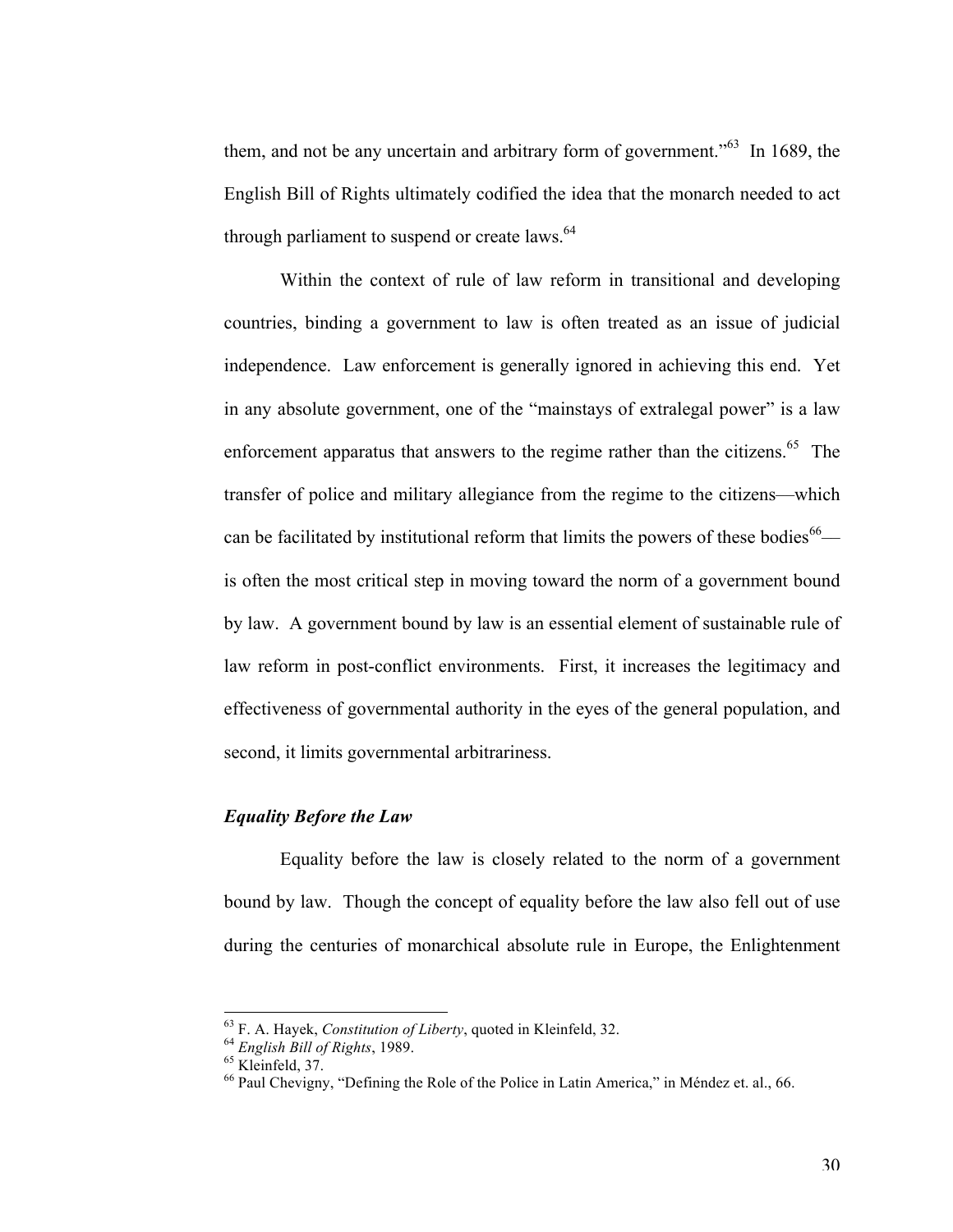and the French Revolution revived the normative expectation that all people are equal before the law and that all people, particularly government officials and clergymen, must be tried under the same laws and in the same courts.<sup>67</sup> It is one of the core ways in which citizens can ensure that the wealthy and powerful do not become a "caste apart,"<sup>68</sup> and for protecting the rights of the underprivileged, poor, and marginalized. 69

In post-conflict countries, the lack of equality before the law is a prime complaint. Many citizens do not believe that their government implements, or attempts to implement, the law with equality and impartiality for all citizens. The underprivileged, poor, and marginalized often see the law as an instrument of oppression in the service of the wealthy and powerful.<sup>70</sup> As with binding a government to law, creating equality before the law alters the balance of power in a society, giving far more power to ordinary people at the expense of the wealthy and powerful.<sup>71</sup> This end is therefore likely to meet with resistance; to combat such resistance, this end requires judicial systems that are strong and independent, since the wealthy and powerful can use bribery and other means when judiciaries are marked by "venality, inefficiency, and lack of autonomy."<sup>72</sup>

Particularly in societies broken apart by civil wars and ethnic conflict, equality before the law for all communities is a key end in constructing a rule of

<sup>&</sup>lt;sup>67</sup> A. C. Dicey, *Introduction to the Study of Law*, quoted in Kleinfeld, 37.<br><sup>68</sup> Kleinfeld, 38.<br><sup>69</sup> See generally: Paulo Sergio Pinheiro, "The Rule of Law and the Underprivileged in Latin America" in *The (Un)Rule of Law and the Underprivileged in Latin America*, eds. Méndez, et. al.<br><sup>70</sup> *Ibid*, 11.<br><sup>71</sup> Kleinfeld, 38. <sup>72</sup> Pinheiro, 11.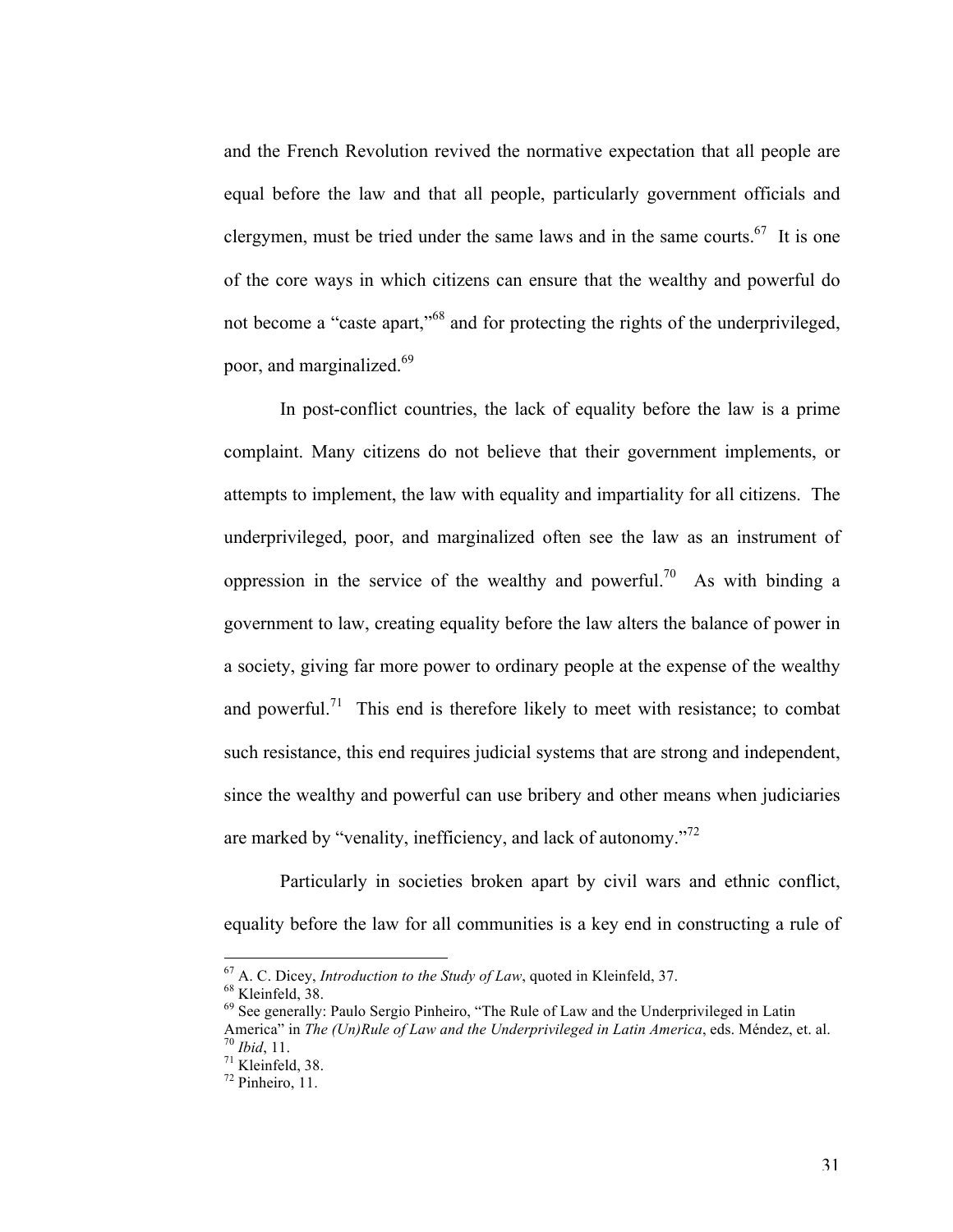law system. At one level, it prevents against flagrant inequalities between formerly warring factions, which may contribute to vigilantism or renewed violence. At another level, it increases public confidence in a rule of law system when all communities feel protected by the law.

#### *Efficient, Predictable Justice*

A predictable, efficient legal and judicial system allows citizens and businesses to plan, enables them to stay on the correct side of the law, and provides some level of deterrence against crime.<sup>73</sup> What is most important, however, is that the majority of people view the legal and judicial systems as viable means for solving disputes so that they are not forced toward vigilantism or renewed violence. The concept of efficient justice had been implicit since the Magna Carta, which first hinted that justice would neither be denied nor delayed.<sup>74</sup> In 1693, William Penn wrote, "Our law says well, 'To delay justice is to deny justice."<sup> $75$ </sup> Efficient justice was seen in part as a way to support other rule of law ends. Friedrich von Hayek did the most to revive the concept of predictable justice, in the twentieth century, as a "stand-alone element" of the rule of law.76 For Hayek, predictable justice made it "possible to foresee with fair

<sup>&</sup>lt;sup>73</sup> Kleinfeld, 42.<br><sup>74</sup> *Magna Carta*, 1215, c1. 40. "To no one will We sell, to no one wil We deny or delay, right or justice."

<sup>75</sup> William Penn, *Some Fruits of Solitude* (1693), ed. Eric K. Taylor (Scottdale, PA: Herald Press, 2003).

 $76$  Kleinfeld, 42.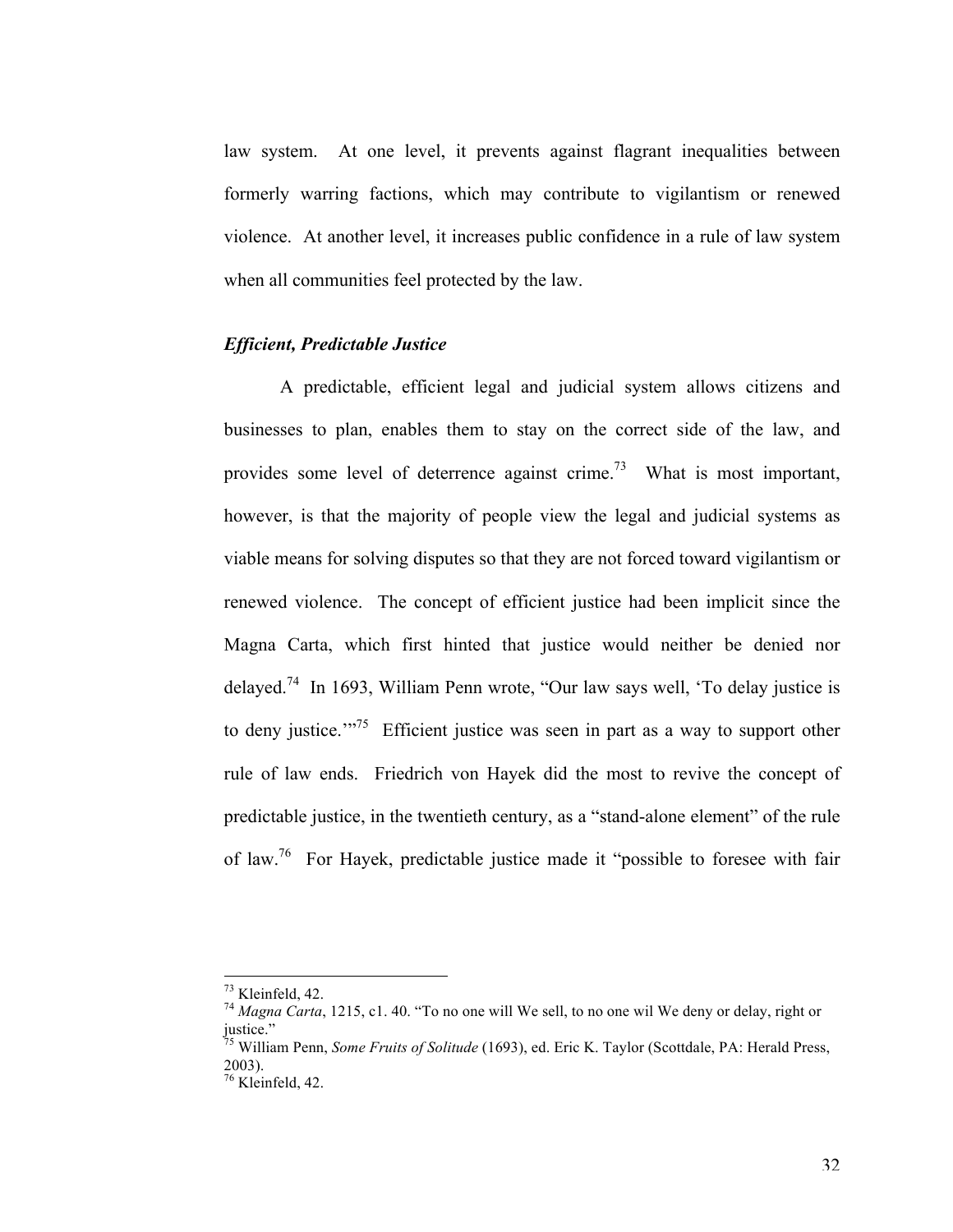certainty how the authority will use its coercive powers in given circumstances, and to plan one's individual affairs on the basis of that knowledge."<sup>77</sup>

Predictable, efficient justice is closely linked with establishing law and order, as framed within the security-based approach to rule of law reform, and with equality before the law. A lack of either law and order or equality before the law can harm efficiency and predictability, while a lack of efficiency and predictability can undermine law and order by forcing citizens to bypass the legal and judicial systems. In many post-conflict countries, however, the reach of "legal state," which furnishes a basic element of stability to social relations, is limited; in many regions, whatever formally sanctioned law there exists is "applied, if at all, intermittently and differentially."<sup>78</sup> The result is dominant informal legal and judicial systems––punctuated by arbitrary reintroductions of the formal one—which supports a world of extreme violence.<sup>79</sup> Rule of law reform typically focuses on predictability and efficiency as attributes of the legal and judicial systems, but law enforcement is also needed to support this end of efficient, predictable justice and to expand the reach of the legal state.

Efficient, predictable justice is often difficult to implement in the immediate aftermath of intervention in post-conflict environments where the legal state has collapsed, and has been reinstated by intervention forces. Personnel within the newly established emergency judiciaries may lack adequate training

<sup>&</sup>lt;sup>77</sup> F. A. Hayek, *The Road to Serfdom* (Chicago: University of Chicago Press, 1994), 80. <sup>78</sup> O'Donnell, 313.

<sup>79</sup> *Ibid*, 313-314.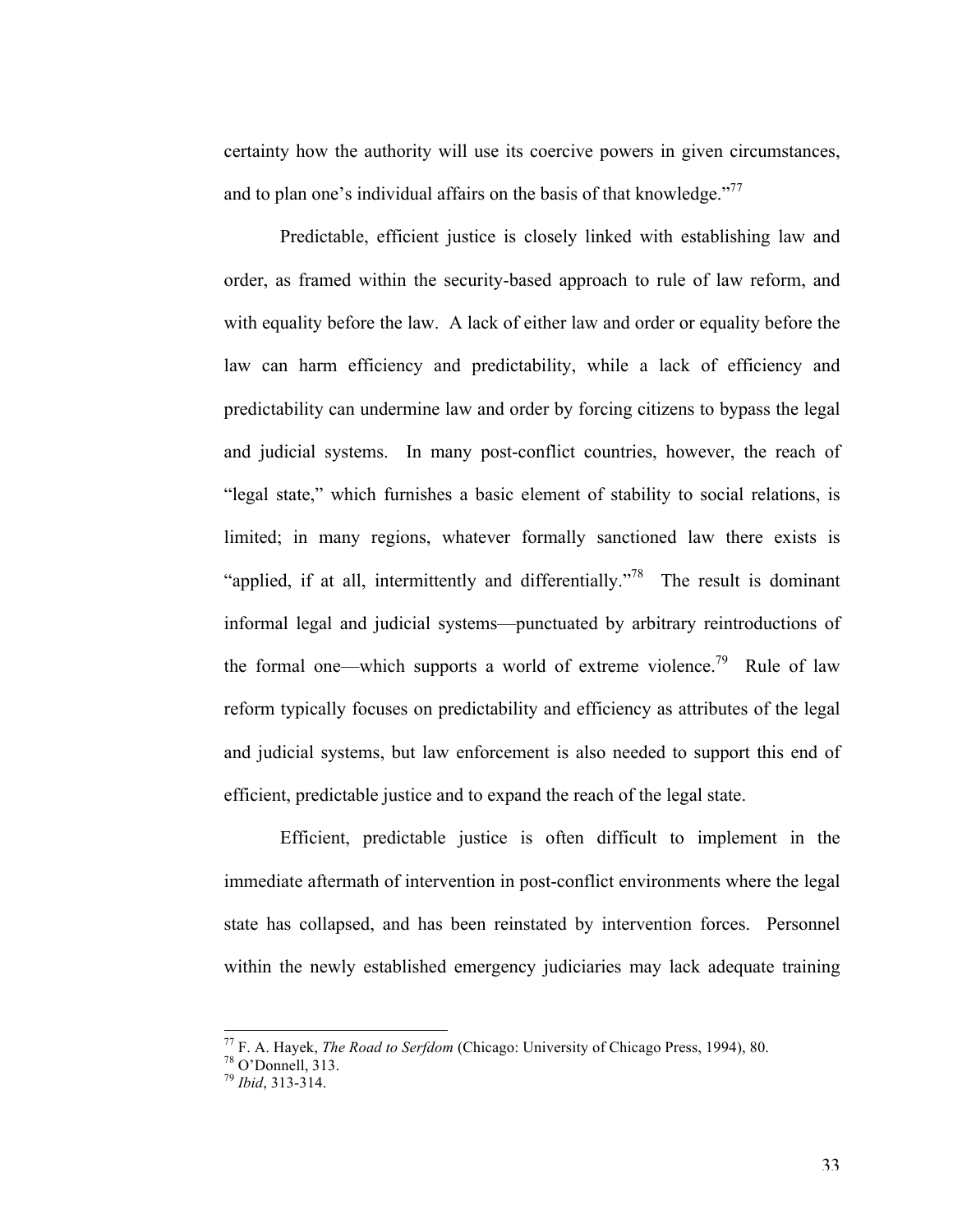and support, which may create growing columns of backlog cases. Yet efficient, predictable justice is a fundamental long-term end of rule of law reform. Policymakers should continually strive for predictable, efficient justice in order to create a normative expectation of stability and accountability within the society.

### *Human Rights*

The world of rule of law reform grew in large part out of a desire to improve human rights in Latin America in the  $1980s$ ,  $80^{\circ}$  and to create democracies in Eastern Europe in the 1990s. As such, from the beginning, persuading states to recognize and not violate human rights was an intrinsic, but also instrumental, normative expectation of rule of law promotion efforts.<sup>81</sup> Human rights, however, are the most contested rule of law end. A debate has raged for centuries between maximalists, who believe the rule of law must contain some substantive content, and minimalists, who claim that the rule of law is simply about the rules and practices that are routinely followed.

Experience in countries where the government is above the law, where anarchy has taken hold, or where laws change so frequently that citizens and businesses cannot plan give the minimalist view weight. $82$  Some minimalist theories of the rule of law emphasize the importance of having laws that predate their application, created through some sort of democratic process, as it limits

 $80$  Pinheiro, 1.

<sup>81</sup> Kleinfeld, 44-45. <sup>82</sup> *Ibid*, 45.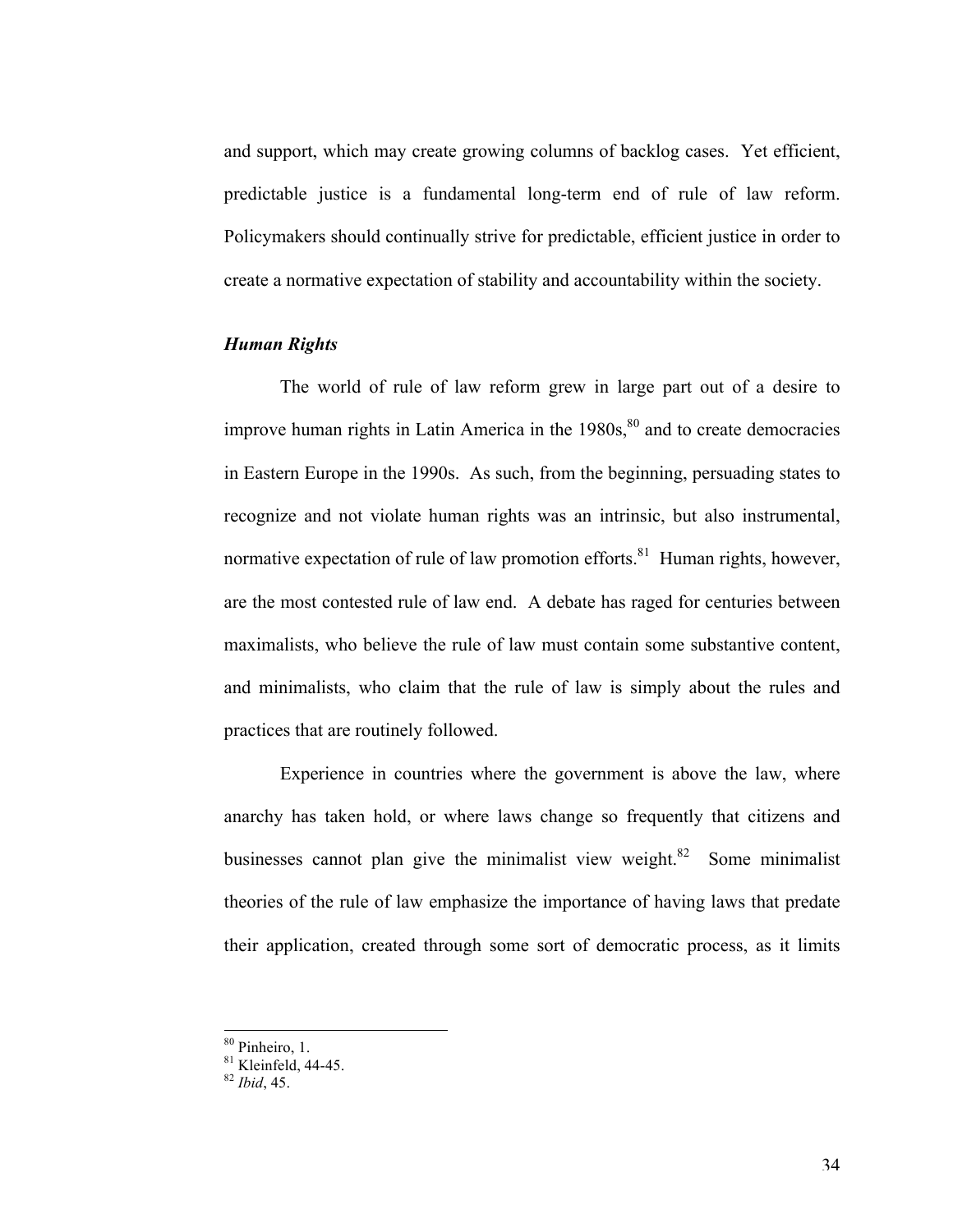opportunities for unfairness among government officials.<sup>83</sup> Other minimalist theories of the rule of law "emphasize the importance of having laws that are universal in form, consistently applied, and sufficiently well known so that citizens can plan their lives around them."84 Still others emphasize the importance of "process to the rule of law," insisting that the rule of law involves and requires accessible, transparent mechanisms for legal and political change.<sup>85</sup> Insofar as it provides justice, it does so procedurally, through efficiency, predictability, and equality before the law. According to the minimalist conception, the rule of law cannot be expected to provide just or moral outcomes such as protection of human rights. Protection of human rights may be a laudable goal,86 but for minimalists, they are viewed as "distinct ideals" independent of the rule of law.<sup>87</sup>

Aristotle was the first maximalist, stating that that "laws, when good, should be supreme," raising the question of what a "good" law requires. $88$ Locke's treatment of the rule of law concludes with the statement, "all this is to be directed to no other end but the Peace, Safety, and publick good of the People,<sup>889</sup> which suggests that the rule of law was intended to have substantive content to protect citizens from the state. The maximalist conception of the rule of law is

 $\frac{83}{84}$  Stromseth et. al., 70.<br> $\frac{84}{1}$ *lbid.* 

<sup>85</sup> *Ibid.* 86 *Ibid.* 86 *Ibid.* 86 *Ibid.* 86 *Ibid.* 86 Joseph Raz, "The Rule of Law and its Virtue," *Law Quarterly Review,* Vol. 93 (1977): 195. 87 Mani. 27.

<sup>88</sup> Aristotle, *Politics*, III, 11, 1282b-III, 12, 1283a and IV, 8, 1294a. <sup>89</sup> Locke, *Treatise II*, 131, 353.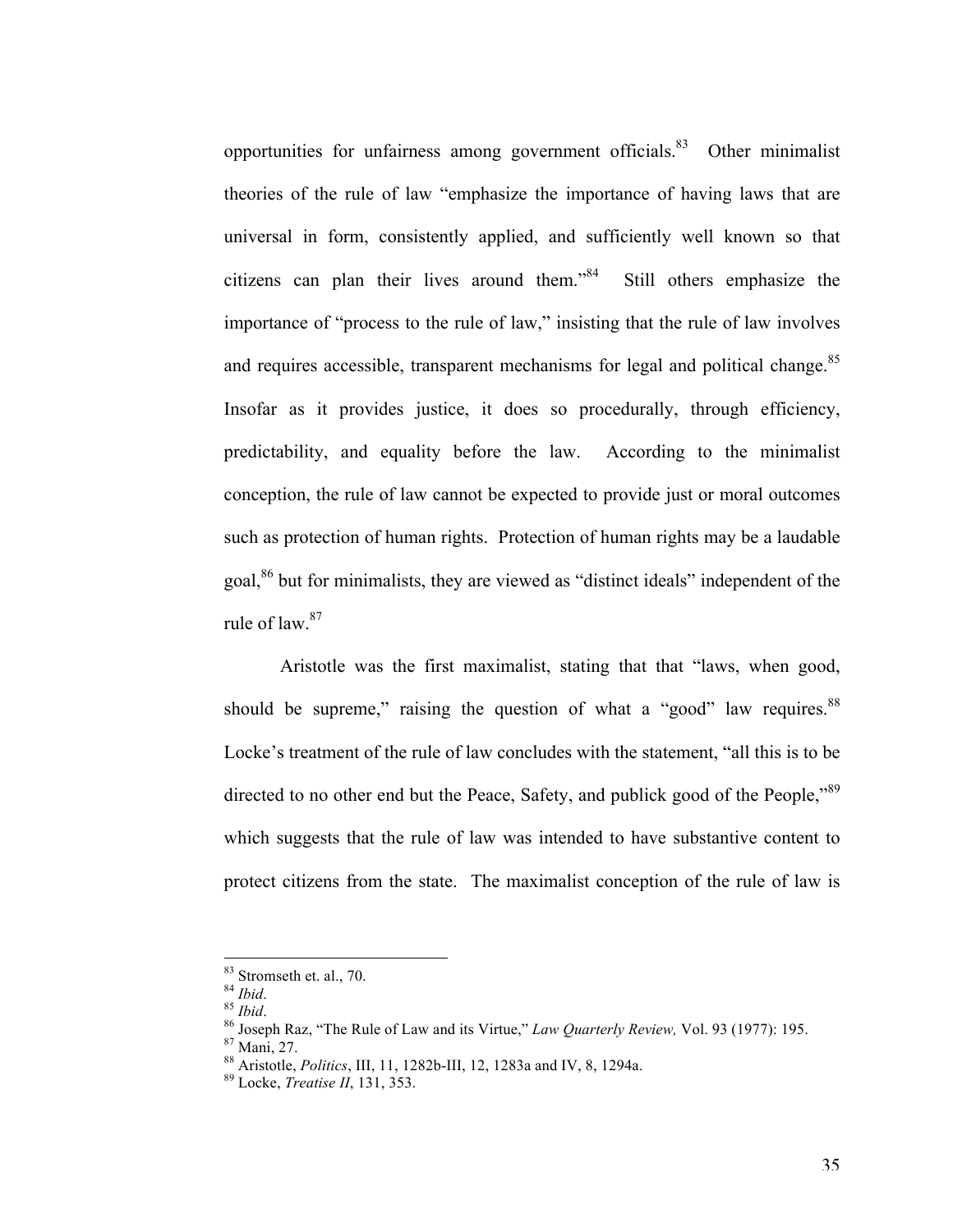characterized mainly by the greater substantive content it incorporates.<sup>90</sup> Maximalists believe the minimalist conception amounts to rule by law, which strengthens the government, and does not bind it to "certain acceptable ways of treating citizens."91 For maximalists, formal, minimalist theories of the rule of law cannot be fully adequate, "because it is easy to imagine a horrifically abusive government that might fully comply with the purely formal dimensions of the rule of law."92 States such as Nazi Germany or Apartheid South Africa, which were run by law but used law as an instrument to deprive some citizens of peace and safety, were not governed by the rule of law. The rule of law, maximalists maintain, must be distinguished from rule *by* law.

Some critics argue that more minimalist conceptions of the rule of law are superior to maximalist conceptions precisely because of their emptiness. Robert Summers, for instance, argues that only more formal accounts of the rule of law can "generate support for across the political spectrum, because formal accounts do not require consensus on potentially divisive questions about rights.<sup>393</sup> Rule of law reform that includes human rights is thus taking a stance in this debate, positing a "cultural idea with substantive, values-driven content" as part of the normative expectations of the rule of law.<sup>94</sup> As with the other rule of law ends, the protection of human rights requires reforming many rule of law institutions, as

<sup>&</sup>lt;sup>90</sup> Robert S. Summers, "A Formal Theory of the Rule of Law," *Ratio Juris*, Vol. 6, No. 127  $(1993)$ : 135.<br><sup>91</sup> Kleinfeld, 45.

 $92$  Stromseth et. al., 71

<sup>93</sup> Summers, 135.

 $94$  Kleinfeld, 45.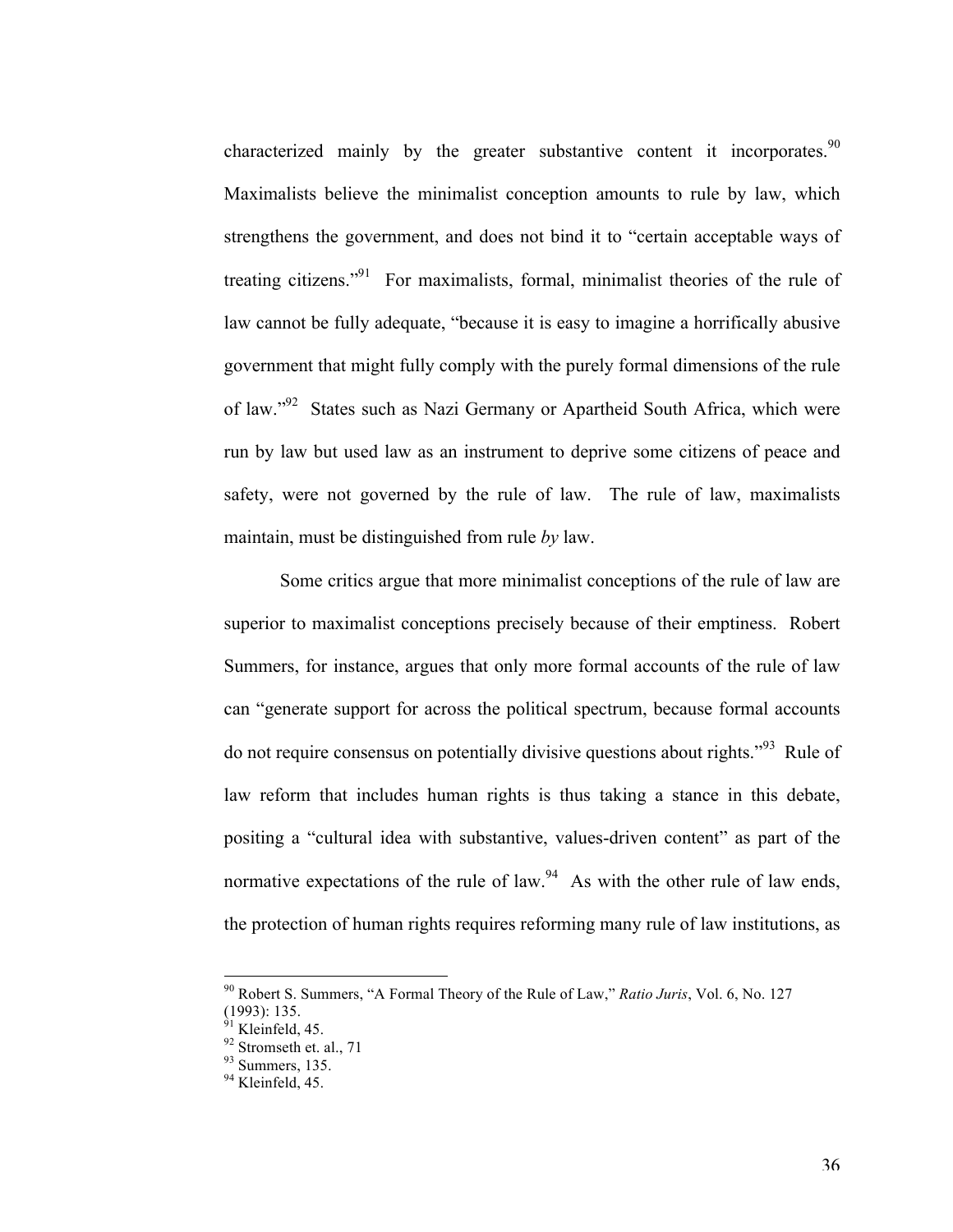well as establishing new cultural norms. Laws can and must be established to promote these rights, but laws are among the weakest instruments for protecting human rights. Police must also be trained to protect human rights, as police are often among the worst human rights abusers.<sup>95</sup> A functioning, independent judicial system under the rule of law can end the impunity, preferential treatment, and political protection of the human rights abusers,  $96$  but in post-conflict countries, the judicial system can only serve this function to the extent that its members accept this cultural idea; otherwise, "human rights and humanitarian guarantees are fragile, and social justice merely a dream."<sup>97</sup>

#### **The Two Approaches: From Theory to Practice**

As I demonstrated in the preceding section, the norms-based approach to rule of law reform emphasizes the importance of rule of law principles to achieving longterm ends. Critics, however, question the relevance of such principles when faced with the urgent need to address security concerns. In this section, I draw out the way in which this tension plays out at three levels of rule of law reform, and then, most critically, in the immediate aftermath of intervention.

There are three levels at which rule of law reform efforts take place. The security-based approach to rule of law works primarily at the first two levels, partly because these types of reforms are relatively easy to achieve upon establishing law and order. At the first level, reform concentrates on revising

<sup>&</sup>lt;sup>95</sup> See generally: Chevigny.

<sup>&</sup>lt;sup>96</sup> Clair Apodaca, "The Rule of Law and Human Rights," *Judicature*, Vol. 87 (2003): 292.<br><sup>97</sup> *Ibid*.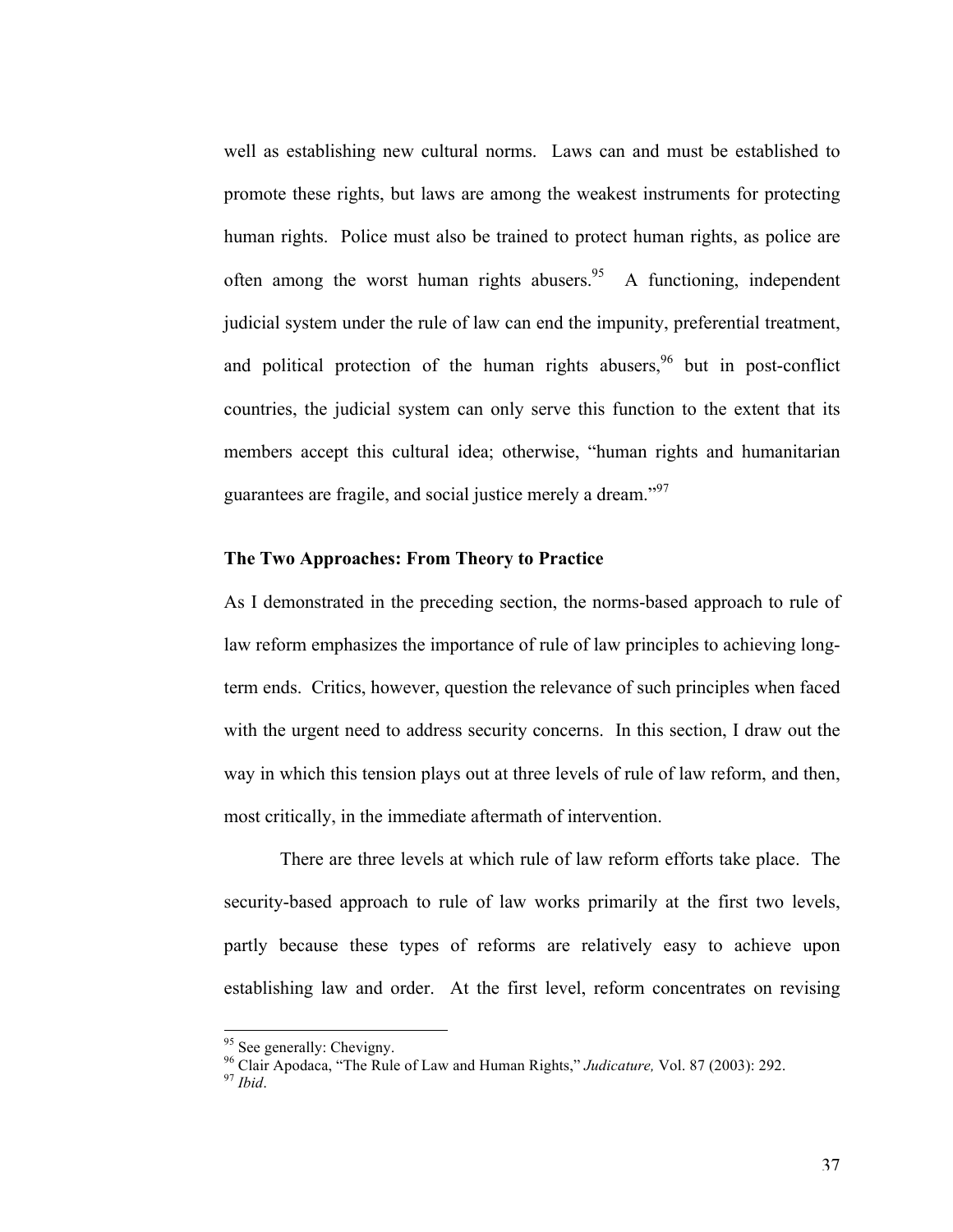laws and frequently changing legal codes. At the second level, reform concentrates on modifying or reshaping institutions. The norms-based approach to rule of law works primarily at the third level, which concerns a particular set of cultural commitments to the rule of law project. Reform efforts falling under the third level are crucial to reform that is sustainable and has the potential to have real impact on the ground. This level of reform depends significantly on the ability to bring about substantial changes in values and attitudes within the government and the general population, based on the assumption that change does not come naturally from key institutions, but rather is dependent on key individuals.

In the immediate aftermath of intervention, interveners seek to control belligerents and establish basic law and order. Interveners usually refer to this period as the "golden hour,"98 the critical window of opportunity during which they have the chance to demonstrate that "a new sheriff is in town and it is no longer business as usual."<sup>99</sup> During the golden hour, belligerents and other spoilers may be intimidated by the arrival of professional military forces; they may be weakened from the fighting, demoralized, and prepared to accept disarmament and demobilization. Moreover, the local population, exhausted by years of conflict, may be eager to cooperate with an international mission promising the restoration of normalcy. Failure to establish security during the

<sup>&</sup>lt;sup>98</sup> See generally: Jones et. al.

 $99$  Stromseth et. al., 145.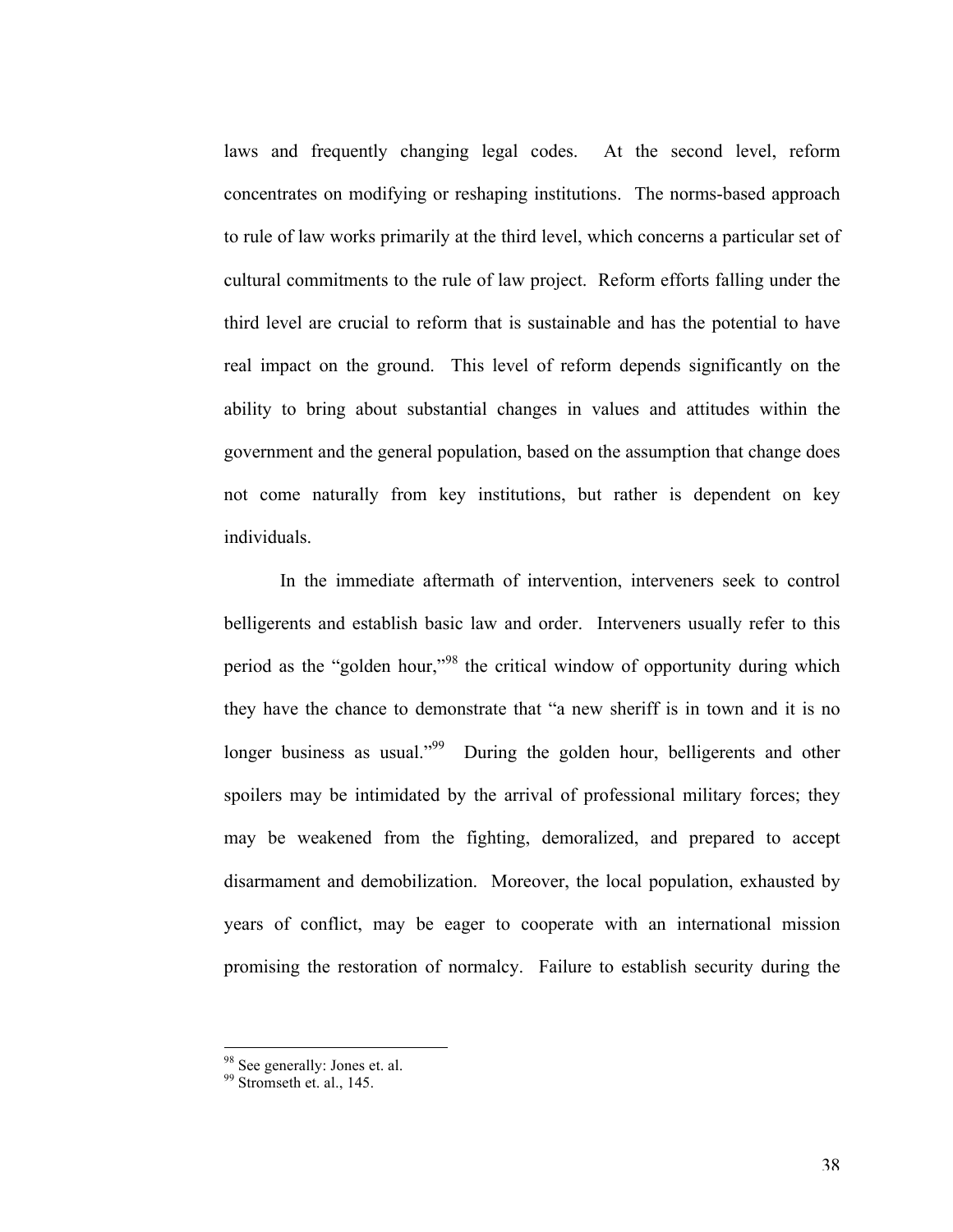golden hour, which may last only several weeks to several months, $100 \text{ can}$ undermine public confidence, or invite the entrenchment of belligerents and other spoilers opposed to the larger peace process or intent on taking advantage of the security vacuum.

Security efforts in this period set the tone in large part for the rule of law project. When existing security institutions cease to function, instability thrives, and if action is not pursued quickly, it may become woven tightly into the political, economic, and social fabric of the society––and almost impossible to eradicate later.<sup>101</sup> The establishment of a secure environment may not necessarily guarantee success, but the inability to create a secure environment may guarantee failure. Meeting the challenges of security efforts in the immediate aftermath of intervention, while also adequately balancing a commitment to rule of law principles, is a complex task. Interveners typically face strong pressures to address short-term needs, but doing so may run counter to the long-term requirements for establishing effective, legitimate governmental authority. In Kosovo, interveners learned this the hard way.

 $\frac{100}{101}$  Jones et. al., xii.<br> $\frac{101}{101}$  Stromseth et. al., 172.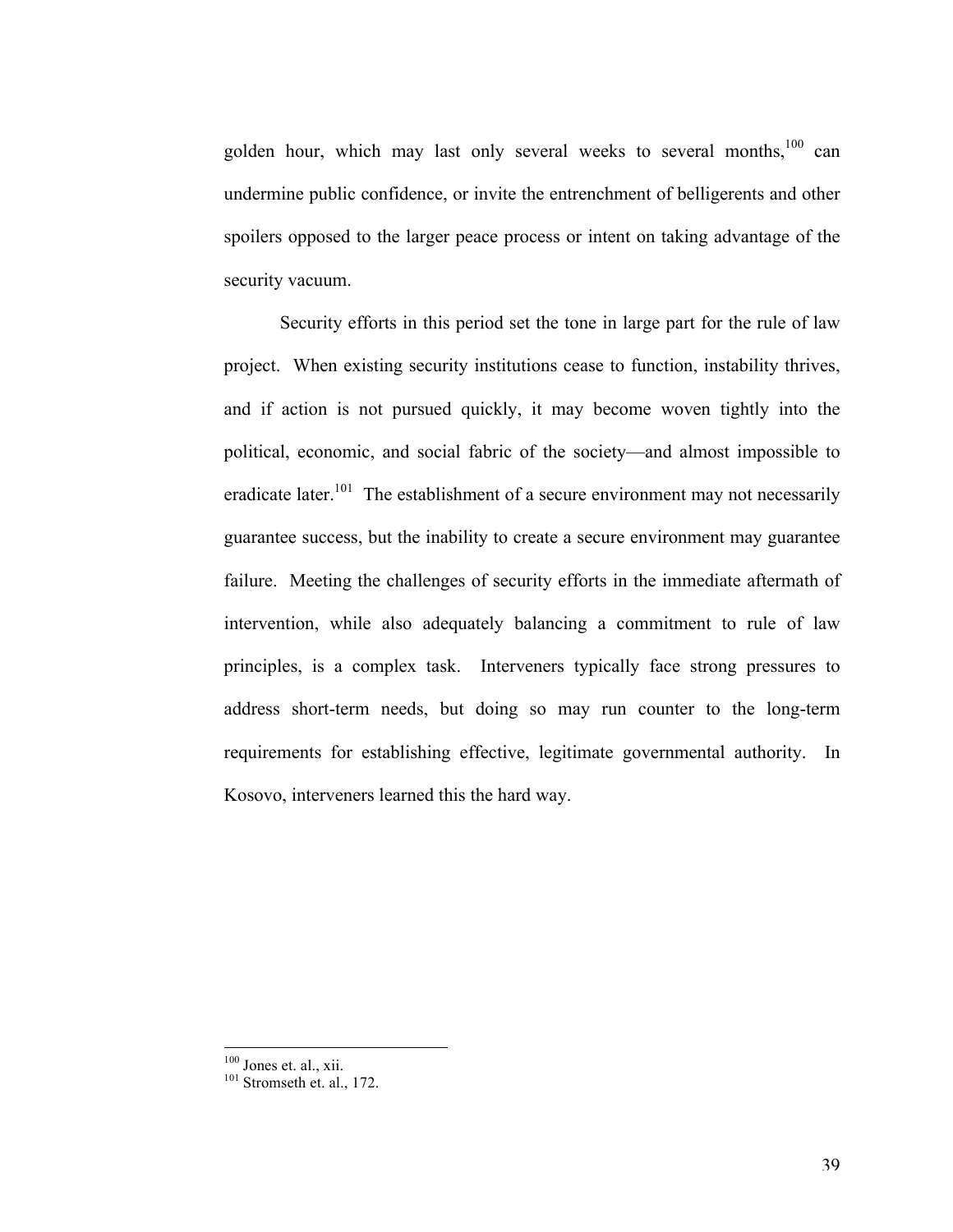## **KOSOVO**

In the late 1990s, a long history of "persistent and pervasive"<sup>102</sup> human rights violations culminated in the Kosovo War—two discrete, but at times parallel, armed conflicts in Kosovo, then an autonomous province of the Republic of Serbia within the Federal Republic of Yugoslavia (FRY). The first armed conflict took place from February 1998 to April 1999 between Yugoslav and Serb police, paramilitary, and military forces in opposition to members of the Kosovo Liberation Army (KLA), the paramilitary force that sought to end Yugoslav President Slobodan Milošević's campaign of ethnic cleansing that drove roughly half of the majority Kosovar Albanians from the province. Between February 1998 and April 1999, more than 863,000 civilians were forced to flee outside of Kosovo, and an additional 590,000 were internally displaced.<sup>103</sup> The second armed conflict took place from 24 March 1999 to 10 June 1999, when the North Atlantic Treaty Organization (NATO) commenced *Operation Allied Force*, a 78 day air strike on Kosovo, Serbia, and Montenegro. Prior diplomatic initiatives at Rambouillet, France, had failed to broker an agreement between Milošević and the Kosovar Albanians, leading NATO to assert a moral imperative to intervene.

Milošević's campaign of ethnic cleansing in Kosovo was the apex of more than a decade of Yugoslav and Serb oppression intended to bolster his own power within the FRY. By stoking Serb nationalism while simultaneously quelling

<sup>&</sup>lt;sup>102</sup> Human Rights in Kosovo: As Seen, As Told, Volume II (Pristina: OSCE Office for Democratic Institutions and Human Rights, 1999), viii. <sup>103</sup> *Ibid*.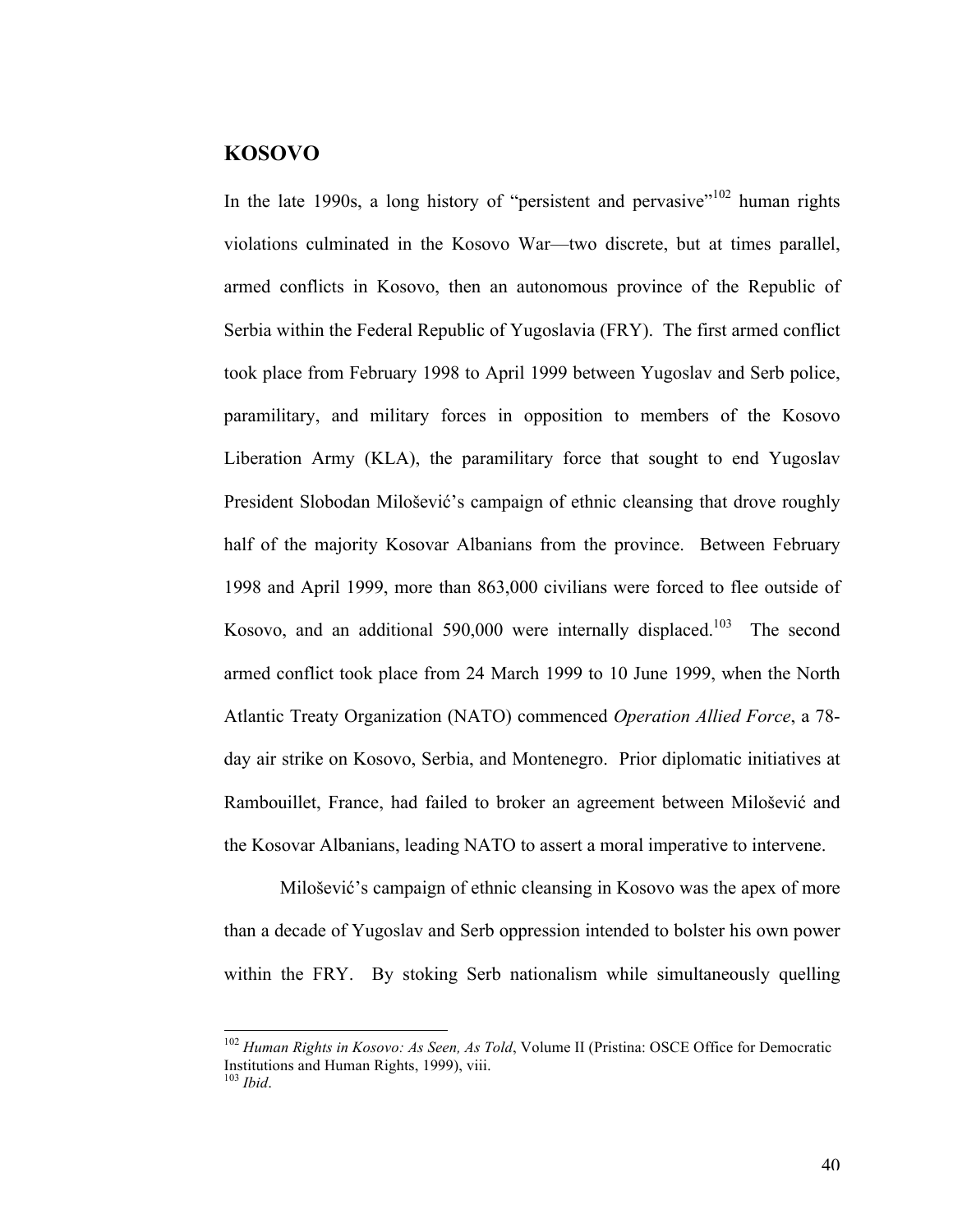Kosovar Albanian aspirations for independence,<sup>104</sup> Milošević sought to exploit the age-old question of a sovereign Kosovo rather than to resolve it.<sup>105</sup> Previously, under the rule of Marshal Josip Broz Tito, Kosovo was rendered an autonomous province within the Socialist Federal Republic of Yugoslavia (SFRY). It was considered a "quasi-republic," almost equal to that of the six republics of the SFRY, except it did not have the right to secede.<sup>106</sup> Most importantly, Kosovar Albanians were self-governing in the selection and administration of their legal and judicial systems.

On 22 March 1989, as Serb demands to take control over Kosovo gained momentum, $107$  Milošević issued a series of constitutional amendments to expunge Kosovar Albanians from political, economic, and social life within Kosovo, even though they comprised more than 90-percent of the population. Over 100,000 Kosovar Albanians were removed from their jobs in the public sector, which included government, education, and health care.<sup>108</sup> Shortly thereafter, Milošević rescinded Kosovo's status as an autonomous province, and stripped Kosovar Albanians of their rights as an ethnic minority group within the FRY. The changes led to a storm of violent riots, and a state of emergency was declared in

<sup>&</sup>lt;sup>104</sup> See generally: William G. O'Neill, *Kosovo: An Unfinished Peace* (Boulder, CO: Lynne Rienner, 2002).

<sup>105</sup> Dale C. Tatum, *Genocide at the Dawn of the Twenty-first Century: Rwanda, Bosnia, Kosovo, and Darfur* (New York, NY: Palgrave Macmillian, 2010), 125.<br><sup>106</sup> *Ibid.* 107 Julie Mertus, *Kosovo: How Myths and Truths Started a War* (Berkeley, CA: University of

California Press, 1999), 19.

<sup>&</sup>lt;sup>108</sup> Armend R. Bekaj, "The KLA and the Kosovo War: From Intra-State Conflict to Independent Country," *Berghof Transitions Series, Resistance/Liberation Movements and Transition to Politics* (Berlin, Germany: Berghof Conflict Research, 2010) available at <http://www.berghofconflictresearch.org/documents/publications/transitions8\_kosovo.pdf>.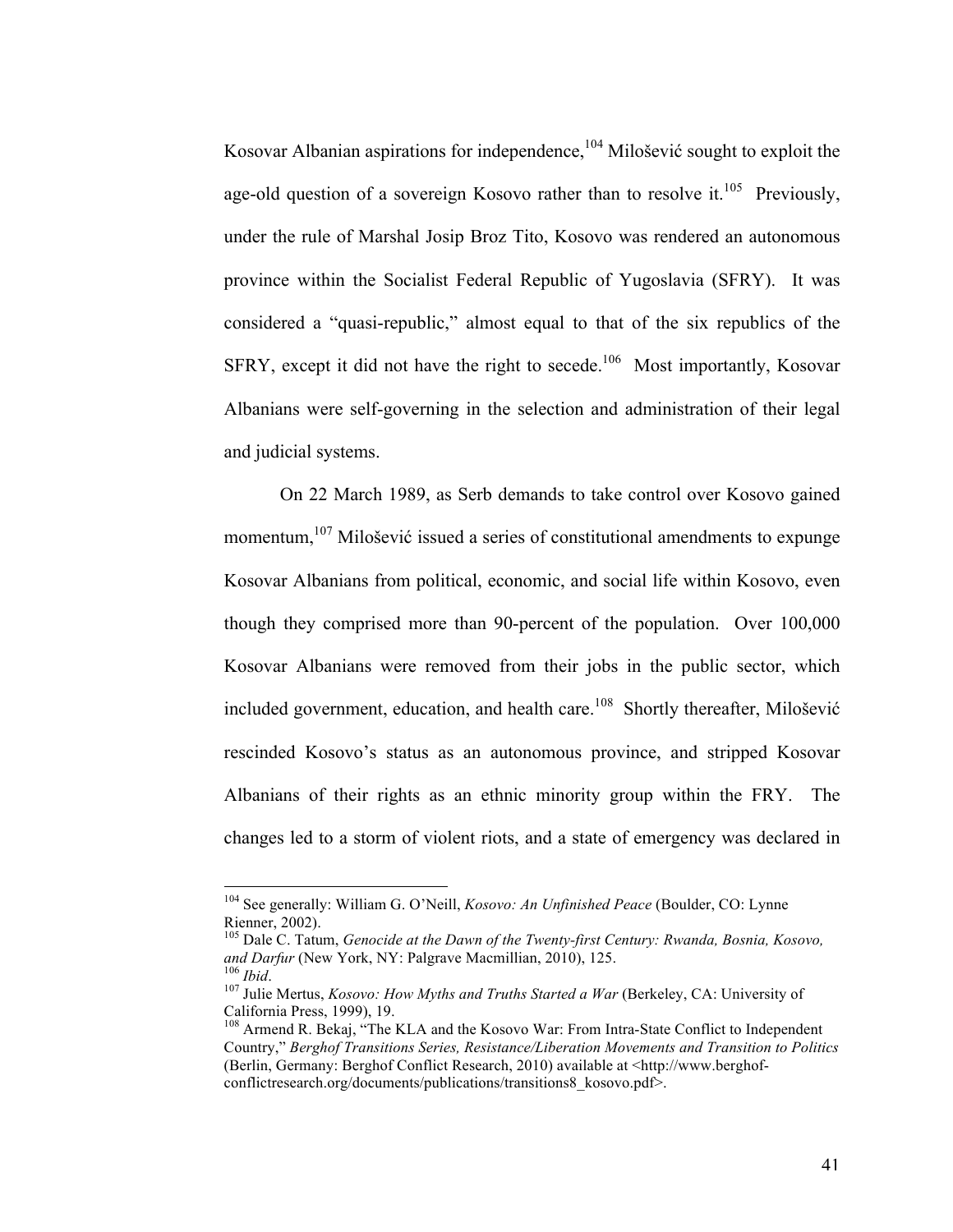Kosovo, backed by a strong presence of Yugoslav and Serb forces from late 1989 to late  $1992$ <sup>109</sup> During this period, international observers found that Yugoslav and Serb forces were responsible for the torture and killing of hundreds of Kosovar Albanians, as well as a high number of arbitrary arrests, prosecutions, and incarcerations. $110$ 

Kosovar Albanians initially responded to Yugoslav and Serb oppression in two ways: the development of a non-violent resistance movement, led by Ibrahim Rugova, leader of the Democratic League of Kosova (LDK); and the implementation of a parallel government, established by the LDK and funded mainly by the Albanian diaspora. Within the parallel government, they held referendums; collected taxes; delivered health care; and provided primary, secondary, and higher education outside the occupied premises. They also restored traditional conflict resolution mechanisms based on customary practices. Their efforts, however, failed to capture the attention of the international community.<sup>111</sup> Despite the global attention drawn to the region by the Balkan Wars in Slovenia, Croatia, and Bosnia and Herzegovina, the international community did not address the plight of the Kosovar Albanians.<sup>112</sup>

<sup>&</sup>lt;sup>109</sup> OSCE DHRRL, "Review of the Criminal Justice System, February 1, 2000-July 21, 2000" (Pristina: OSCE, 2000).

<sup>&</sup>lt;sup>110</sup> "Yugoslavia: Human Rights Abuses in Kosovo 1990-1992," Human Rights Watch, 1992, available at <http://www.hrw.org/reports/1992/Yugoslavia/>.

<sup>&</sup>lt;sup>111</sup> The Independent International Commission on Kosovo, *The Kosovo Report: Conflict*, *International Response, Lessons Learned* (Oxford: Oxford University Press, 2000), 63. 112 Julie Mertus, *Bait and Switch: Human Rights and U.S. Foreign Policy* (New York: Routledge,

<sup>2004), 118.</sup>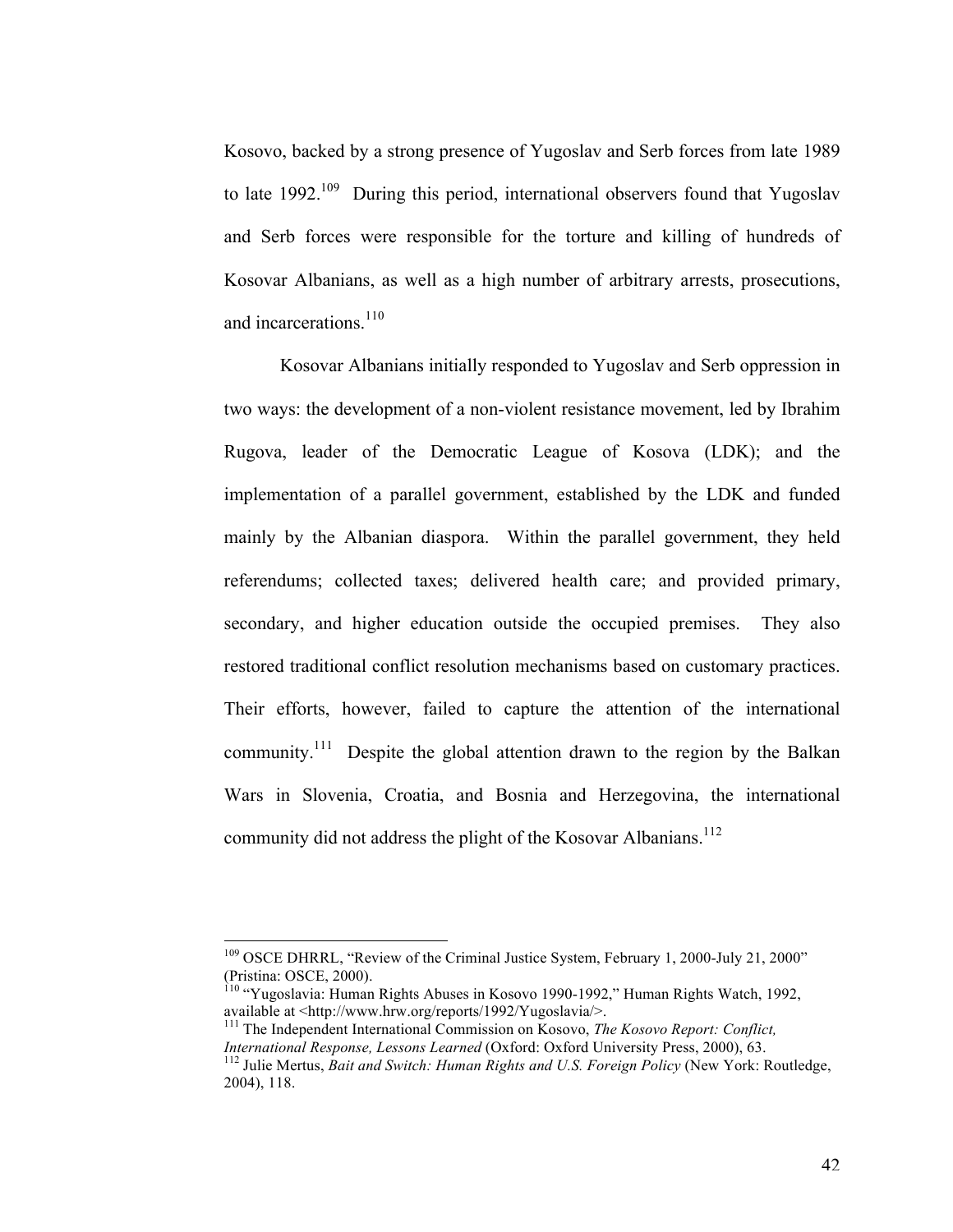Believing that the Dayton Peace Accords, which ended the conflict in Bosnia and Herzegovina in 1995, rewarded Serb aggression by recognizing the self-declared Republika Srpska (RS), some Kosovar Albanians thought violent tactics were essential to their struggle for independence. The LDK managed to prevent large-scale violence for nearly five years. In 1997, however, the KLA, which had formed in the early 1990s, launched a guerrilla campaign, in which Yugoslav and Serb forces came under increasing attack. The forces, however, led by Milošević, retaliated aggressively with widespread human rights violations, from rape and torture, to looting, pillaging and extortion.<sup>113</sup>

Milošević "gambled" on the apparent indifference of the international community to Kosovo's future.<sup>114</sup> In late 1998, he unleashed a brutal campaign of ethnic cleansing.115 It resembled the kind of ethnic cleansing seen before in Bosnia and Herzegovina.<sup>116</sup> As the violence progressed, more than 863,000 civilians were forced to flee. Following failed diplomatic efforts in Rambouillet, NATO (by then familiar with Milošević's ethnic cleansing tactics) resolved to launch an air strike on Kosovo, Serbia, and Montenegro, which would force Milošević to withdraw Yugoslav and Serb forces from Kosovo. NATO justified the air strike on four grounds: refusal by Milošević to sign the Rambouillet

<sup>&</sup>lt;sup>113</sup> Human Rights in Kosovo: As Seen, As Told, viii.<br><sup>114</sup> Tatum, 126.<br><sup>115</sup> "Background Note: Kosovo," U.S. Department of State, 2012, available at <http://www.state.gov/r/pa/ei/bgn/100931.htm>.

<sup>116</sup> Javier Solana, "NATO's 'Humanitarian War' over Kosovo." *Foreign Affairs,* Vol. 78, No. 6 (1999): 114-120, 115.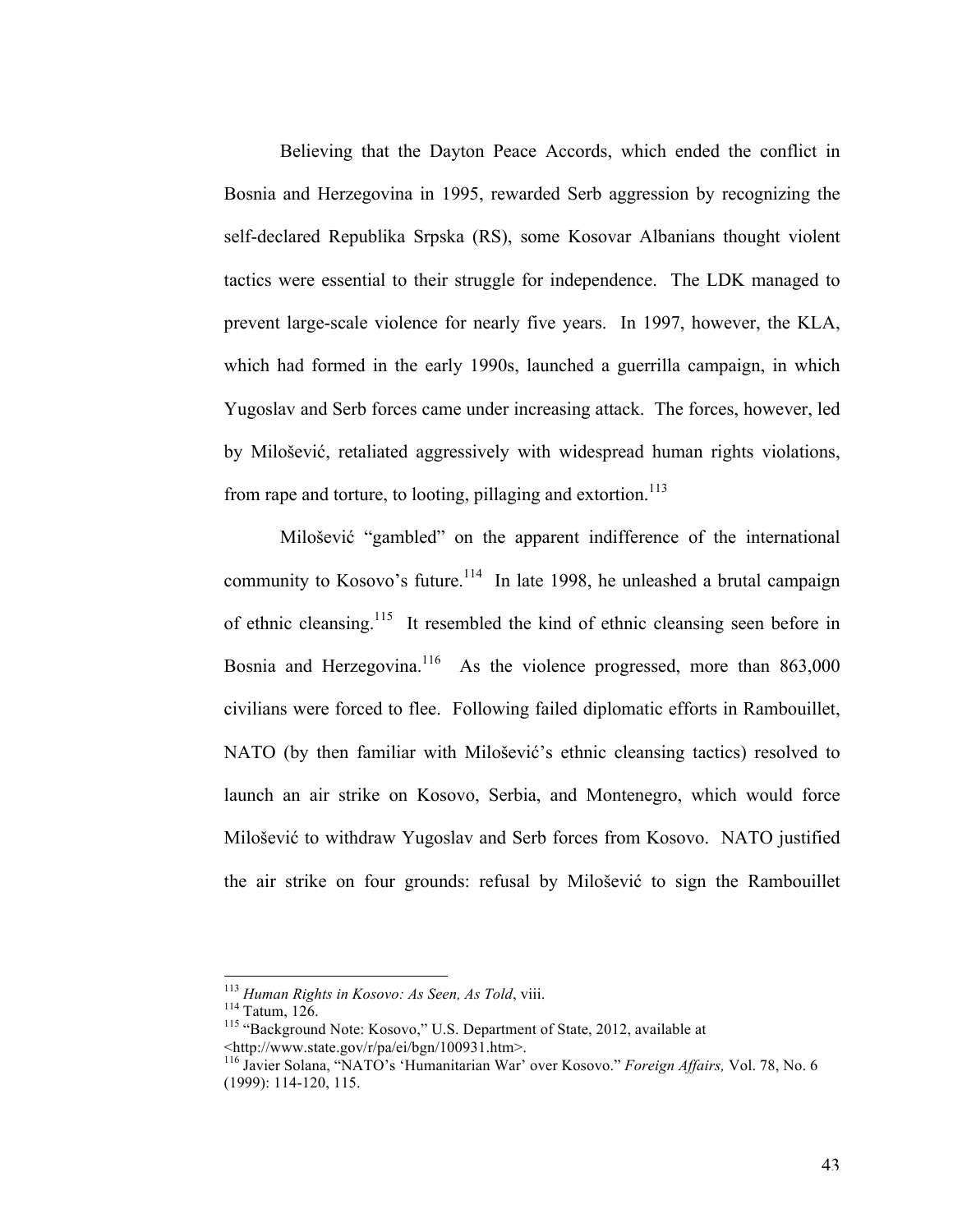Accords; his breach of the 13 October 1998 agreement;<sup>117</sup> his disproportionate recourse to force in Kosovo in response to the KLA's guerrilla campaign; and the risk of yet another humanitarian catastrophe from within the  $FRY$ .<sup>118</sup>

After nearly three months of bombing, the NATO air strike resulted in the withdrawal of Yugoslav and Serb forces from Kosovo in June and July 1999. Immediately thereafter, the United Nations Security Council authorized Resolution 1244 through a Chapter VII mandate of the United Nations Charter, to create the United Nations Interim Administration Mission in Kosovo (UNMIK).119 Although Kosovo remained under Serbia's juridical sovereignty, pending determination on the final status of the province, UNMIK was to provide Kosovo with a "transitional administration while establishing and overseeing the development of provisional democratic self-governing institutions to ensure conditions for a peaceful and normal life for all inhabitants in Kosovo."<sup>120</sup>

UNMIK initially divided security efforts in Kosovo among multiple security organizations. The United Nations international civilian police (CIVPOL) managed day-to-day security and was tasked with developing the locally recruited Kosovo Police Service (KPS). Meanwhile, NATO maintained

 $117$  On 13 October 1998, NATO authorized activation orders for an air strike. This move was designed to support diplomatic efforts to make Milošević withdraw forces from Kosovo. At the last moment, following further diplomatic initiatives including visits to Belgrade by NATO's Secretary General Solana, US Envoys Holbrooke and Hill, the Chairman of NATO's Military Committee, General Naumann, and the Supreme Allied Commander Europe, General Clark,

<sup>&</sup>lt;sup>118</sup> Philip Alston and Euan Macdonald, *Human Rights, Intervention and the Use of Force* (Oxford: Oxford University Press, 2008), 109.

<sup>&</sup>lt;sup>119</sup> UNMIK was divided to four pillars: Police and Justice; Civil Administration; Democratization and Institution Building, managed by the Organization for Security and Cooperation in Europe (OSCE); and Reconstruction and Economic Development, managed by the EU.

 $120$  S/RES/1244, available at <http://www.nato.int/kosovo/docu/u990610a.htm>.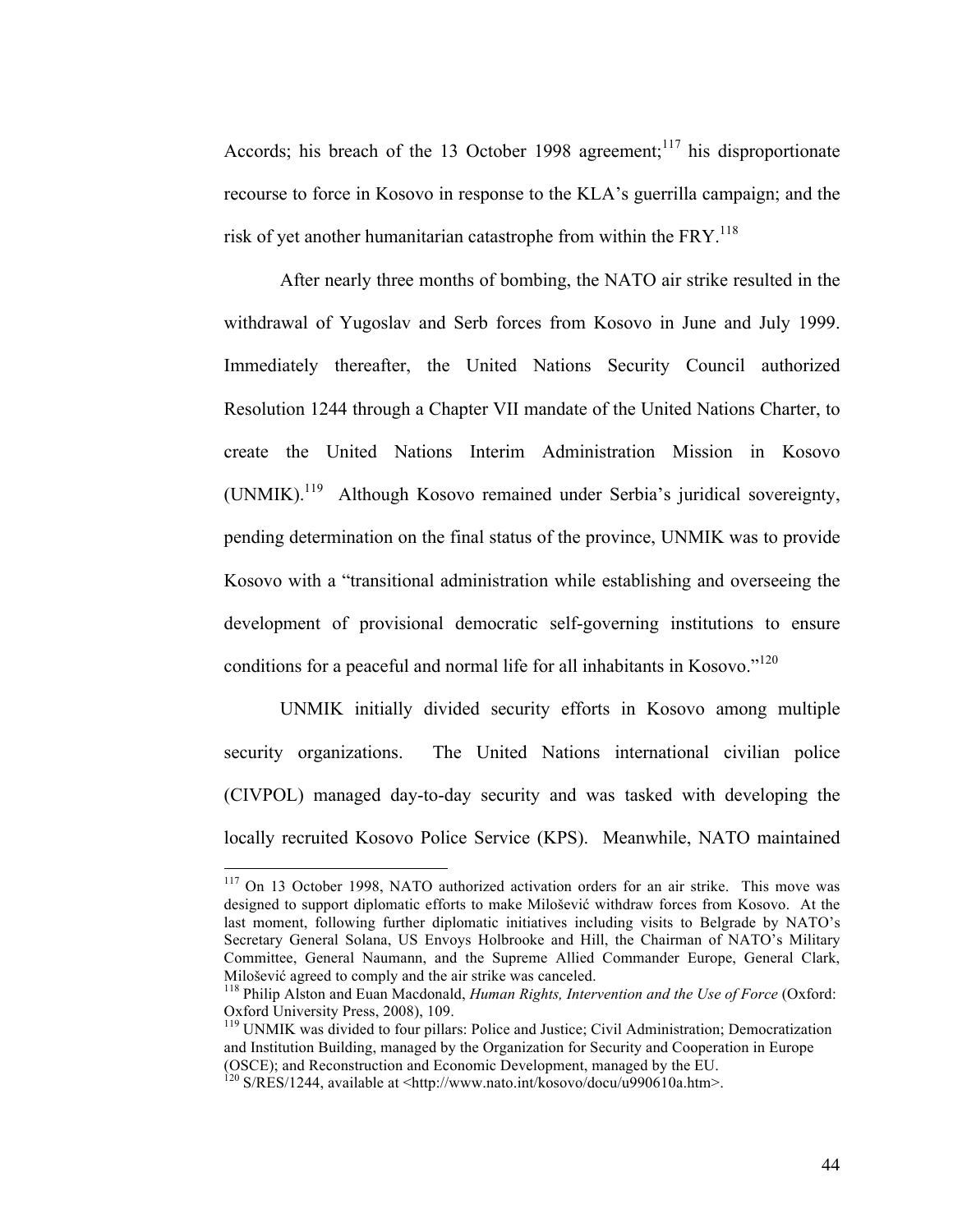full and exclusive operational control over a 50,000-strong Kosovo Force (KFOR), which provided security in areas where CIVPOL lacked capacity. From the time of its initial deployment in Kosovo, however, UNMIK failed to provide a secure environment. Belligerents and other spoilers, many linked to the former KLA, were quick to exploit the security vacuum. Conflict between Kosovar Albanians and Serbs continued to play out through organized crime, corruption, and ethnic retaliation, all of which thrived at the beginning of the mission.

In the immediate aftermath of intervention, there followed "a disturbing spate of cold-blooded killings," and Serbs and members of other minority ethnic groups were forcibly evicted from their homes and businesses on a regular basis.121 The surge in violence that Kosovar Albanians directed against Serbs and members of other minority ethnic groups forced the majority to flee the province. Serbs that remained concentrated within enclaves in Gracanica, Orahovac, and Mitrovica. High levels of insecurity under UNMIK even prompted Carla Del Pointe, chief prosecutor at the International Criminal Tribunal for the former Yugoslavia (ICTY), to declare: "What is currently happening is as serious as what happened there before [NATO's intervention]."<sup>122</sup>

Prior to deployment, the international community believed UNMIK had it all: a full executive mandate and more resources than many previous post-conflict missions operated by the United Nations. Given that it was able to start with a

<sup>&</sup>lt;sup>121</sup> Independent International Commission on Kosovo.<br><sup>122</sup> Ouoted in Gordon N. Bardos, "International Policy in Southeastern Europe," in *Yugoslavia Unraveled: Sovereignty, Self-Determination, Intervention*, ed. Raju G. C. Thomas, (Lanham MD: Lexington Books), 150.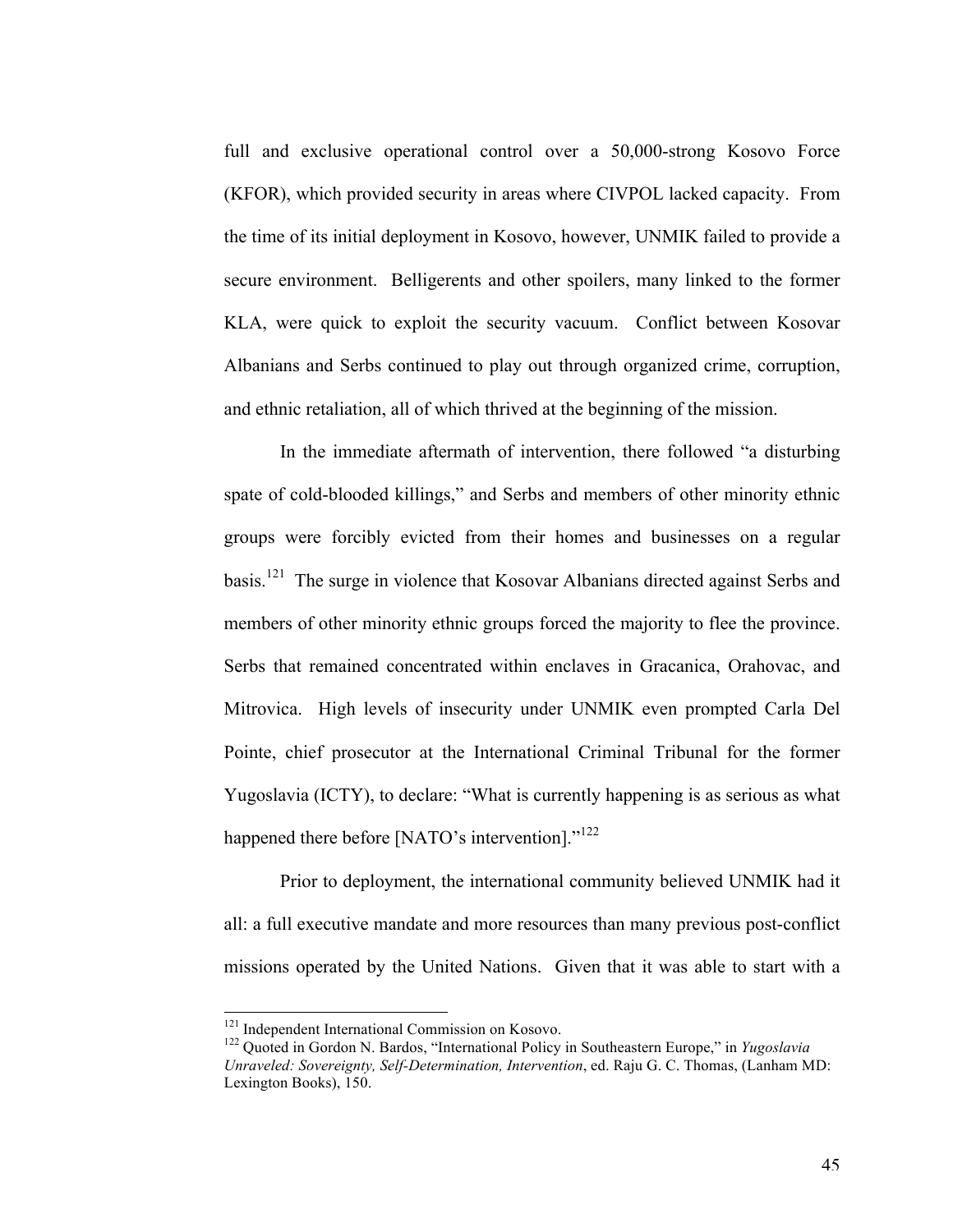"clean slate" (in the sense that it did not need to work with pre-existing leadership) and had administrative control over a population of less than two million,  $123$  some even referred to UNMIK as the "perfect mission."  $124$  It was seen as a "petri dish" for the rule of law.<sup>125</sup> Yet those who viewed the mission as such lost sight of the fact that UNMIK faced the daunting challenge of governing in a devastated region with a large and rapidly returning refugee population; no functioning police, courts, or prisons; and a legacy of ethnic bitterness between Serbs and Kosovar Albanians, who for over a decade had been unable to participate in governance.<sup>126</sup>

The tension between the security-based approach and the norms-based approach to rule of law reform emerged early in the mission. Many experts argue that it would have been better to declare a public emergency, or martial law, in Kosovo at the beginning of the mission, which would have allowed limited derogation from certain international standards as permitted under international law.<sup>127</sup> UNMIK, however, was not willing to declare a public emergency, as it would have revealed its inability to create a secure environment while simultaneously consolidating rule of law norms. In the end, the mission in Kosovo succeeded on neither side of the purported trade-off between the securitybased approach and the norms-based approach, providing insufficient security and

<sup>&</sup>lt;sup>123</sup> Stephen Golub, "A House Without a Foundation," in Carothers 2006, 119.<br><sup>124</sup> Colette Rausch, "From Elation to Disappointment: Justice and Security Reform in Kosovo," in Call, 299.<br> $^{125}$  *Ibid.* 

<sup>126</sup> Stromseth et. al., 316.<br><sup>127</sup> O'Neill, 75-76.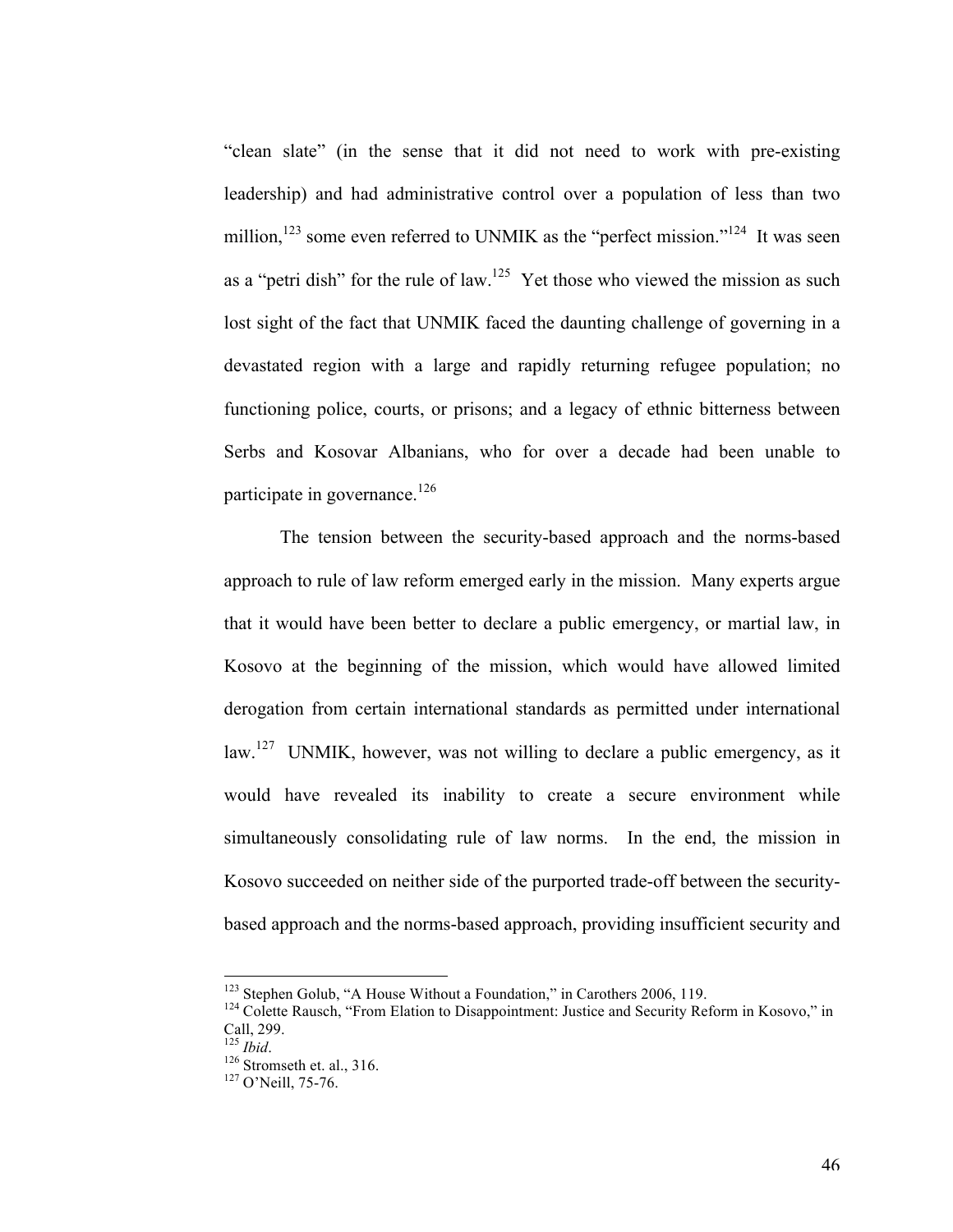failing to deliver justice in compliance with international standards.<sup>128</sup> The following analysis examines the trade-offs between the two approaches and their effects at four critical junctures in the trajectory of rule of law reform in Kosovo.

#### *Critical Juncture 1: Applicable Law*

The path interveners took to resolve the debate over applicable law in Kosovo demonstrates how simplistic formalism with an insular focus on reforming institutions and legal codes, can lead to problems, particularly when it comes up against powerful cultural and political understandings.<sup>129</sup> In the immediate aftermath of intervention, it was unclear what body of law applied in Kosovo. UNMIK Special Representative of the Secretary-General (SRSG) Bernard Kouchner decided to address the issue by making the applicable law in Kosovo the same body of law that was in place before the NATO air strike. On 25 July 1999, he issued UNMIK Regulation 1, which stated that "the laws applicable in the territory of Kosovo prior to 24 March 1999 shall continue to apply in Kosovo," as long as such laws did not conflict with international human rights standards, the UNMIK mandate under Resolution 1244, or any other UNMIK regulation.<sup>130</sup> This was interpreted to mean that the laws of the FRY and Serbia would be in effect, but not the Kosovo Criminal Code because Milošević had repealed it when he revoked the autonomous status of the province in  $1989$ <sup>131</sup>

<sup>&</sup>lt;sup>128</sup> Rausch, 299.<br><sup>129</sup> Stromseth et. al., 316.<br><sup>130</sup> UNMIK/REG/1999/1, available at <http://www.unmikonline.org/regulations/1999/reg01-99.htm>.

<sup>131</sup> Rausch, 277.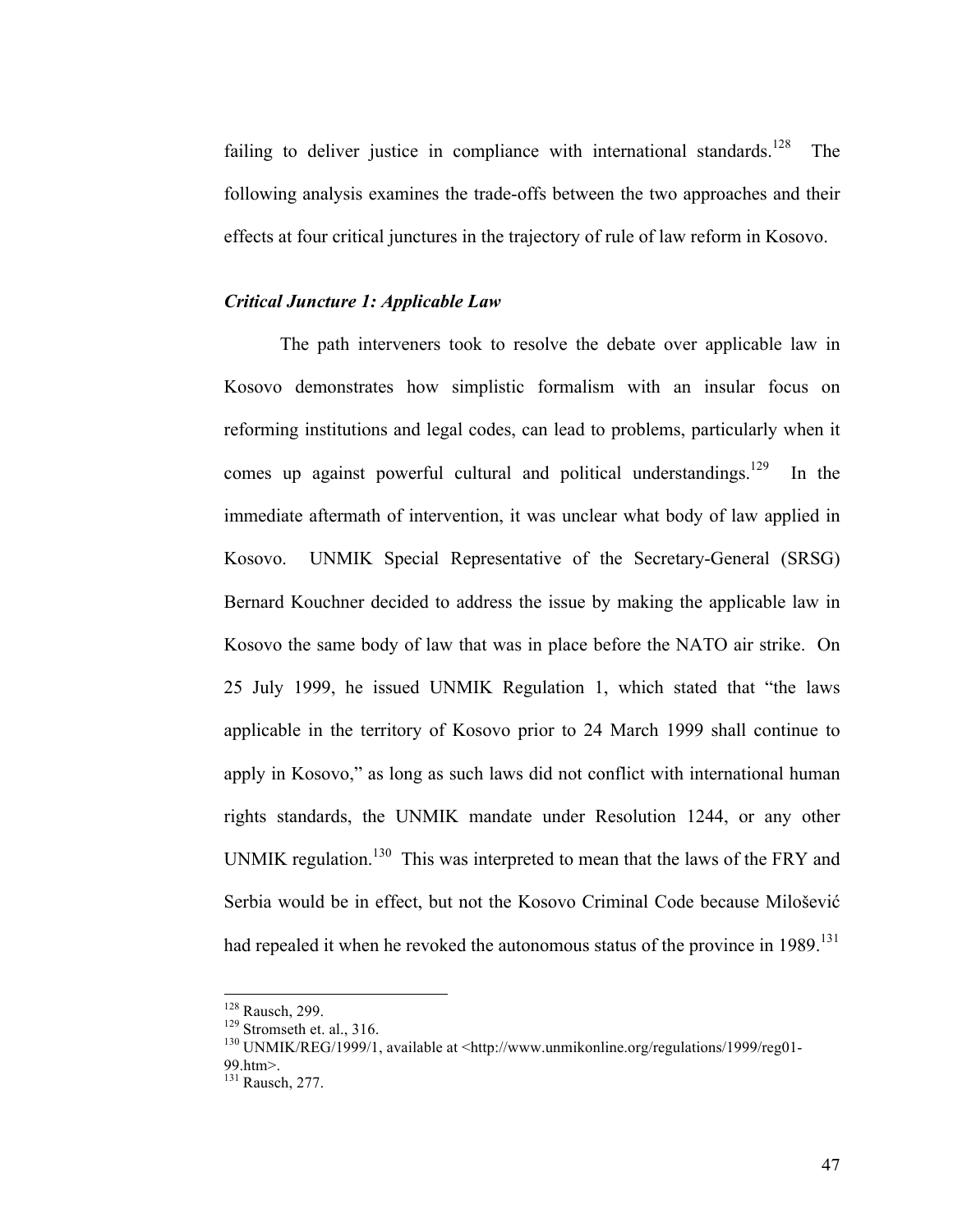Shortly thereafter, the quick, seemingly efficient solution to the debate over applicable law backfired. Beset by the security vacuum, the fact that the Serbs had enacted applicable law in Kosovo before the NATO air strike mattered little to UNMIK. To Kosovar Albanians, however, the pre-1999 laws represented "Serb laws," "one of the most potent tools of a decade-long policy of discrimination against and repression of the Kosovar Albanian population."<sup>132</sup> For them, the notion that interveners would issue a decree requiring Kosovar Albanians to continue to live under pre-1999 "Serb laws," after ten years of Yugoslav and Serb oppression, and especially after Milošević's campaign of ethnic cleansing, was profoundly insulting.<sup>133</sup> The decree particularly outraged the Kosovar Albanian legal community expected to apply the law; nearly all of the 55 people sworn in by UNMIK to serve as judges and prosecutors in UNMIK's emergency judicial system declared that they would not apply the pre-1999 "Serb laws."134 The Kosovar Albanian legal community insisted that applicable law should be the body of law in force immediately prior to 22 March 1989, because those laws were enacted before Milošević removed Kosovar Albanians from public life and eliminated the autonomy of the province.

It made hardly any difference that Regulation 1 enshrined international human rights standards as supreme in the event of conflict between applicable law and international human rights standards. Crisis emerged, as judges and

<sup>&</sup>lt;sup>132</sup> Hansjörg Strohmeyer, "Collapse and Reconstruction of a Judicial System: The United Nations Missions in Kosovo and East Timor." *American Journal of International Law,* Vol. 96, No. 46 (2001): 46-63, 58-59. 133 Stromseth et. al., 317. <sup>134</sup> *Ibid*.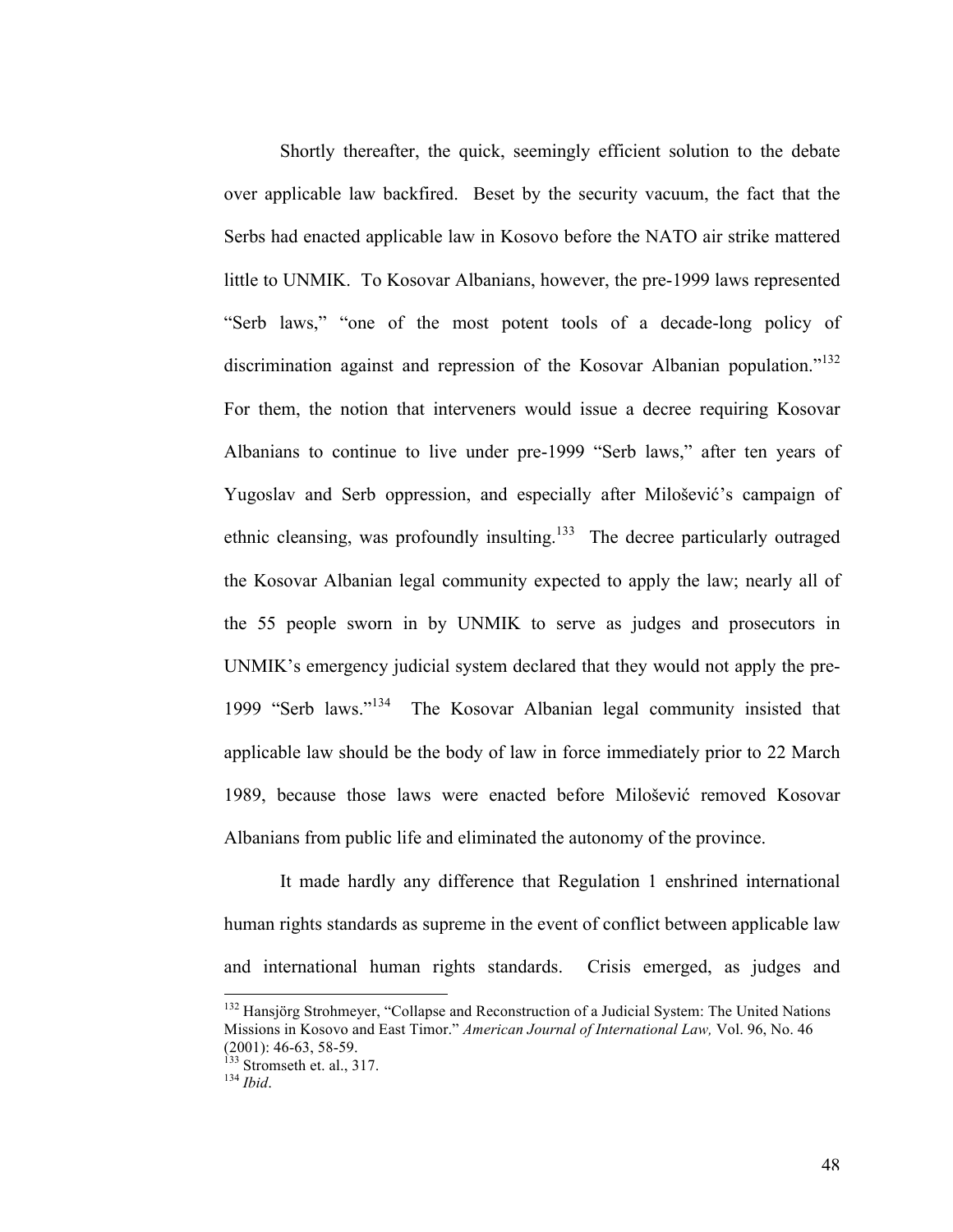prosecutors protested UNMIK's interpretation of applicable law and the lack of involvement on the part of the local population. UNMIK refused to rescind Regulation 1, and as a result, few proceedings began in the emergency judicial system. Ultimately, the controversy ended in defeat for UNMIK. On 12 December 1999, six months after promulgating Regulation 1, the SRSG issued UNMIK Regulation 24, which declared that applicable law in Kosovo would henceforth be the law in force immediately prior to 22 March 1989, the Kosovo Criminal Code.

Regulation 24 essentially permitted Kosovar Albanian judges and prosecutors to select from whatever legal provisions they preferred: when the pre-1989 laws failed to cover a given situation, Regulation 24 granted judges and prosecutors the latitude to apply the pre-1999 laws, as long as they remained consistent with international human rights standards.<sup>135</sup> Regulation 24, however, like Regulation 1, neglected to identify which sections of the applicable law were inconsistent with international human rights standards, or to outline a procedural mechanism for handling perceived conflict between applicable law and international human rights standards.

In practice, the few remaining Serb judges continued to apply the pre-1999 "Serb laws," while Kosovar Albanian judges subscribed to the pre-1989 laws, which essentially resulted in the prosecution of individuals under different sets of

<sup>&</sup>lt;sup>135</sup> UNMIK/REG/1999/24, available at <http://www.unmikonline.org/regulations/1999/reg24-99.htm>.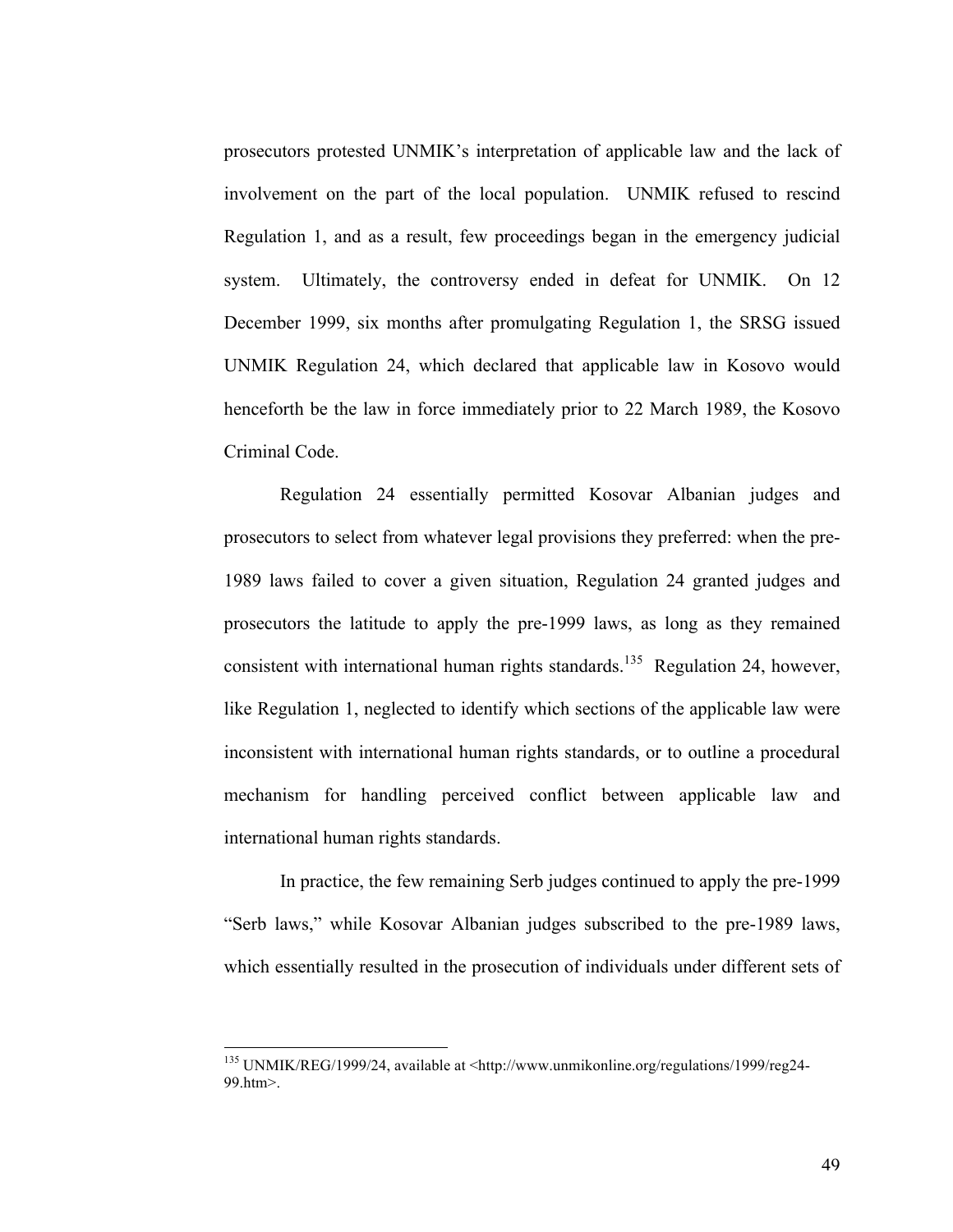applicable law depending on the ethnicity of the judge handling the case.<sup>136</sup> Somewhat ironically, the pre-1989 laws were far less consistent with modern conceptions of international human rights standards than the pre-1999.<sup>137</sup> The pre-1989 laws were drafted within the framework of communism, before the end of the Cold War and the advent of greater political and economic opening in the FRY. Property law and civil law, for example, reflected a very different set of assumptions about how society should be organized than those most Kosovar Albanians held ten years later.<sup>138</sup> Thus, rather than the content of the pre-1999 laws, which appeared to UNMIK as an improvement over the pre-1989 laws, it was the imposition of the pre-1999 laws—without consideration for the culturally and politically sensitive issues at stake––that manifested as discriminatory and exclusionary to Kosovar Albanians.

The debate over applicable law in Kosovo exemplifies the trade-off between the security-based approach and the norms-based approach to rule of law reform in post-conflict environments. As security concerns peaked in the absence of a functioning legal code, interveners opted for a quick, seemingly efficient solution without consideration for how its decision would be perceived by the local population. Kosovar Albanians read UNMIK's imposition of pre-1999 "Serb laws" as evidence that interveners lacked understanding of Kosovo's historical complexities. UNMIK, however, viewed Kosovar Albanians' rejection of

<sup>&</sup>lt;sup>136</sup> Rausch, 277.<br><sup>137</sup> Stromseth et. al., 318.<br><sup>138</sup> *Ibid*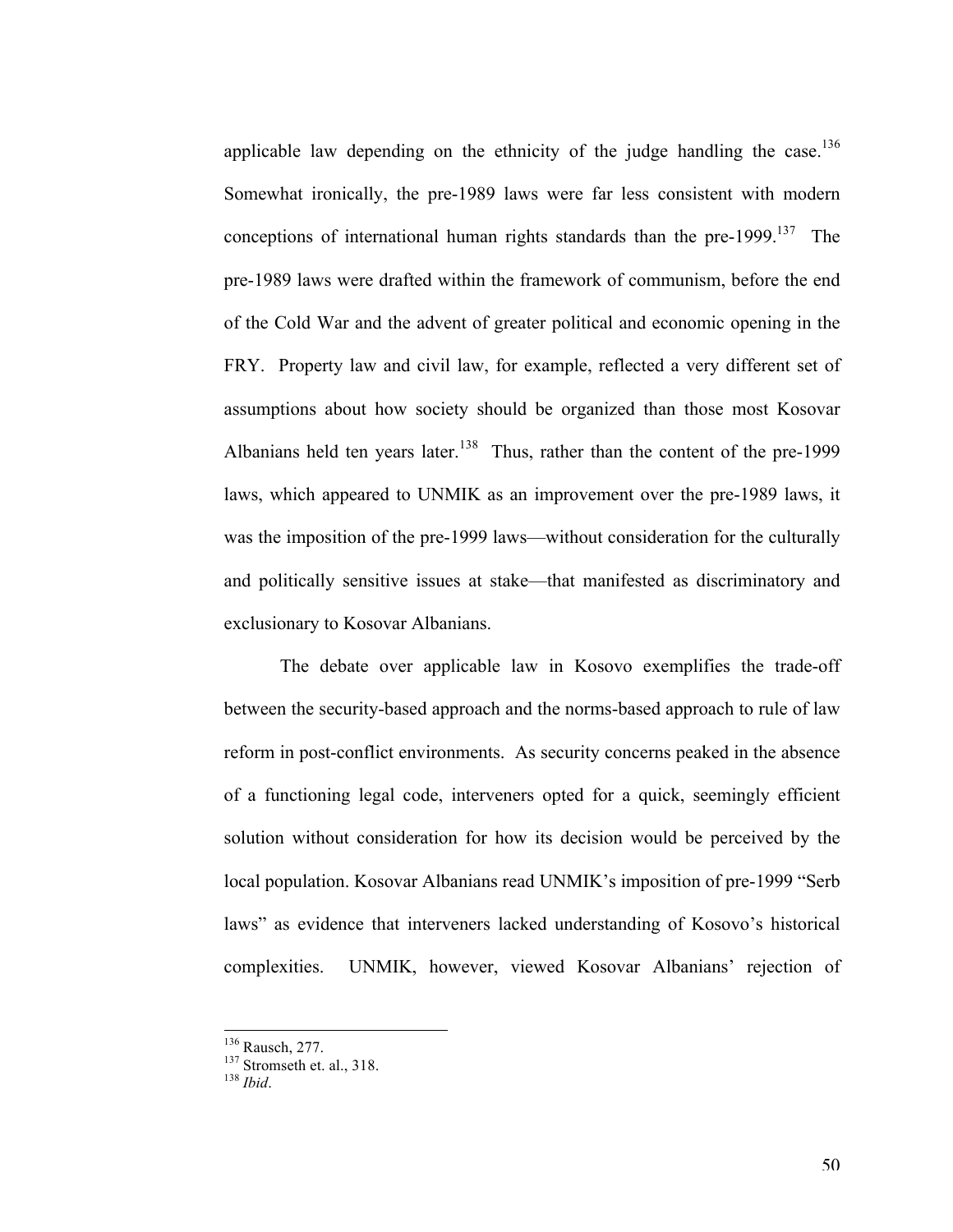Regulation 1 as obstructive to the process of establishing law and order in swift measure. Moreover, UNMIK's ultimate reversal of Regulation 1 signaled to Kosovar Albanians that the transitional administration was little more than a web of arbitrary decrees that could be issued and reversed by an unaccountable bureaucracy.<sup>139</sup>

In the first critical juncture, the security-based approach ultimately won out. This trade-off demonstrates the importance of reform that fits within a normative framework based on respect for culturally and politically sensitive issues. It illustrates how failure to consider pre-existing conditions can diminish the legitimacy of rule of law reform efforts in the eyes of the local population. It also exemplifies the interrelations across rule of law institutions; here, weak legal reform negatively impacted the strength of the judicial system. In the second critical juncture, as interveners tended to centralize decision-making and marginalize the concerns of the local population, similar tensions emerged.

#### *Critical Juncture 2: Democratic Decision-Making*

In the early years after intervention, following the debate over applicable law, UNMIK established advisory councils, including the Interim Administrative Council (IAC), which included prominent lawyers, academics, and politicians from within Kosovo who would assist in important rule of law reform decisions.<sup>140</sup> Though the advisory councils were meant to address challenges

<sup>&</sup>lt;sup>139</sup> Stromseth et. al., 318.<br><sup>140</sup> *Ibid*, 319.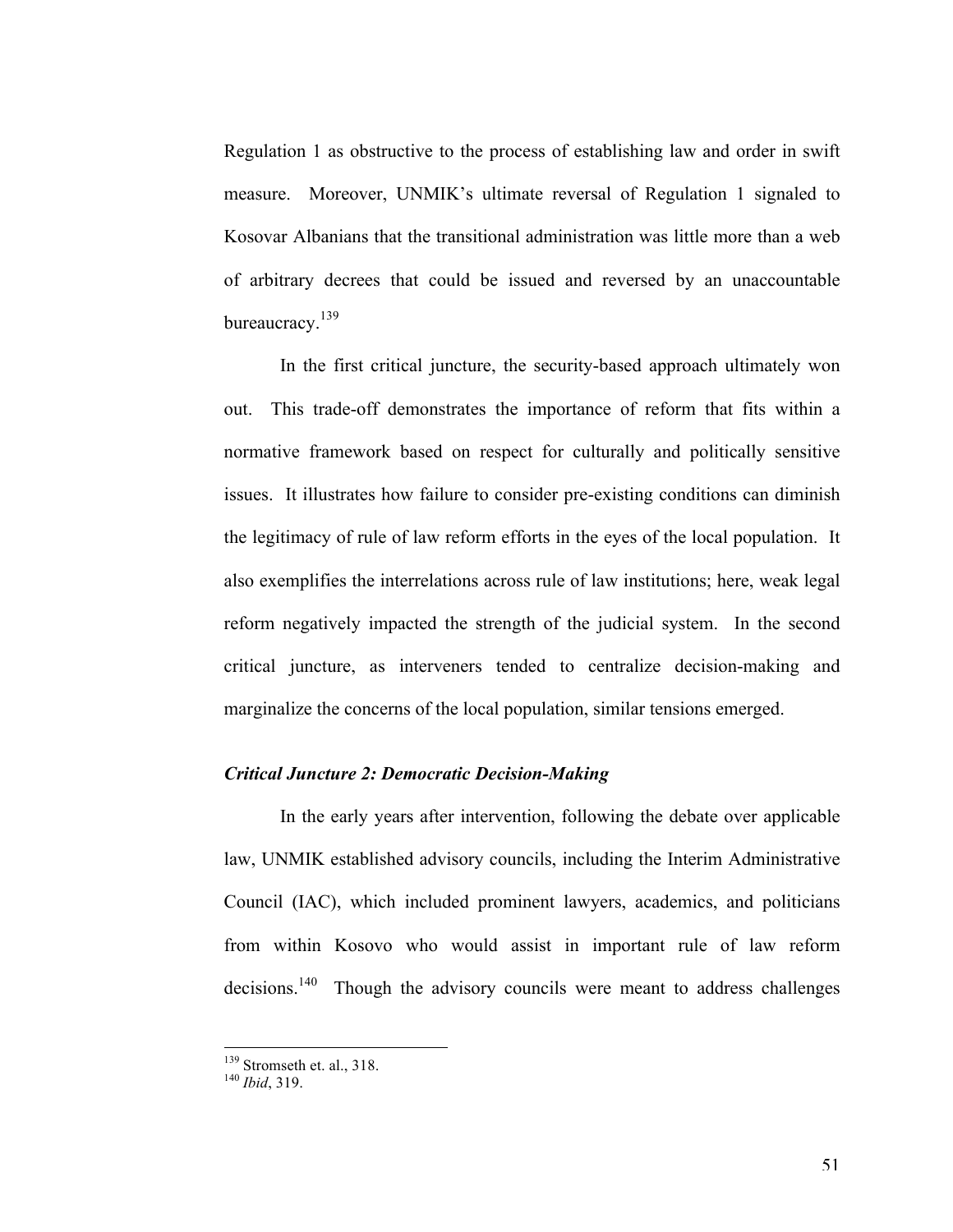such as organized crime, corruption, and ethnic retaliation, the advisory councils failed in making significant progress toward the rule of law.<sup>141</sup> The consultative process within the advisory councils frequently collapsed. Disputes broke out over substantive issues, but also over administrative issues, such as who would serve on the advisory councils and in what language UNMIK would conduct proceedings; no clear criteria existed and the different ethnic groups clashed.

For instance, Kosovar Albanian participants would express the view that there should be no Serb judges, because all Serbs were complicit in war crimes; or that property law should reallocate Serb property to Kosovar Albanians, since it had been stolen from them in the first place, even if decades before; or that retaliatory killings of Serbs and members of other minority ethnic groups by Kosovar Albanians should be treated more leniently than other killings.<sup>142</sup> UNMIK, often justifiably, interpreted these suggestions and demands as threats to human security. The situation was difficult, but instead of working through the paralysis of messy democratic decision-making, UNMIK ignored input from local actors when the process slowed down its efforts. In some cases, it even dissolved the advisory councils and made key rule of law reform decisions on its own to expedite the establishment of law and order. UNMIK's tendency to assume the role of an unaccountable bureaucracy countered basic rule of law principles. In the end, UNMIK's failure to establish normative precedent for democratic

<sup>&</sup>lt;sup>141</sup> Aidan Hehir, "Autonomous Province Building: Identification Theory and the Failure of

UNMIK." *International Peacekeeping*, Vol. 13, No. 2 (2006): 200–213, 201. 142 Stromseth et. al., 319.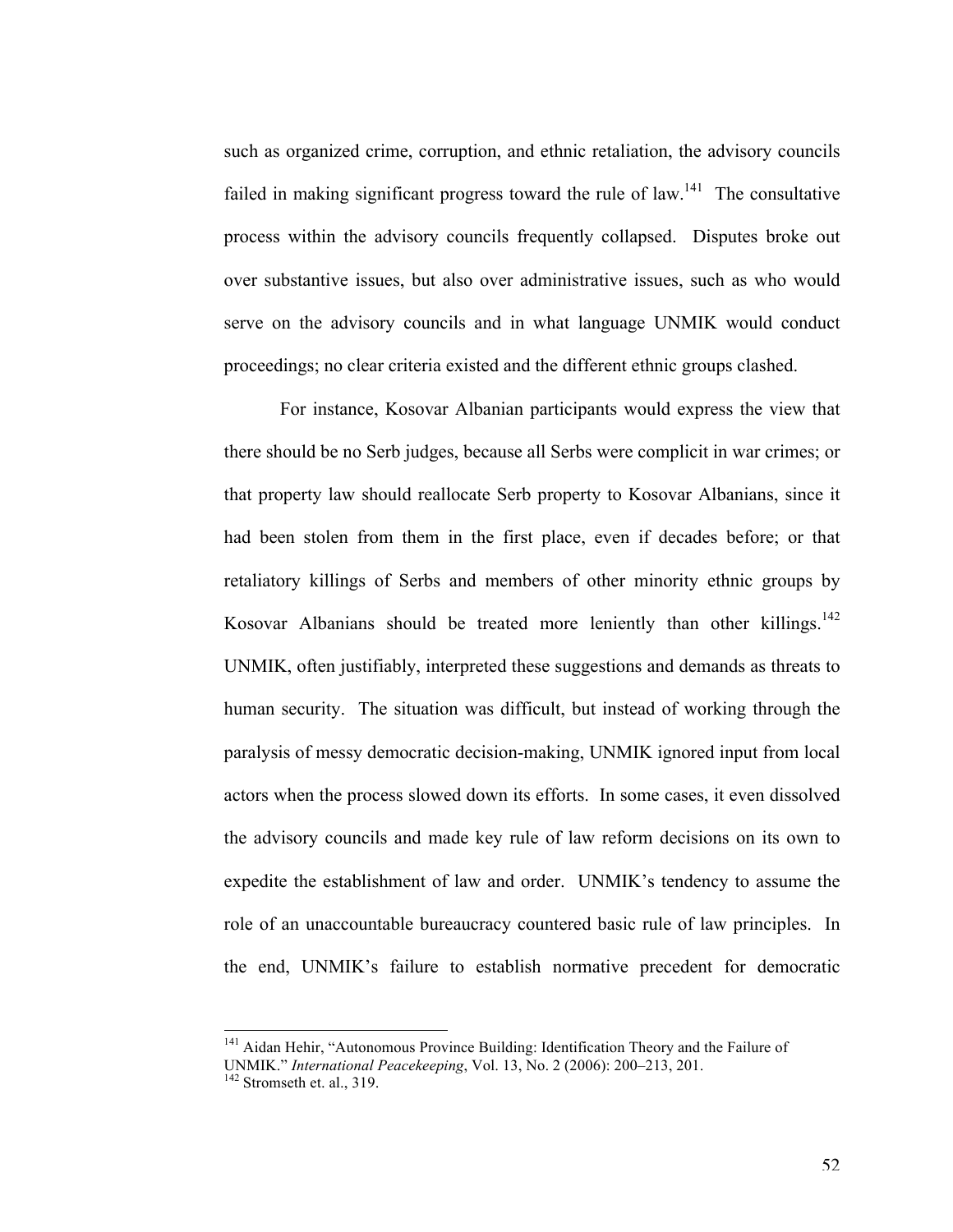decision-making fundamentally hindered efforts to consolidate the rule of law in Kosovo.

In creating the advisory councils, UNMIK intended for the decisionmaking process to be as participatory as possible; the IAC, for example, consisted of four Kosovar Albanian participants, one Serb participant, and four representatives from the international community.<sup>143</sup> Yet when democratic decision-making came into contact with real or perceived threats to human security, democratic decision-making was pushed to the sidelines with little consideration for how such precedent would resonate with the local population.

At one level, UNMIK allowed the advisory councils to function as semipermanent forums for deliberation on contentious issues, but when Kosovar Albanians proposed suggestions and demands that interveners found unreasonable, UNMIK assumed the role of unaccountable bureaucracy, increasingly arbitrary in its rule. Rather than working to achieve democraticdecision making, UNMIK falsely believed it could establish law and order by taking a top-down approach. The alternative to a commanding international role, UNMIK held, would have been rule by paramilitary forces "with little interest in Western notions of liberal democratic governance or the rule of law, or in Serb areas, continued rule by Belgrade."144 Yet as a result, UNMIK failed to establish normative precedent for liberal democratic governance or the rule of law.

<sup>&</sup>lt;sup>143</sup> Hehir, 201.<br><sup>144</sup> Stromseth et. al., 113.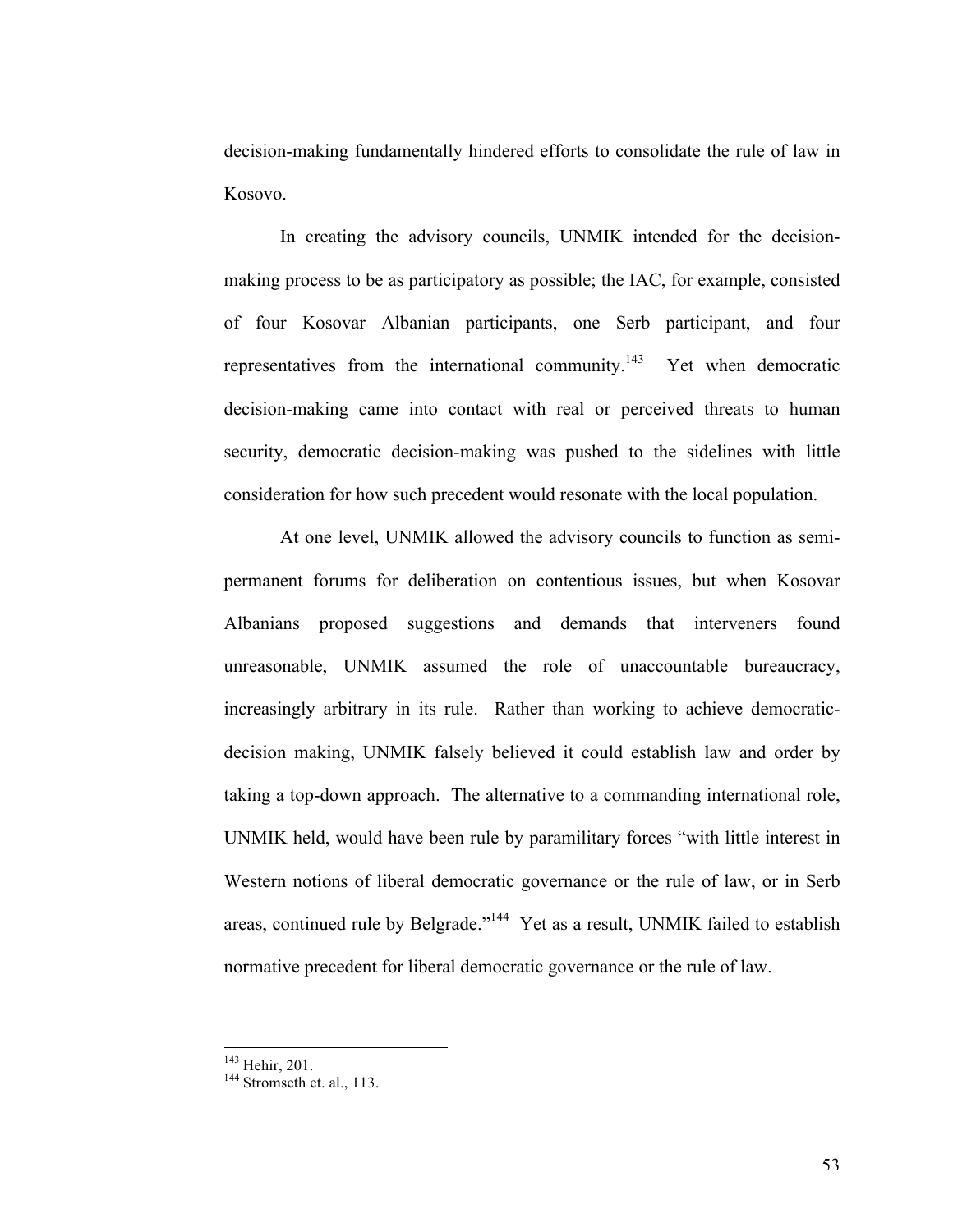In the second critical juncture, again, the security-based approach ultimately won out. This trade-off demonstrates the importance of activities that engage local actors in rule of law reform decisions throughout the decisionmaking process. It illustrates how failure to take seriously input from local actors can portray interveners as representative of an unaccountable governmental authority, their rule as arbitrary. In the third critical juncture, as interveners pursued quick action to curb security concerns, in violation of international human rights standards, again, similar trade-offs emerged.

#### *Critical Juncture 3: Arrests and Detentions*

KFOR arrived in Kosovo amid the debate over applicable law, followed by the disagreements about how to apply and adapt the law to international human rights standards. These disputes contributed most acutely to tensions between international human rights standards and security concerns. While quick action was required to establish a secure environment in the absence of functioning security institutions, by carrying out large-scale arrests and detentions with no clear legal authority and in contravention of international human rights standards, KFOR sent a message of arbitrary rule that threatened to undermine the rule of law norms interveners sought to promote.<sup>145</sup> Such tensions ultimately led to segmentation and institutional insularity within rule of law reform, decreased public confidence in the international community's commitment to good

<sup>&</sup>lt;sup>145</sup> Ibid. 173.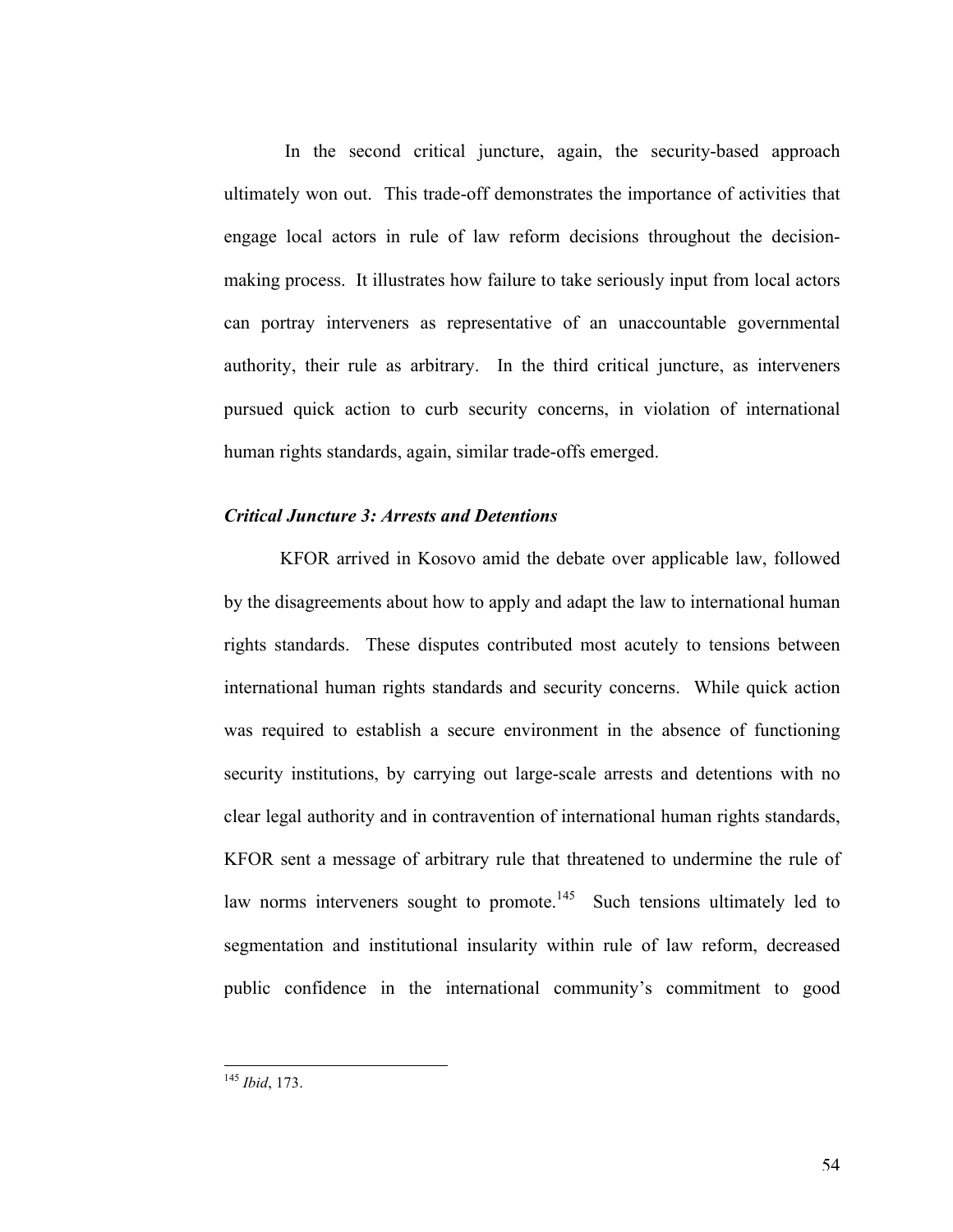governance, and increased vulnerability of the fledgling judicial system to organized crime, corruption, and ethnic retaliation.

Of necessity, KFOR initially led security efforts in Kosovo with the assumption that CIVPOL would assume law and order functions in short order–– but the United Nations took months to deploy CIVPOL. Early in the mission, KFOR became concerned that the emergency judicial system established by UNMIK, substantiated by the debate over applicable law and substantial resource limitations, was releasing criminal suspects. As security concerns heightened, KFOR instituted "COMKFOR holds:" a procedure whereby the commander of KFOR could approve continued detention, despite a release order from the local judiciary, if he believed the judiciary had acted improperly.<sup>146</sup> At first, KFOR used COMKFOR holds to address only serious crimes, such as retaliatory killings. Within two weeks, however, KFOR was holding over 200 detainees in makeshift UNMIK jails, without adequate detention facilities in which to detain them or adequate courts in which to try them. The armed conflicts had damaged most existing civil infrastructure, therefore, few detainees were held in facilities that were purpose-built for long-term detention.<sup>147</sup> Many ended up in police holding cells or in tents behind barbed wire. Court resources also varied, and as a result, most local judiciaries were slow to begin hearing cases. In many areas of Kosovo, judicial proceedings were not held for more than eight months after

<sup>&</sup>lt;sup>146</sup> Rausch, 299.<br><sup>147</sup> Stromseth et. al., 321.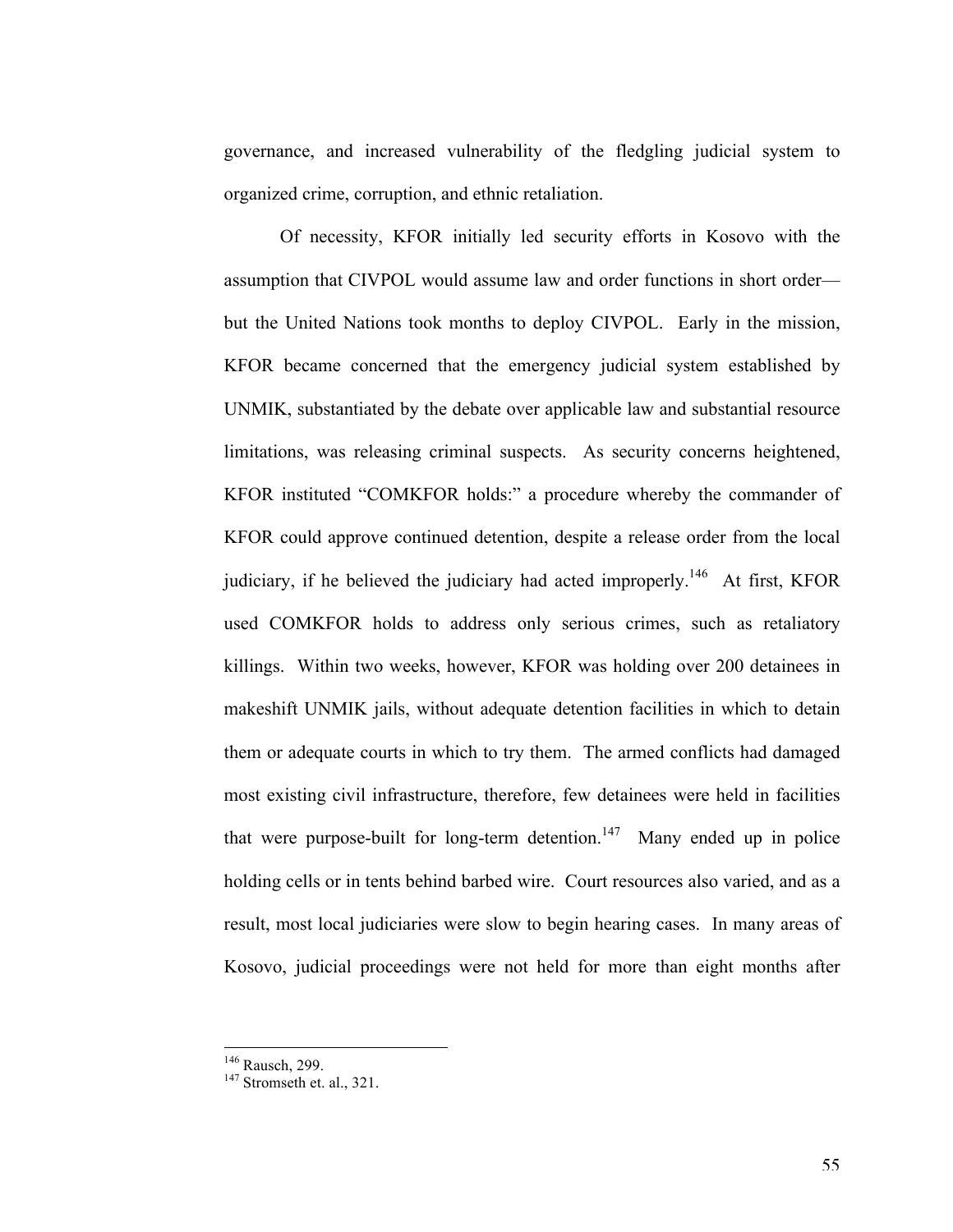UNMIK arrived.148 Moreover, because KFOR represented multiple member states with widely varying legal procedures, arrests and detentions were not conducted in accordance with any uniform standard, although virtually every interpretation of applicable law and international human rights standards made it clear that suspects could not be arbitrarily held indefinitely without charge.

The OSCE maintained that there was little justification for COMKFOR holds.<sup>149</sup> In the exceptional case where holds were necessary, the OSCE argued, "there must be a legal mechanism whereby the detainee can challenge the lawfulness of his detention."<sup>150</sup> The mission's normative commitment to upholding international human rights standards, and more generally, rule of law principles, thus created a quandary. While prolonged, arbitrary detention was clearly a violation of applicable law and international human rights standards, allowing criminal suspects to run free––including a number of people accused of war crimes––seemed unacceptable to KFOR. It would have undermined their efforts to establish a secure environment. On 22 December 1999, UNMIK addressed the quandary by issuing UNMIK Regulation 26, which read that "in order to ensure the proper administration of justice," detainees could be held for a full year if they were suspected of serious crimes.<sup>151</sup> Yet Regulation 26 did not resolve the issue of ethnic bias within the emergency judicial system; international observers claimed that those criminal suspects most often released in

<sup>&</sup>lt;sup>148</sup> *Ibid.*<br><sup>149</sup> Rausch, 283.<br><sup>150</sup> OSCE DHRRL.<br><sup>151</sup> UNMIK/REG/1999/26, available at <http://www.unmikonline.org/regulations/1999/reg24-99.htm>.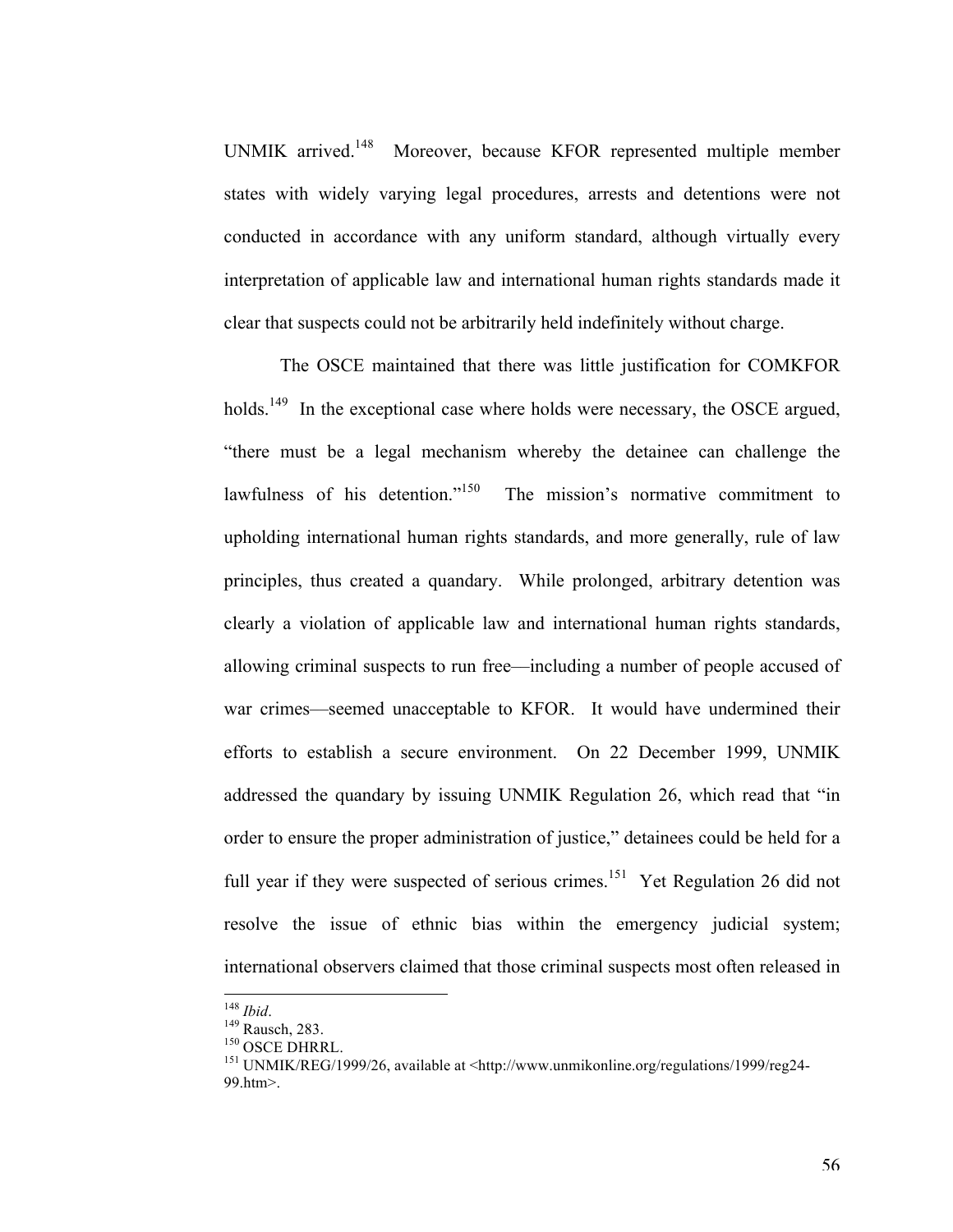accordance with Regulation 26 disproportionately tended to be Kosovar Albanians who had "connections" to powerful stakeholders, while Serbs and members of other minority ethnic groups remained subject to prolonged, arbitrary detention $152$ 

In the third critical juncture, yet again, the security-based approach won out. This trade-off demonstrates the importance of action that remains consistent with international human rights standards on the part of policymakers. It reveals the pitfalls of a double standard, in which regulative precedent does not bind interveners to law. In the fourth critical juncture, as vigilantism and violence renewed, intervention forces made virtually no attempt to protect the targets of the violence. The resultant tensions between the security-based approach and the norms-based approach alienated entire communities within Kosovo.

### *Critical Juncture 4: The Riots of March 2004*

On 17-18 March 2004, precipitated by sensational, inaccurate reports that Serbs had been responsible for the drowning of three Kosovar Albanian children, Kosovar Albanian crowds violently rioted throughout Kosovo.<sup>153</sup> At least 33 major riots broke out, involving an estimated 51,000 participants, and for nearly 48 hours the security organizations in Kosovo—KFOR, CIVPOL, and the KPS completely lost control.<sup>154</sup> After two days of riots, Kosovar Albanian crowds had

<sup>&</sup>lt;sup>152</sup> Stromseth et. al., 321.<br><sup>153</sup> "Failure to Protect: Anti-Minority Violence in Kosovo, March 2004," Human Rights Watch, July 2004 Vol. 16 No. 6 (D), 1. 154 See generally: *Ibid*.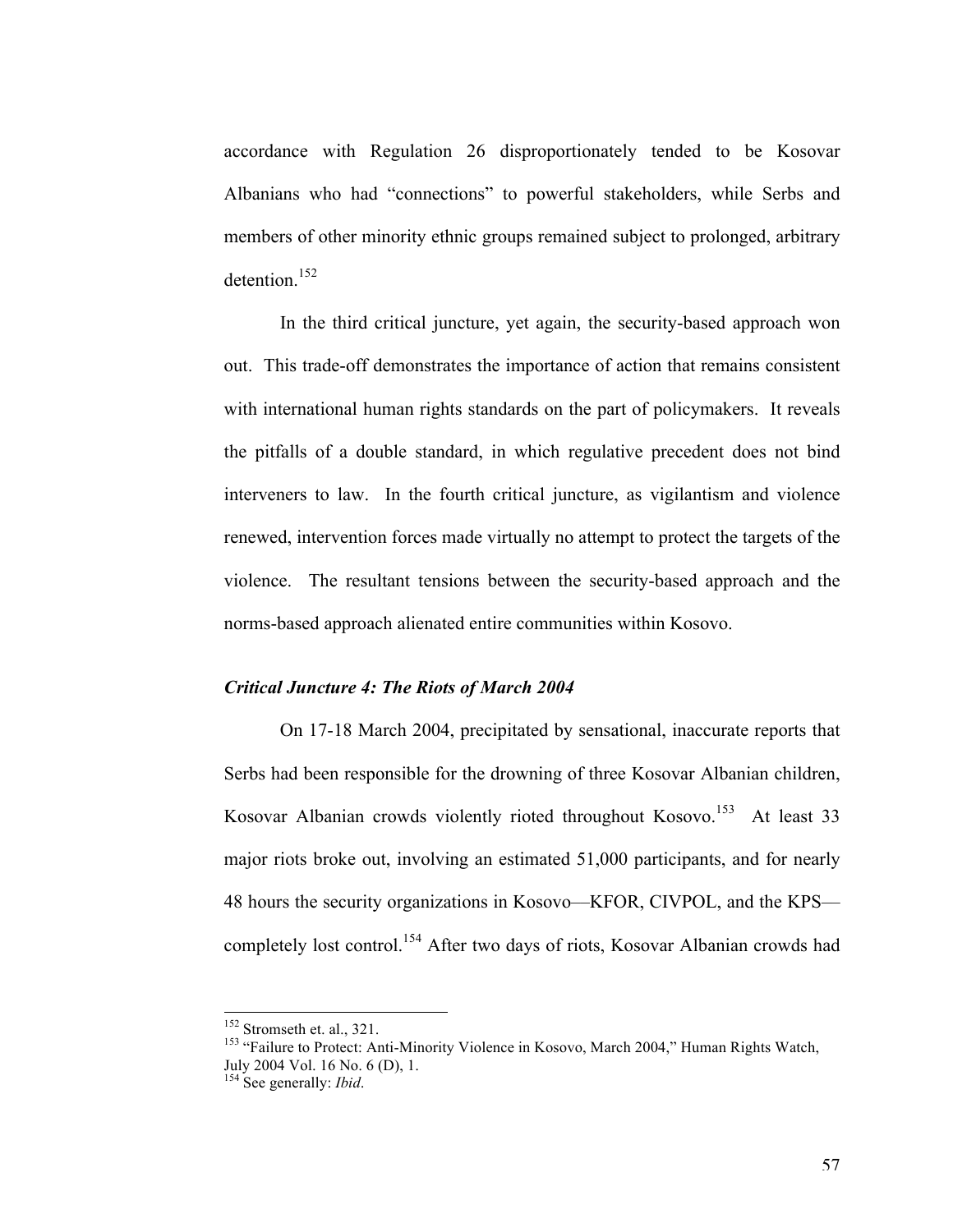looted and burned at least 550 homes and 27 historic Serbian Orthodox churches and monasteries, which resulted in the displacement of approximately 4,100 Serbs and members of other minority ethnic groups. Ultimately, the riots of March 2004 represented the most serious setback to the international community's efforts to reconstruct a multi-ethnic Kosovo in which both the government and the general population respect the rule of law.

KFOR, CIVPOL, and the KPS failed in their mandates to protect Serbs and members of other minority ethnic groups from the violence; in several documented cases, the security organizations left them entirely unprotected.<sup>155</sup> In Svinjare, for example, French KFOR failed to come to the assistance of besieged Serbs, though their main base was just a few hundred meters away. French KFOR also failed to respond to besieged Serbs in Vucitrn, located between two major French KFOR bases. Similarly, in Belo Polje, almost adjacent to the Italian KFOR main base, Italian KFOR refused to assist besieged Serbs, forcing them to run for several hundred meters through the rioters before eventually evacuating them; Belo Polje burned to the ground. In Prizren, despite calls for assistance from CIVPOL, German KFOR also failed to protect besieged Serbs, as well as the many historic Serbian Orthodox churches and monasteries. Even in Pristina, the capital, Serbs barricaded themselves into their apartments for nearly six hours before KFOR and CIVPOL responded, as Kosovar Albanian crowds looted and burned the apartments below and around them.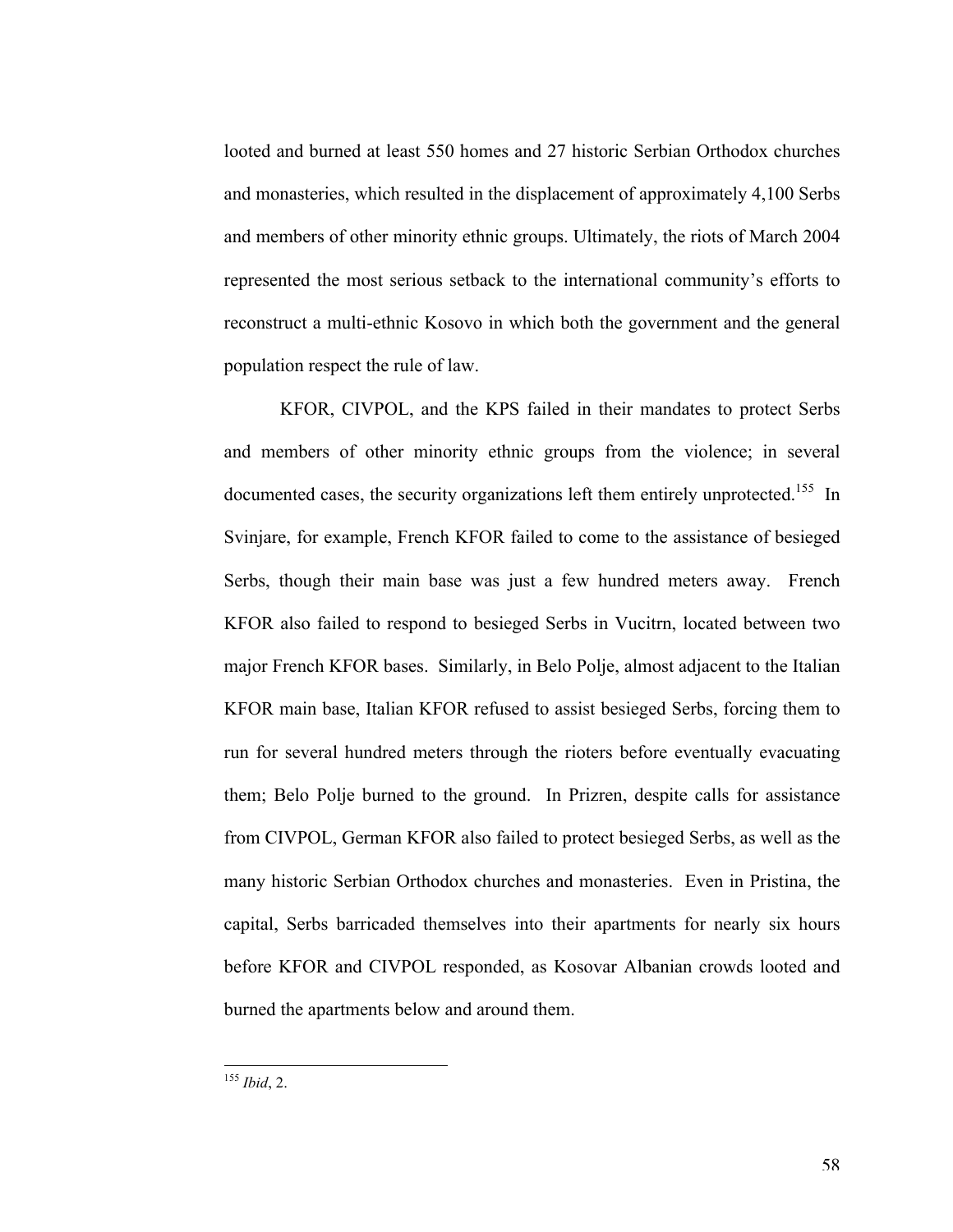The failure of KFOR and CIVPOL to effectively respond to the violence left the provision of security mainly in the hands of the KPS.<sup>156</sup> The locally recruited KPS units, however, many of them recently trained, were poorly equipped to manage the violence. Some KPS units acted professionally and courageously, risking their own lives to rescue Serbs and members of other minority ethnic groups. Other KPS units, however, stood by idly as Kosovar Albanian crowds looted and burned homes and attacked Serbs and members of other minority ethnic groups. Some KPS units demonstrated ethnic bias, arresting only Serbs and members of other minority ethnic groups defending their homes, while ignoring the activities of the Kosovar Albanian crowds. Still other KPS units were accused of taking active part in the violence.

A number of factors sparked the riots of March 2004, including persistent ethnic bitterness, the uncertain final status of the province, and a lack of economic development.<sup>157</sup> The riots demonstrated the frustration of the local population, as well as the lack of preparedness on the part of KFOR, CIVPOL, and the KPS evidenced by their inability to curb the violence until after 19 people had been killed, more than 900 people had been injured, and more than 550 homes and some 27 Serbian Orthodox churches and monasteries had been burned.<sup>158</sup> At the formal level, the riots revealed that UNMIK had not put in place the types of institution-based reforms needed to prevent the recurrence of violence and the

<sup>&</sup>lt;sup>156</sup> See generally: "Collapse in Kosovo," ICG Europe Report N°155, 2004, available at

<sup>&</sup>lt;http://www.crisisgroup.org/~/media/Files/europe/155\_collapse\_in\_kosovo\_revised.pdf>.

<sup>157</sup> Rausch, 304. <sup>158</sup> *Ibid*, 305.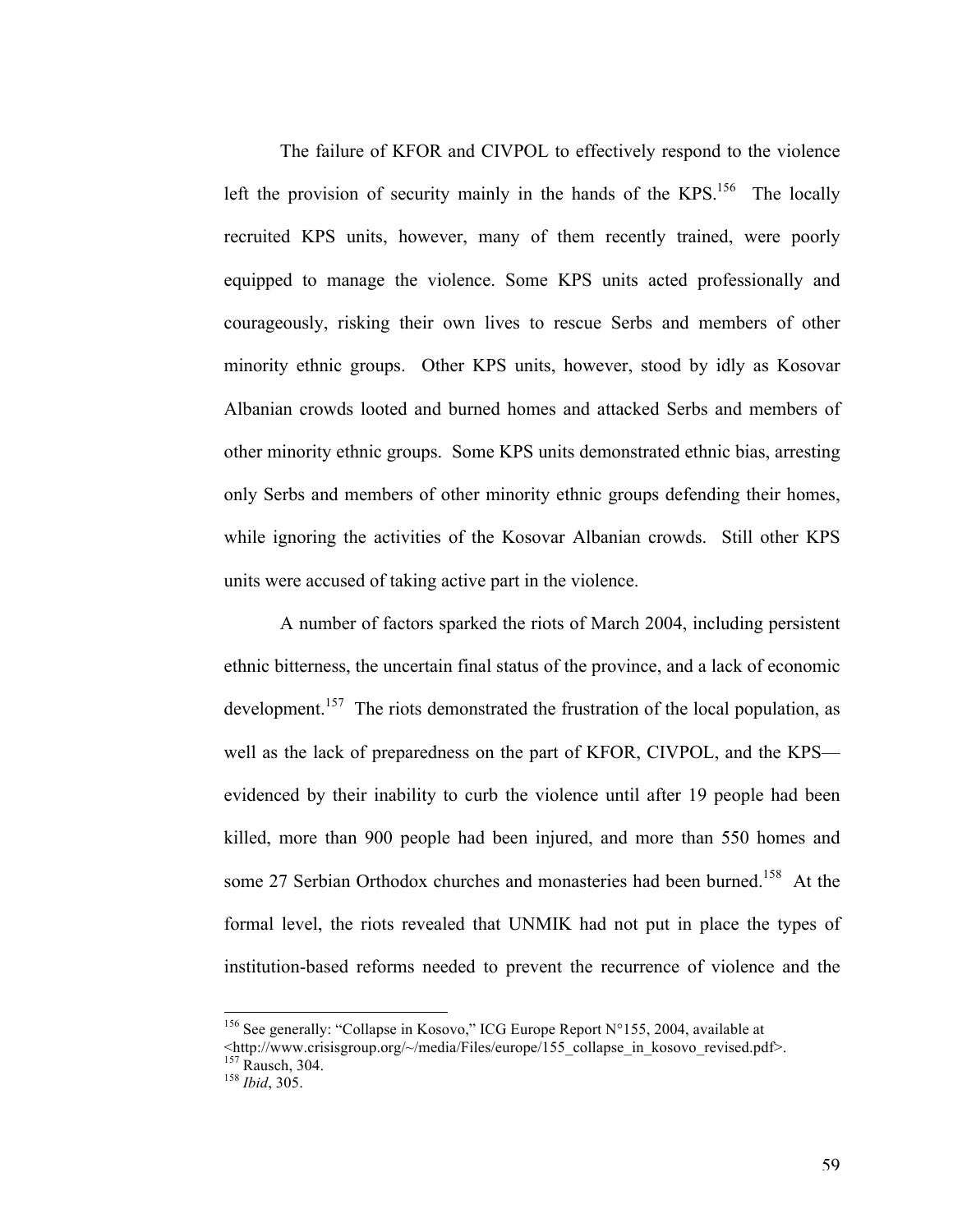renewed collapse of functioning security institutions. At the substantive level, the riots confirmed that the mission had failed to consolidate a normative commitment to the rule of law within the local population, as belligerents and other spoilers realized that they could effectively challenge the international security organizations. In the end, Serbs and members of other minority ethnic groups essentially lost all remaining trust in the mission.

In the fourth critical juncture, neither the security-based approach nor the norms-based approach won out in the purported trade-off. Interveners failed to meet the ends of either approach, which led many local actors to question their commitment to the rule of law project in Kosovo.

Overall, the examination of the four critical junctures above illustrates the importance of balance between the two approaches to rule of law reform in postconflict environments. In all four junctures, policymakers were faced with decisions over establishing law and order, and their choices between security efforts and normative expectations had a significant impact on long-term rule of law efforts. The following section concludes the paper by summarizing these findings in the context of the large theoretical debates, examines the wider applicability of the study's findings, and suggests avenues for future research.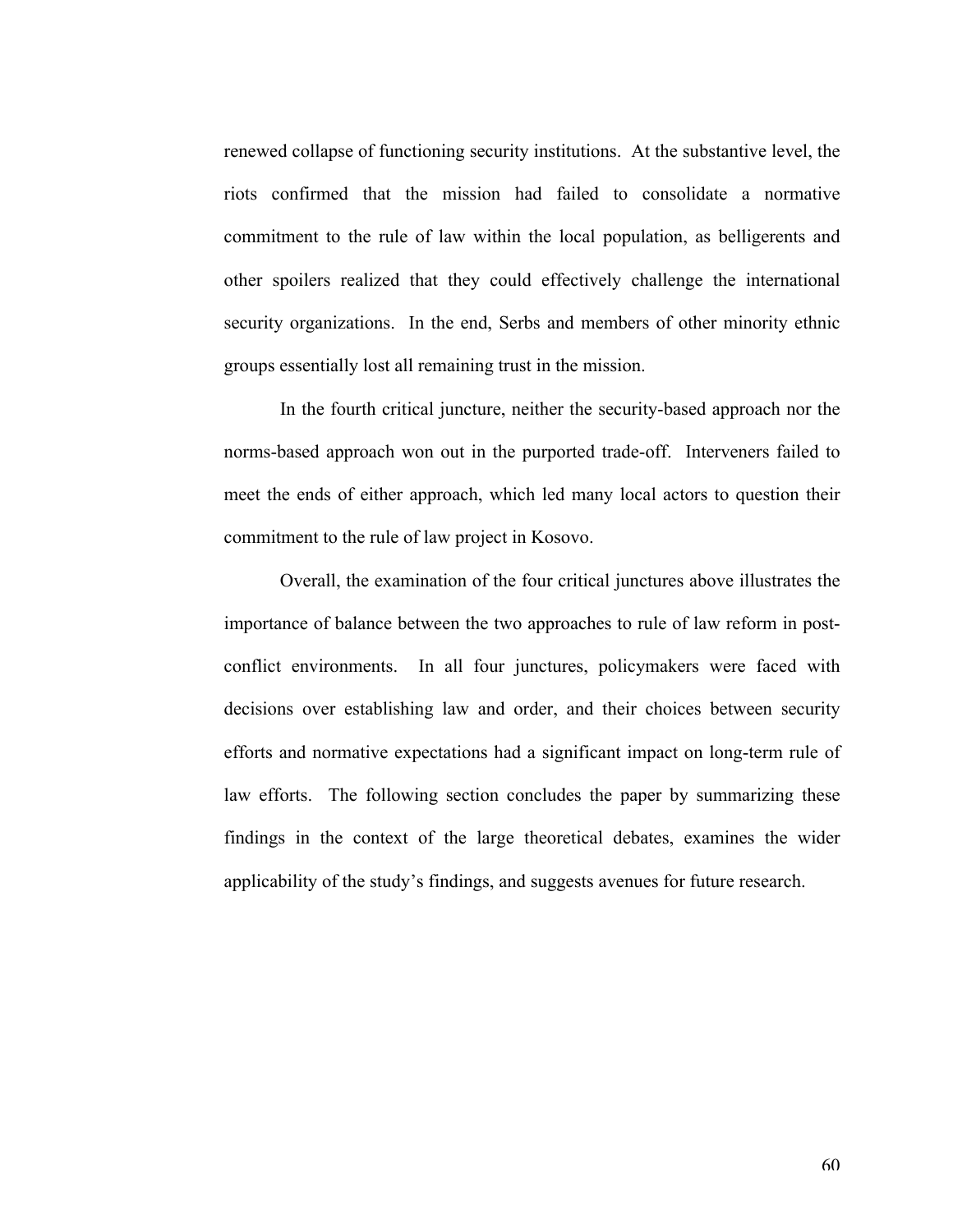### **SUMMARY OF FINDINGS**

Overall, my analysis demonstrates how the tensions between the security-based approach and the norms-based approach create a dilemma for policymakers, which then complicates efforts to promote the rule of law. Policymakers are often pushed to choose between the short-term ends of the security-based approach and the long-term ends of the norms-based approach. The inherent contradictions between the two competing approaches may be a significant explanation for why rule of law reform efforts in post-conflict environments so often fail. Based on an examination of the trade-offs between the two approaches and their effects at four critical junctures in the trajectory of rule of law reform in Kosovo, this project suggests that when interveners pursue only the short-term ends of the securitybased approach, it typically results in either failure to provide a secure environment, failure to consolidate rule of law principles within the government and the general population, or both.

The lack of systemic and strategic integration of the security-based approach and the norms-based approach plagued Kosovo, and suggest the need for a new approach to improve rule of law reform in post-conflict environments in the future. First, interveners should consider pre-existing conditions and implement policies that demonstrate an understanding of cultural and political issues. Second, interveners should limit their tendencies to centralize decisionmaking and marginalize input from local actors. Third, interveners should demonstrate a commitment to international standards in order to avoid the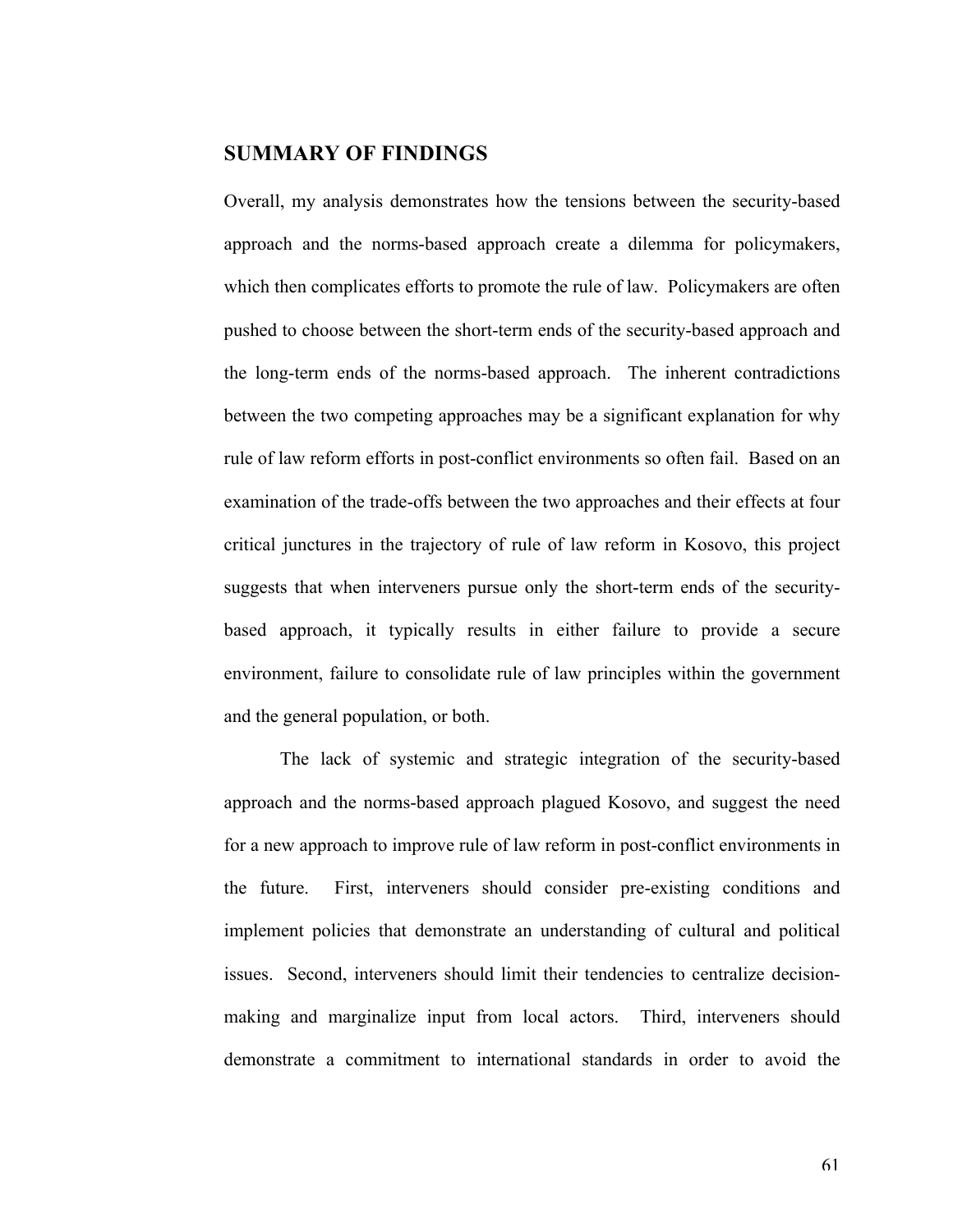emergence of a double standard. Fourth and finally, as they promote the rule of law, interveners must simultaneously work to effectively facilitate intercommunal peace and minimize the resurgence of large-scale violence between warring factions.

What is the potential for this framework to be applied more generally to post-conflict environments outside of Kosovo? A quick examination of recent rule of law reform efforts in a number of other countries suggests that the tradeoff between the security-based approach and the norms-based approach may indeed be a larger problem plaguing post-conflict environments. In Haiti, for example, early successes in police reform were undermined and eventually defeated by insufficient progress in reform of the legal and judicial systems.<sup>159</sup> Similarly, in East Timor, the major focus of rule of law reform efforts was on police reform, rather than the more difficult task of building the capacity of effective, legitimate legal and judicial systems.<sup>160</sup> In Liberia, interveners tended to concentrate on the most immediate security concerns, with a narrow focus on establishing law and order in the short-term, yet they left most low-level security concerns unchecked.<sup>161</sup> Likewise, in the cases of El Salvador and Guatemala, scholars note that arbitrary arrests and detentions were largely ineffective as part

<sup>&</sup>lt;sup>159</sup> Roland Paris and Timothy D. Sisk, "The Dilemmas of Statebuilding: Confronting the Contradictions of Postwar Peace Operations" (New York: Routledge, 2007).

<sup>&</sup>lt;sup>160</sup> "A Review of Peace Operations: A Case for Change." *East Timor Study* (London: Conflict, Security and Development Group, King's College, 2003).

Security and Development Group, Emily, College, 2003). 161 Jennifer M. Hazen, "Violence in Liberia: Falling Between Peacekeeping and Peacebuilding," *Conflict Trends*, Issue 3 (2011).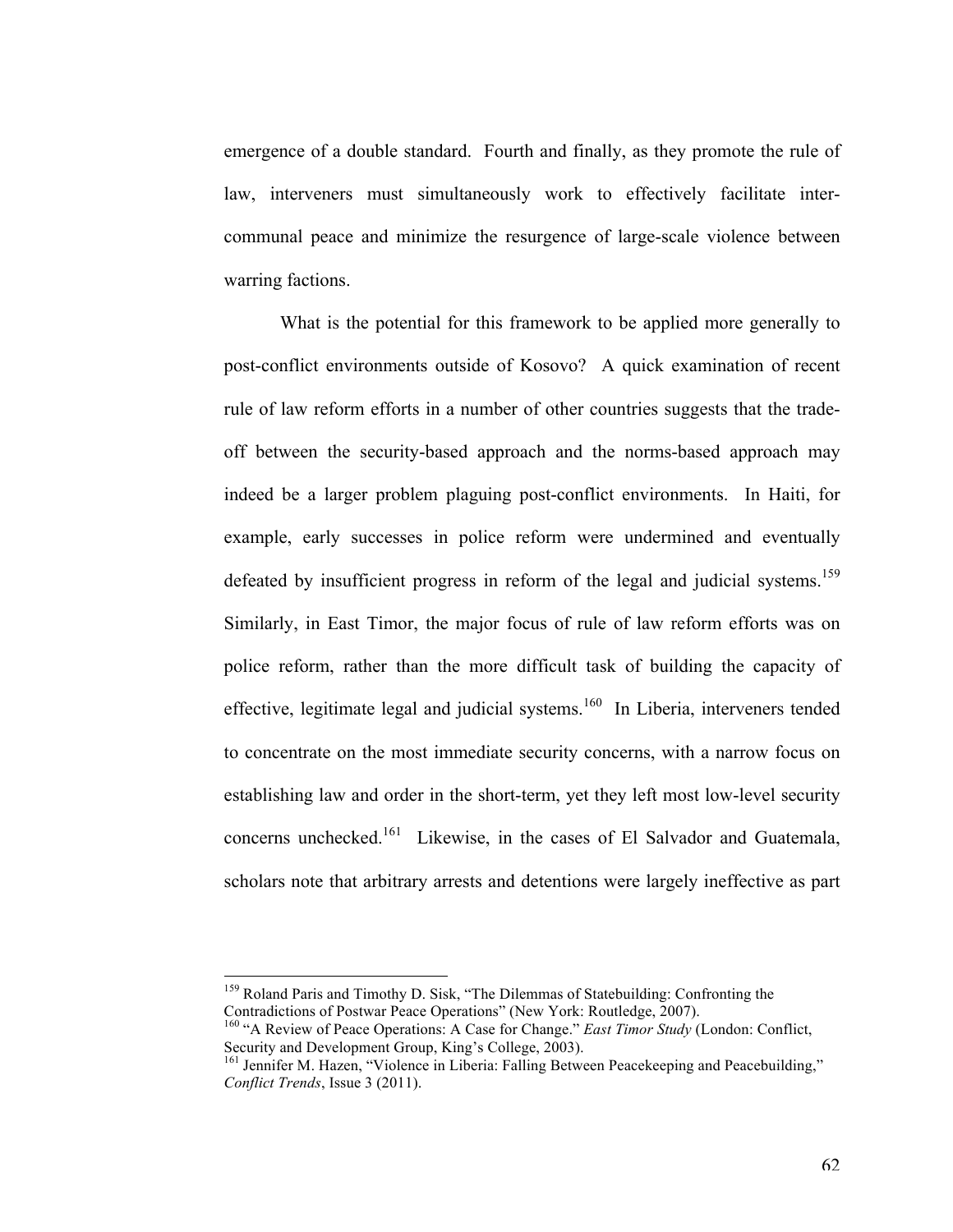of the long-term strategy for rule of law reform.<sup>162</sup> Even in what are considered to be the most "successful" cases of recent rule of law reform in post-conflict environments, such as Cambodia, Burundi or the Democratic Republic of Congo, scholars remind us that institutional reform was more superficial than sustainable.<sup>163</sup> Future research should thus explore the effect of this trade-off in other post-conflict cases. Doing so may enable us to better identify the reasons for the failure of rule of law reform efforts in so many post-conflict environments and in turn generate more effective policy solutions to bring rule of law where it is often needed most.

<sup>&</sup>lt;sup>162</sup> "Protect and Serve? The Status of Police Reform in Central America" (Washington, D.C.: Washington Office on Latin America, 2009). 163 Paris and Sisk.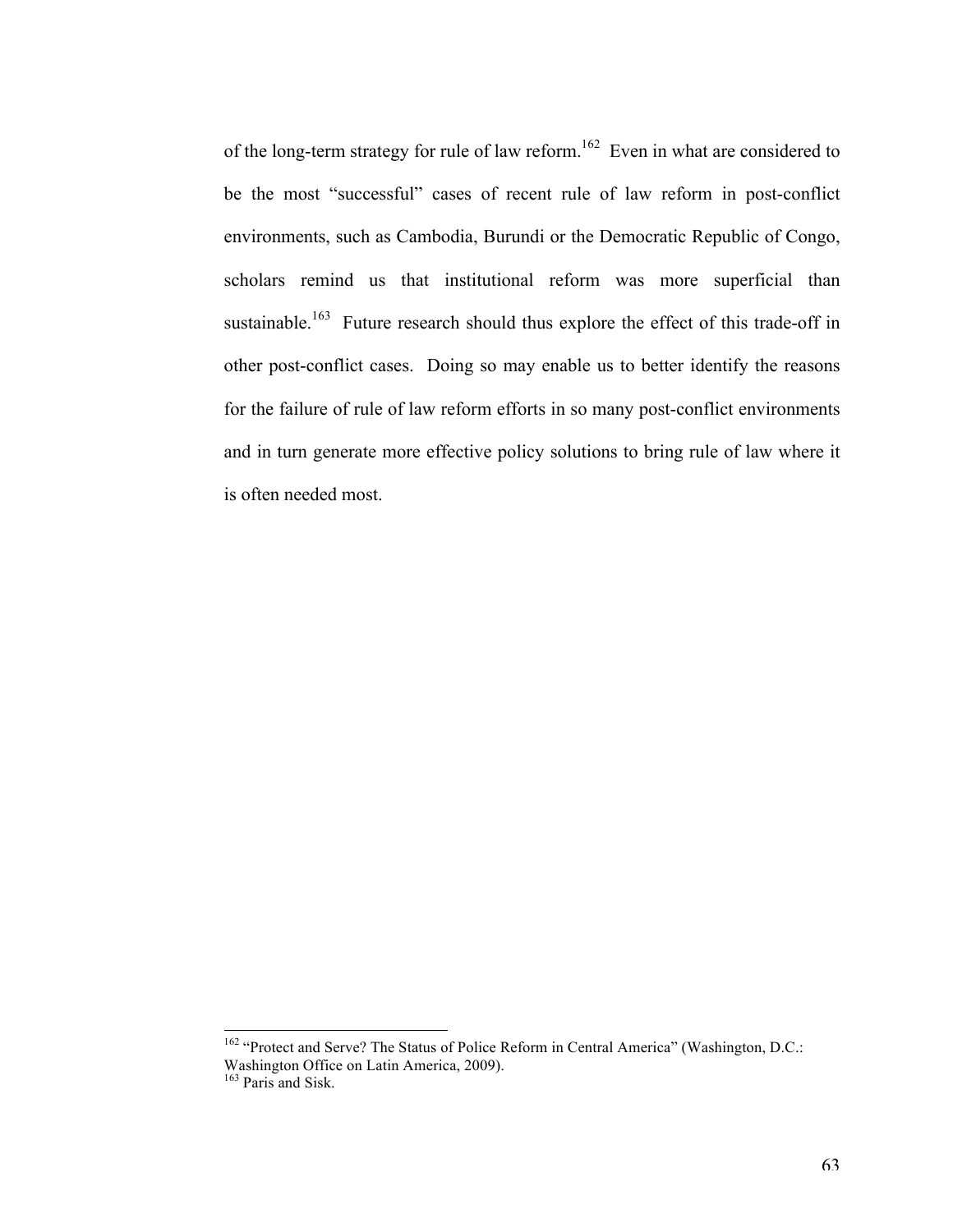# **BIBLIOGRAPHY**

- Alston, Philip and Euan Macdonald. *Human Rights, Intervention and the Use of Force* (Oxford: Oxford University Press, 2008).
- Apodaca, Clair. "The Rule of Law and Human Rights." *Judicature,* Vol. 87 (2003).
- Aristotle, *Politics*, III, 15, 1286a-16, 1287a, in *The Complete Works of Aristotle*, ed. J. Barnes (Princeton, NJ: Princeton University Press, 1995).
- Bardos, Gordon N. "International Policy in Southeastern Europe," in *Yugoslavia Unraveled: Sovereignty, Self-Determination, Intervention*, ed. Raju G. C. Thomas (Lanham MD: Lexington Books).
- Bekaj, Armend R. "The KLA and the Kosovo War: From Intra-State Conflict to Independent Country," *Berghof Transitions Series, Resistance/Liberation Movements and Transition to Politics* (Berlin: Berghof Conflict Research, 2010) available at <http://www.berghofconflictresearch.org/documents/publications/transitions8\_kosovo.pdf>.
- Call, Charles T. *Building States to Build Peace*, eds. Charles T. Call and Vanessa Wyeth (Boulder, CO: Lynne Rienner, 2007).
- Carothers, Thomas. "The Rule of Law Revival." *Foreign Affairs*, Vol. 77, No. 2 (1998): 95-106.
- Carothers, Thomas. *Promoting the Rule of Law Abroad: In Search of Knowledge*, ed. Thomas Carothers (Washington, D.C.: Carnegie Endowment for International Peace, 2006).
- Chavez, Rebecca Bill. *The Rule of Law in Nascent Democracies: Judicial Politics in Argentina* (Stanford, CA: Stanford University Press, 2004).
- Dam, Kenneth W. "China as a Test Case: Is the Rule of Law Essential for Economic Growth?" *U Chicago Law & Economics*, available as Olin Working Paper No. 275, 2006) available at Social Science Research Network <http://ssrn.com/abstract=880125>.
- Domingo, Pilar and Rachel Sieder. *Rule of Law in Latin America* (London: Institute of Latin American Studies, University of London, 2001).
- *English Bill of Rights*, 1689, available at <http://avalon.law.yale.edu/17th\_century/england.asp>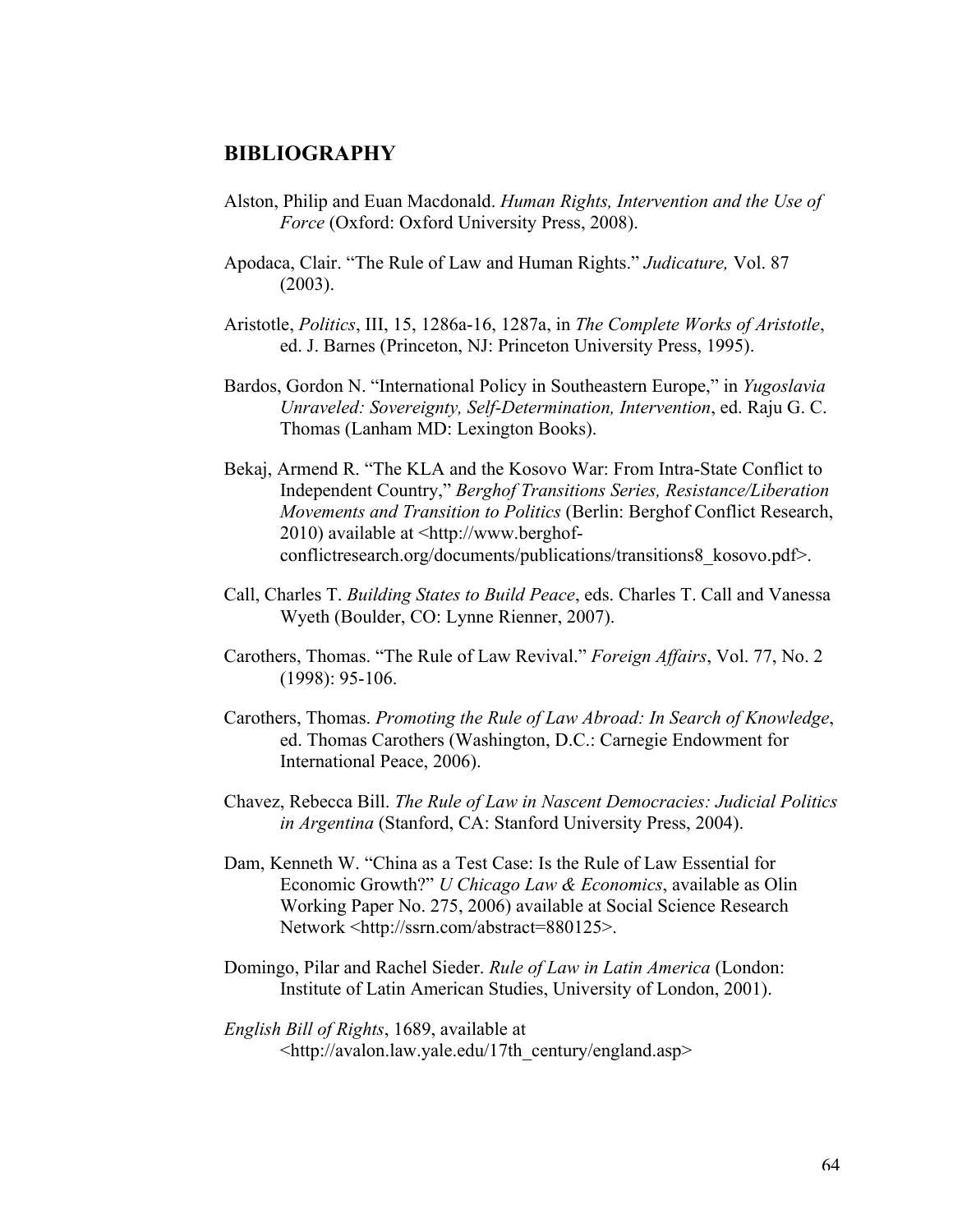- Ghani, Ashraf and Clare Lockhart. *Fixing Failed States: A Framework for Rebuilding a Fractured World* (New York: Oxford University Press, 2008).
- Haggard, Stephan, Andrew MacIntyre and Lydia Tiede. "The Rule of Law and Economic Development" *Annual Review of Political Science*, Vol. 11 (2008): 205–34.
- Hayek, F. A. *The Road to Serfdom* (Chicago: University of Chicago Press, 1994).
- Hazen, Jennifer M. "Violence in Liberia: Falling Between Peacekeeping and Peacebuilding," *Conflict Trends*, Issue 3 (2011).
- Hehir, Aidan. "Autonomous Province Building: Identification Theory and the Failure of UNMIK." *International Peacekeeping*, Vol. 13, No. 2 (2006): 200–213.
- Hewko, John. "Foreign Direct Investment: Does the Rule of Law Matter?" Carnegie Paper No. 26, (Washington, D.C.: Carnegie Endowment for International Peace, 2002).
- *Human Rights in Kosovo: As Seen, As Told*, Volume II (Pristina: OSCE Office for Democratic Institutions and Human Rights, 1999).
- Jones, Seth G., Jeremy M. Wilson, Andrew Rathmell and K. Jack Riley. *Establishing Law and Order After Conflict* (Santa Monica, CA: RAND Corporation, 2005).
- Kleinfeld, Rachel. "Competing Definitions of the Rule of Law," in *Promoting the Rule of Law Abroad: In Search of Knowledge*, ed. Thomas Carothers, 31- 74 (Washington, D.C.: Carnegie Endowment for International Peace, 2006).
- La Porta, Rafael, Florencio Lopez-de-Silanes, Andrei Shleifer, Robert W. Vishny. "Law and Finance," *Journal of Political Economy,* Vol. 106, No. 6, (1998): 1113-55.
- *Magna Carta*, 1215, available at <http://www.constitution.org/eng/magnacar.htm>
- Mani, Rama. "Exploring the Rule of Law in Theory and Practice," in *Rule-of-Law Programming in Conflict Management*, ed. Agnes Hurwitz (Boulder, CO: Lynne Rienner, 2008).
- Méndez, Juan E., Guillermo O'Donnell and Paulo Sérgio Pinheiro, *The (Un)Rule of Law and the Underprivileged in Latin America,* eds. Méndez et. al. (Notre Dame, IN: University of Notre Dame Press, 1999).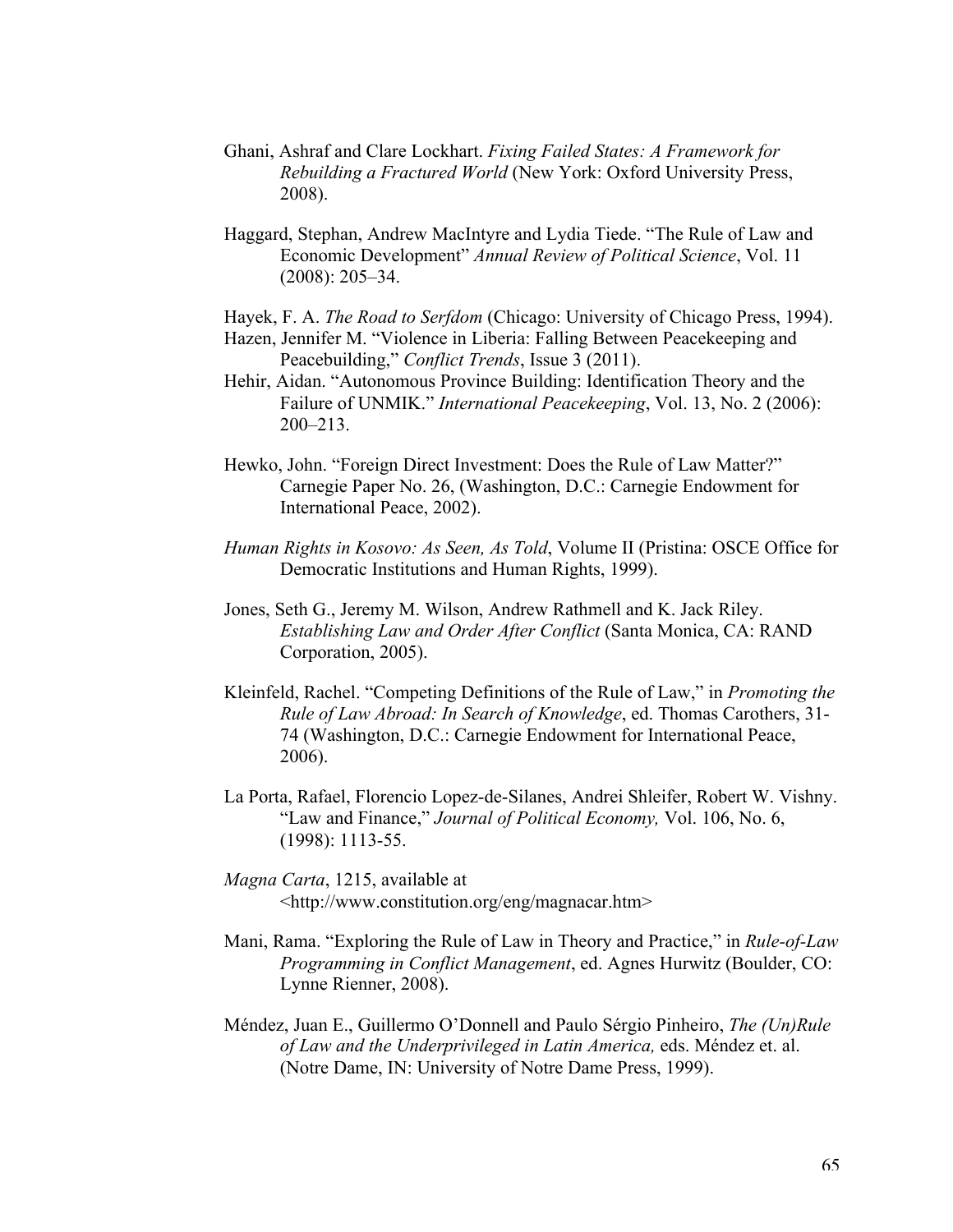- Mertus, Julie. *Bait and Switch: Human Rights and U.S. Foreign Policy* (New York: Routledge, 2004).
- Mertus, Julie. *Kosovo: How Myths and Truths Started a War* (Berkeley, CA: University of California Press, 1999).
- Messick, Richard E. "Judicial Reform and Economic Development: A Survey of the Issues." *The World Bank Research Observer*, Vol. 14, No. 1 (1999): 117-136.
- Montesquieu. *The Spirit of the Laws: A Compendium of the First English Edition*, David Wallace Carrithers, Ed., Book XII (California: University of California Press, 1997).
- Mooney, Lelia, Martin Schonteich, Jennifer Windsor and Colette Rausch. "Promoting the Rule of Law Abroad: A Conversation on its Evolution, Setbacks, and Future Challenges." *The International Lawyer*, Vol. 44, No. 2 (2010): 837-856.
- O'Neill, William G. *Kosovo: An Unfinished Peace* (Boulder, CO: Lynne Rienner, 2002).
- OSCE DHRRL. "Review of the Criminal Justice System, February 1, 2000-July 21, 2000" (Pristina: OSCE, 2000).
- Paris, Roland and Timothy D. Sisk. *The Dilemmas of Statebuilding: Confronting the Contradictions of Postwar Peace Operations* (New York: Routledge, 2007).
- Penn, William. *Some Fruits of Solitude* (1693), ed. Eric K. Taylor (Scottdale, PA: Herald Press, 2003).
- Rausch, Colette. "From Elation to Disappointment: Justice and Security Reform in Kosovo," in *Building States to Build Peace*, eds. Charles T. Call and Vanessa Wyeth, 271-312 (Boulder, CO: Lynne Rienner, 2007).
- Raz, Joseph. "The Rule of Law and its Virtue," *Law Quarterly Review* Vol. 93 (1977).
- S/RES/1244, available at <http://www.nato.int/kosovo/docu/u990610a.htm>.
- Salacuse, Jeswald. "Direct Foreign Investment and the Law in Developing Countries," *ICSID Review*, Vol. 15, No. 2 (2000): 382–400.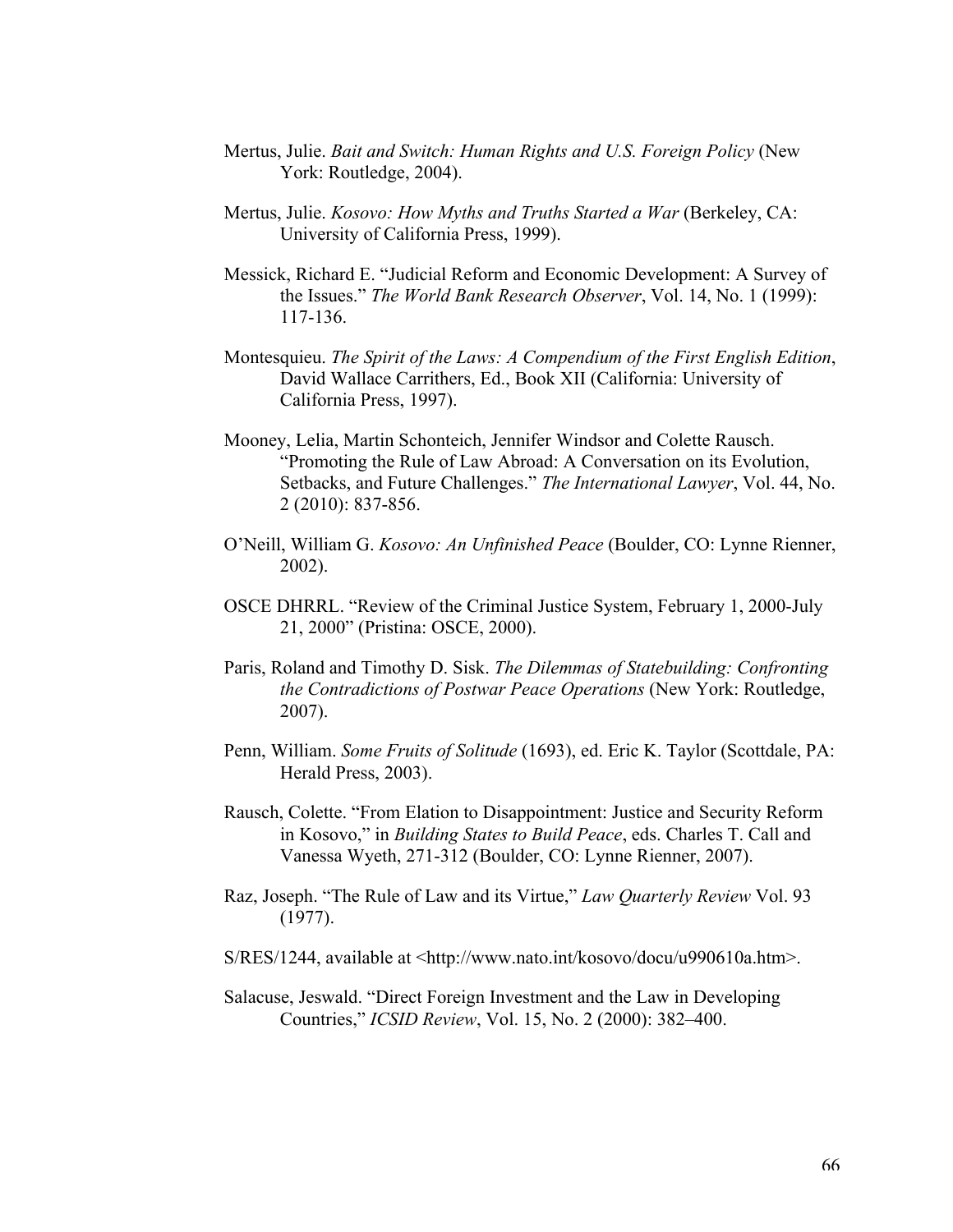- Samuels, Kirsti. "Rule of Law Reform in Post-Conflict Countries: Operational Initiatives and Lessons Learnt" (Washington, D.C.: International Bank for Reconstruction and Development, 2006).
- Seidman, Ann, Robert B. Seidman, and Thomas Walde. "Building Sound National Frameworks for Development and Social Change," in *Making Development Work: Legislative Reform for Institutional Transformation and Good Governance*, eds. Seidman et al. (Boston: Kluwer Law International, 1999).
- Shapiro, Ian. *The Rule of Law NOMOS 36*, American Society for Political and Legal Philosophy (New York: New York University Press, 1994).
- Shihata, Ibrahim F.I. "Legal Framework for Development: Role of the World Bank in Legal Technical Assistance," *International Business Lawyer* (1995): 360–68.
- Shklar, Judith N. and Stanley Hoffman. *Political Thinkers and Political Thought*  (Chicago: Chicago University Press, 1998).
- Solana, Javier. "NATO's 'Humanitarian War' over Kosovo." *Foreign Affairs* Vol. 78, No. 6 (1999): 114-125.
- Strohmeyer, Hansjörg. "Collapse and Reconstruction of a Judicial System: The United Nations Missions in Kosovo and East Timor." *American Journal of International Law,* Vol. 96, No. 46 (2001): 46-63.
- Stromseth, Jane, David Wippman and Rosa Brooks, *Can Might Make Rights? Building Rule of Law After Military Interventions* (Cambridge: Cambridge University Press, 2006).
- Summers, Robert S. "A Formal Theory of the Rule of Law." *Ratio Juris,* Vol. 6, No. 127 (1993): 135.
- Tamanaha, Brian Z. "The Rule of Law for Everyone?" *St. John's Legal Studies Research Paper* (Jamaica, NY: St. John's University School of Law, n.d.), available as Social Science Research Network Working Paper, available at <http://ssrn.com/abstract=312622>.
- Tamanaha, Brian Z. *On the Rule of Law: History, Politics, Theory* (Cambridge: Cambridge University Press, 2004).
- Tatum, Dale C. *Genocide at the Dawn of the Twenty-first Century: Rwanda, Bosnia, Kosovo, and Darfur* (New York, NY: Palgrave Macmillian, 2010).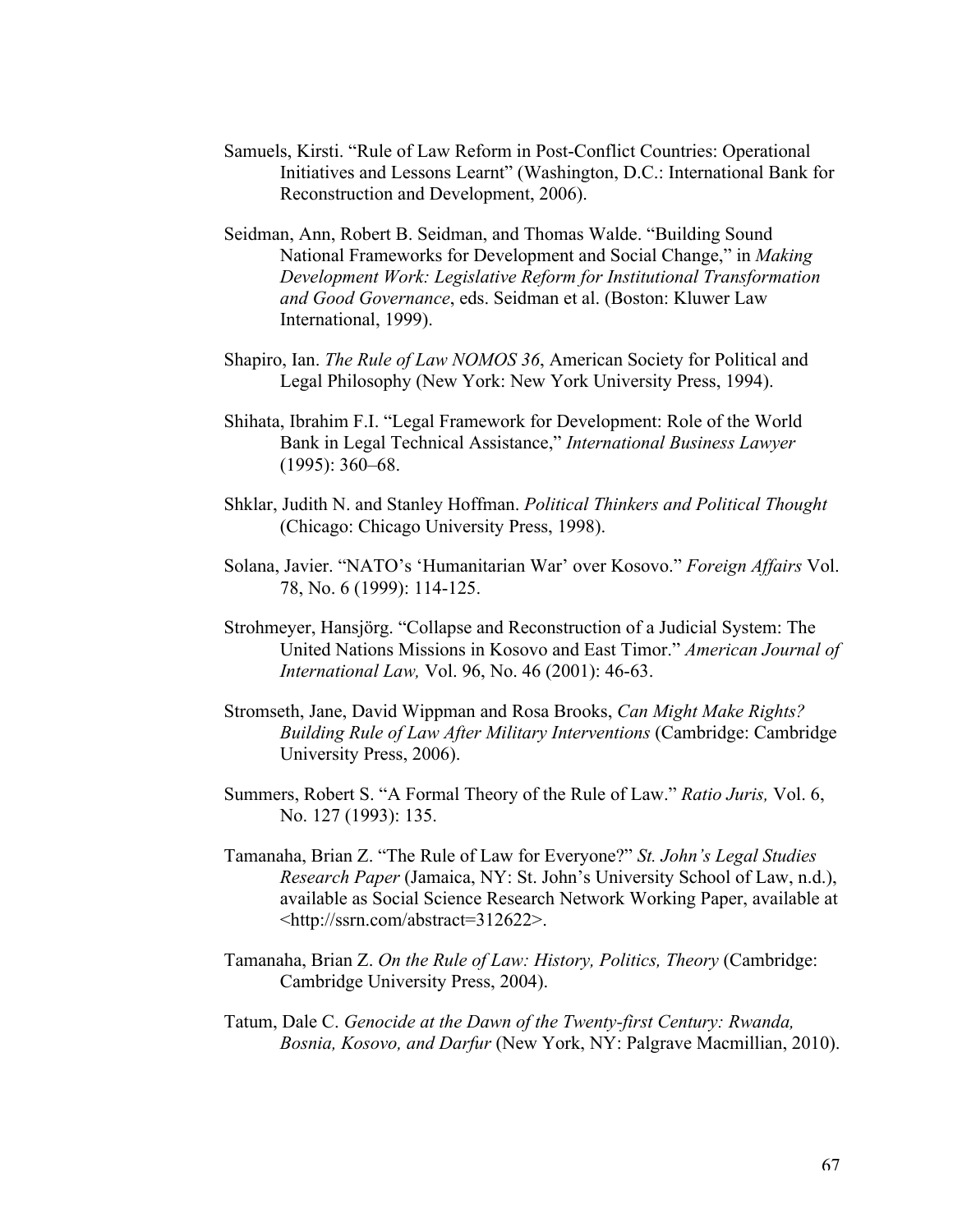- The Independent International Commission on Kosovo. *The Kosovo Report: Conflict, International Response, Lessons Learned* (Oxford: Oxford University Press, 2000).
- Todaro, Michael P. and Stephen C. Smith. *Economic Development*, 11th Edition, (Essex, UK: Pearson, 2009).
- Treblicock, Michael J. and Ronald J. Daniels. *Rule Of Law Reform And Development: Charting the Fragile Path of Progress* (Northampton, MA: Edward Elgar, 2008).
- UNMIK/REG/1999/1, available at <http://www.unmikonline.org/regulations/1999/reg01-99.htm>.
- UNMIK/REG/1999/24, available at <http://www.unmikonline.org/regulations/1999/reg24-99.htm>.
- UNMIK/REG/1999/26, available at <http://www.unmikonline.org/regulations/1999/reg24-99.htm>.
- Upham, Frank. "Mythmaking in the Rule-of-Law Orthodoxy," in *Promoting the Rule of Law Abroad: In Search of Knowledge*, ed. Thomas Carothers, 75- 104 (Washington, DC: The Carnegie Endowment for International Peace, 2006).
- "A Review of Peace Operations: A Case for Change," *East Timor Study*, (London: Conflict, Security and Development Group, King's College, 2003).
- "Background Note: Kosovo," U.S. Department of State, 2012, available at <http://www.state.gov/r/pa/ei/bgn/100931.htm>.
- "Collapse in Kosovo," ICG Europe Report N°155, 2004, available at <http://www.crisisgroup.org/~/media/Files/europe/155\_collapse\_in\_kosov o\_revised.pdf>.
- "Failure to Protect: Anti-Minority Violence in Kosovo, March 2004," Human Rights Watch, Vol. 16, No. 6 D (2004).
- "Initiatives in Legal and Judicial Reform," Vice Presidency Group (Washington, D.C.: International Bank for Reconstruction and Development, 1999).
- "Play to Win: Final Report of the Bipartisan Commission on Post-Conflict Reconstruction" (Washington, D.C.: Center for Strategic and International Studies and the Association of the U.S. Army, 2003).